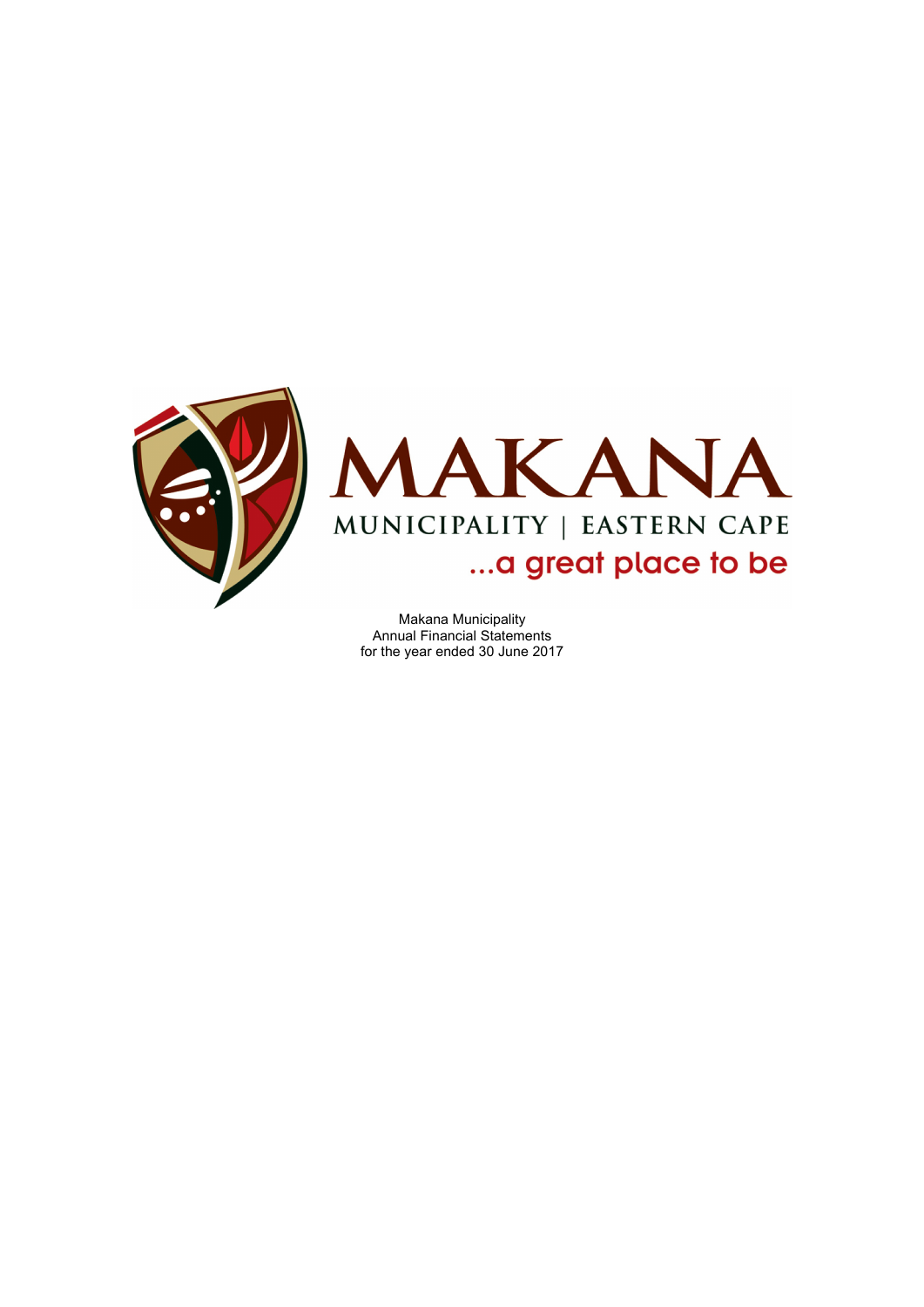Annual Financial Statements for the year ended 30 June 2017

# **General Information**

| Legal form of entity                        | EC 104 - Local Municipality.<br>The municipality's operations are governed by the Municipal Finance<br>Management Act 56 of 2003, Municipal Structure Act 117 of 1998,<br>Municipal Systems Act 32 of 2000; and various other acts and<br>regulations |
|---------------------------------------------|-------------------------------------------------------------------------------------------------------------------------------------------------------------------------------------------------------------------------------------------------------|
| Nature of business and principal activities | <b>Local Government</b>                                                                                                                                                                                                                               |
| <b>Mayoral committee</b>                    |                                                                                                                                                                                                                                                       |
| <b>Executive Mayor</b>                      | Cllr N Gaga                                                                                                                                                                                                                                           |
| Speaker                                     | Cllr Y Vara                                                                                                                                                                                                                                           |
| Chief Whip                                  | Cllr M Matyumza                                                                                                                                                                                                                                       |
| MPAC Chairperson                            | Cllr R Xonxa                                                                                                                                                                                                                                          |
|                                             | <b>CIIr T Bruintjies</b>                                                                                                                                                                                                                              |
|                                             | Cllr C Clark                                                                                                                                                                                                                                          |
|                                             | Cllr B Fargher                                                                                                                                                                                                                                        |
|                                             | Cllr M Fatyi                                                                                                                                                                                                                                          |
|                                             | Cllr Cllr T Gaushe                                                                                                                                                                                                                                    |
|                                             | Cllr M Gojela                                                                                                                                                                                                                                         |
|                                             | Cllr D Holm                                                                                                                                                                                                                                           |
|                                             | Cllr B Jackson                                                                                                                                                                                                                                        |
|                                             | Cllr M Khubalo                                                                                                                                                                                                                                        |
|                                             | Cllr E Louw                                                                                                                                                                                                                                           |
|                                             | Cllr X Madyo                                                                                                                                                                                                                                          |
|                                             | Cllr N Masoma                                                                                                                                                                                                                                         |
|                                             | Cllr P Mathyumza                                                                                                                                                                                                                                      |
|                                             | Cllr A Meyer<br>Cllr M Moya                                                                                                                                                                                                                           |
|                                             | Cllr N Mtwa                                                                                                                                                                                                                                           |
|                                             | Cllr L Nase                                                                                                                                                                                                                                           |
|                                             | Cllr M Nhanha                                                                                                                                                                                                                                         |
|                                             | <b>Cllr N Pieters</b>                                                                                                                                                                                                                                 |
|                                             | Cllr M Qotoyi                                                                                                                                                                                                                                         |
|                                             | Cllr L Sakata                                                                                                                                                                                                                                         |
|                                             | Cllr T Seyisi                                                                                                                                                                                                                                         |
|                                             | Cllr S Sodladla                                                                                                                                                                                                                                       |
| <b>Grading of local authority</b>           | Category B                                                                                                                                                                                                                                            |
| <b>Chief Finance Officer (CFO)</b>          | Mrs NF Siwahla                                                                                                                                                                                                                                        |
| <b>Acting Municipal Manager</b>             | Mr D Mlenzana                                                                                                                                                                                                                                         |
| <b>Registered office</b>                    | City Hall                                                                                                                                                                                                                                             |
|                                             | 86 High Street                                                                                                                                                                                                                                        |
|                                             | Grahamstown                                                                                                                                                                                                                                           |
|                                             | 6139                                                                                                                                                                                                                                                  |
| <b>Postal address</b>                       | P O Box 176                                                                                                                                                                                                                                           |
|                                             | Grahamstown                                                                                                                                                                                                                                           |
|                                             | 6140                                                                                                                                                                                                                                                  |
| <b>Auditors</b>                             | Auditor-General South Africa                                                                                                                                                                                                                          |
|                                             |                                                                                                                                                                                                                                                       |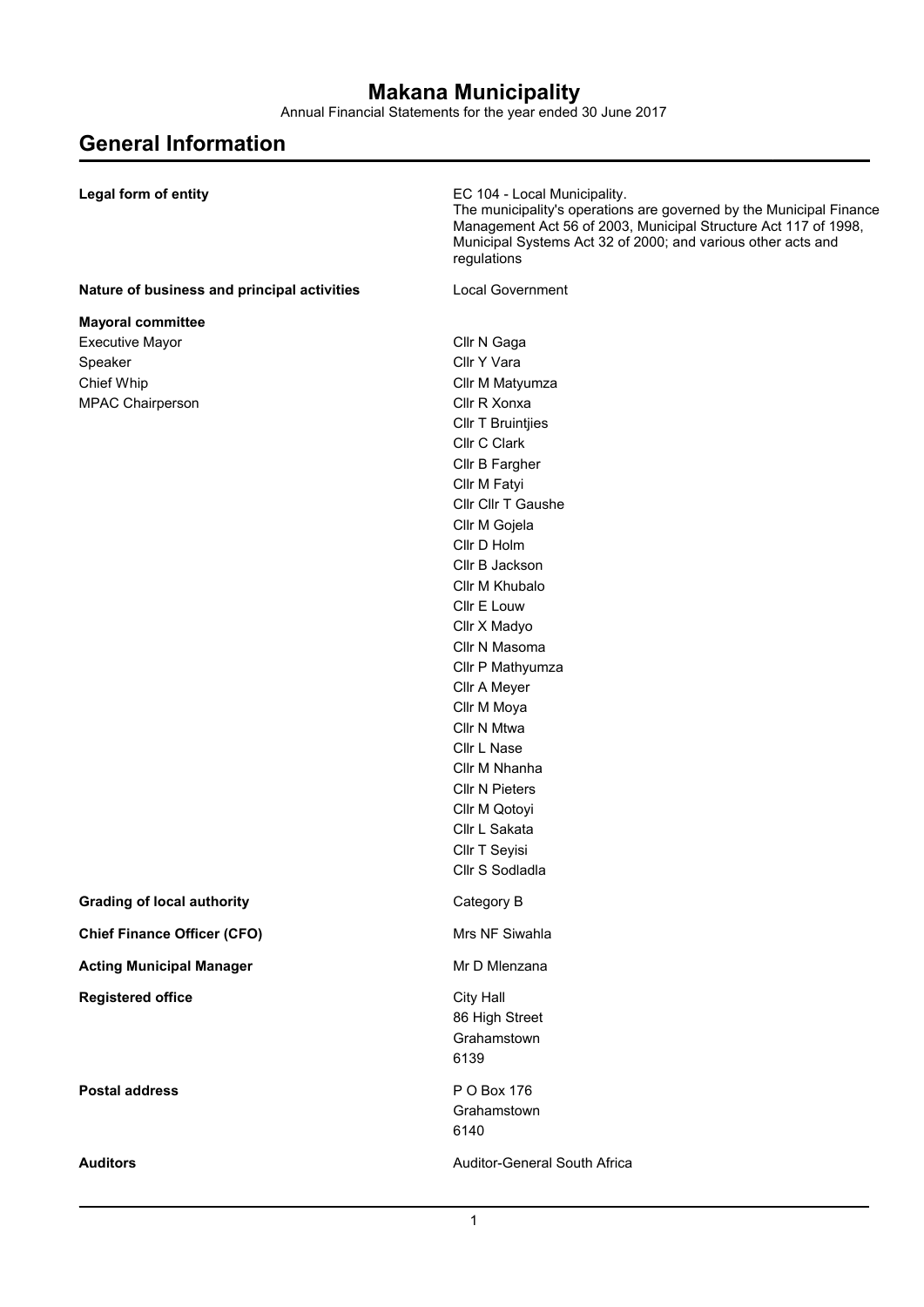Annual Financial Statements for the year ended 30 June 2017

## **Index**

The reports and statements set out below comprise the annual financial statements presented to the provincial legislature:

| <b>Index</b>                                         | Page      |
|------------------------------------------------------|-----------|
| Accounting Officer's Responsibilities and Approval   | 3         |
| <b>Statement of Financial Position</b>               | 4         |
| <b>Statement of Financial Performance</b>            | 5         |
| Statement of Changes in Net Assets                   | 6         |
| <b>Cash Flow Statement</b>                           | 7         |
| Statement of Comparison of Budget and Actual Amounts | $8 - 12$  |
| <b>Accounting Policies</b>                           | $13 - 30$ |
| Notes to the Annual Financial Statements             | $31 - 63$ |
| .                                                    |           |

#### **Abbreviations**

| <b>COID</b>  | Compensation for Occupational Injuries and Diseases                |
|--------------|--------------------------------------------------------------------|
| <b>CRR</b>   | Capital Replacement Reserve                                        |
| <b>DBSA</b>  | Development Bank of South Africa                                   |
| SA GAAP      | South African Statements of Generally Accepted Accounting Practice |
| <b>GRAP</b>  | <b>Generally Recognised Accounting Practice</b>                    |
| <b>GAMAP</b> | Generally Accepted Municipal Accounting Practice                   |
| <b>HDF</b>   | Housing Development Fund                                           |
| IAS.         | International Accounting Standards                                 |
| <b>IMFO</b>  | Institute of Municipal Finance Officers                            |
| <b>IPSAS</b> | International Public Sector Accounting Standards                   |
| ME's         | <b>Municipal Entities</b>                                          |
| <b>MEC</b>   | Member of the Executive Council                                    |
| MFMA         | Municipal Finance Management Act                                   |
| <b>MIG</b>   | Municipal Infrastructure Grant (Previously CMIP)                   |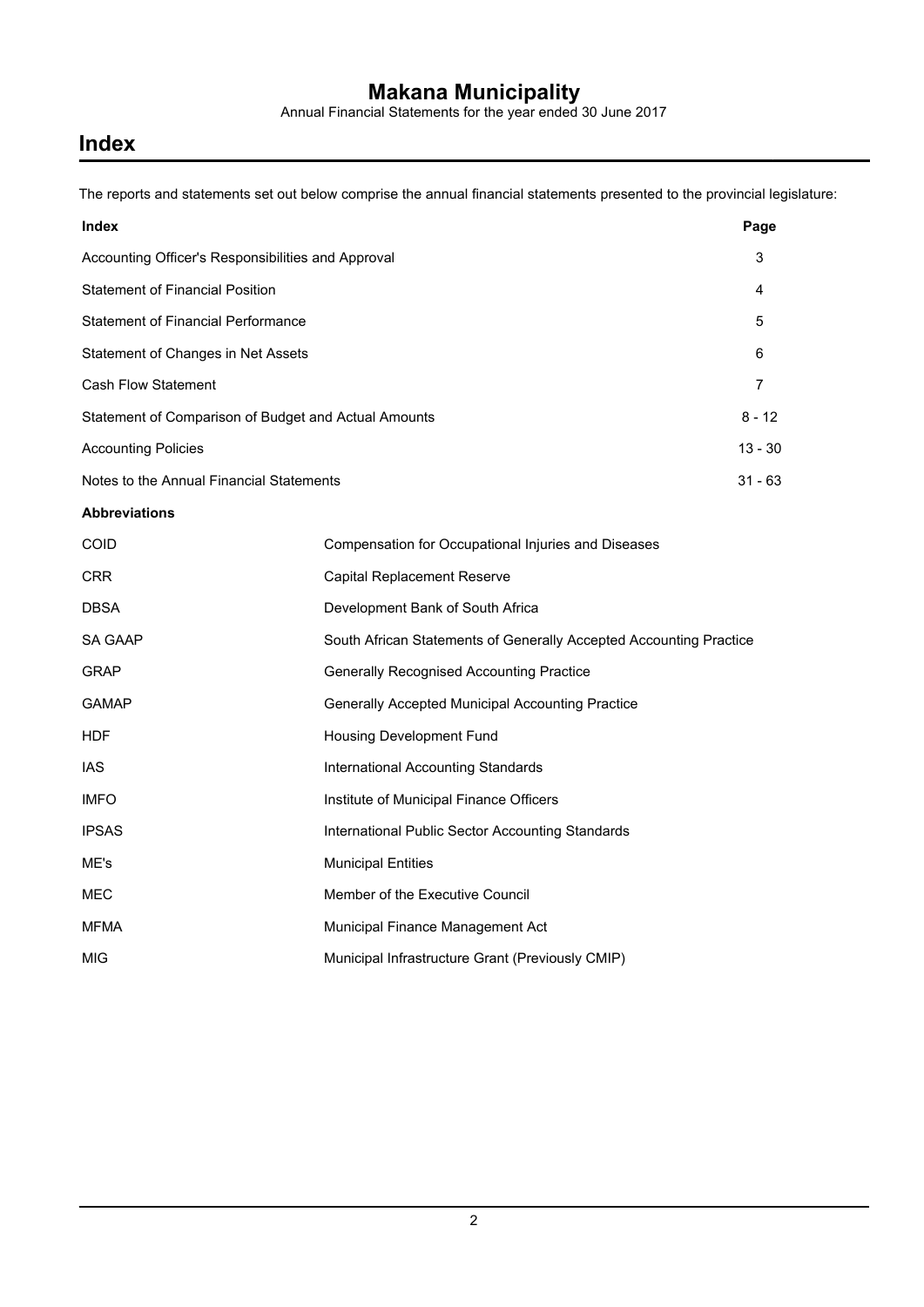Annual Financial Statements for the year ended 30 June 2017

## **Accounting Officer's Responsibilities and Approval**

The accounting officer is required by the Municipal Finance Management Act (Act 56 of 2003), to maintain adequate accounting records and is responsible for the content and integrity of the financial statements and related financial information included in this report. It is the responsibility of the accounting officer to ensure that the financial statements fairly present the state of affairs of the municipality as at the end of the financial year and the results of its operations and cash flows for the period then ended. The external auditors are engaged to express an independent opinion on the financial statements and were given unrestricted access to all financial records and related data. The financial statements have been prepared in accordance with Standards of Generally Recognised Accounting Practice (GRAP) including any interpretations, guidelines and directives issued by the Accounting Standards Board. The financial statements are based upon appropriate accounting policies consistently applied and supported by reasonable and prudent judgements and estimates.

The accounting officer acknowledges that he is ultimately responsible for the system of internal financial control established by the municipality and place considerable importance on maintaining a strong control environment. To enable the accounting officer to meet these responsibilities, he sets standards for internal control aimed at reducing the risk of error or deficit in a cost effective manner. The standards include the proper delegation of responsibilities within a clearly defined framework, effective accounting procedures and adequate segregation of duties to ensure an acceptable level of risk. These controls are monitored throughout the municipality and all employees are required to maintain the highest ethical standards in ensuring the municipality's business is conducted in a manner that in all reasonable circumstances is above reproach. The focus of risk management in the municipality is on identifying, assessing, managing and monitoring all known forms of risk across.The financial statements which have been prepared on the going concern basis, were signed on municipality's behalf by the municipality. While operating risk cannot be fully eliminated, the municipality endeavours to minimise it by ensuring that appropriate infrastructure, controls, systems and ethical behaviour are applied and managed within predetermined procedures and constraints.

The accounting officer is of the opinion, based on the information and explanations given by management that the system of internal control provides reasonable assurance that the financial records may be relied on for the preparation of the financial statements. However, any system of internal financial control can provide only reasonable, and not absolute, assurance against material misstatement or deficit.

The accounting officer has reviewed the municipality's cash flow forecast for the year to 30 June 2018 and, in the light of this review and the current financial position, he is satisfied that the municipality has access to adequate resources to continue in operational existence for the foreseeable future.

The financial statements are prepared on the basis that the municipality is a going concern and that the Makana municipality has neither the intention nor the need to liquidate or curtail materially the scale of the municipality. The external auditors are responsible for independently reviewing and reporting on the municipality's financial statements.

The financial statements which have been prepared on the going-concern basis, were approved by the accounting officer on 31 August 2017 and were signed on its behalf by:

**Mr D Mlenzana Acting Municipal Manager**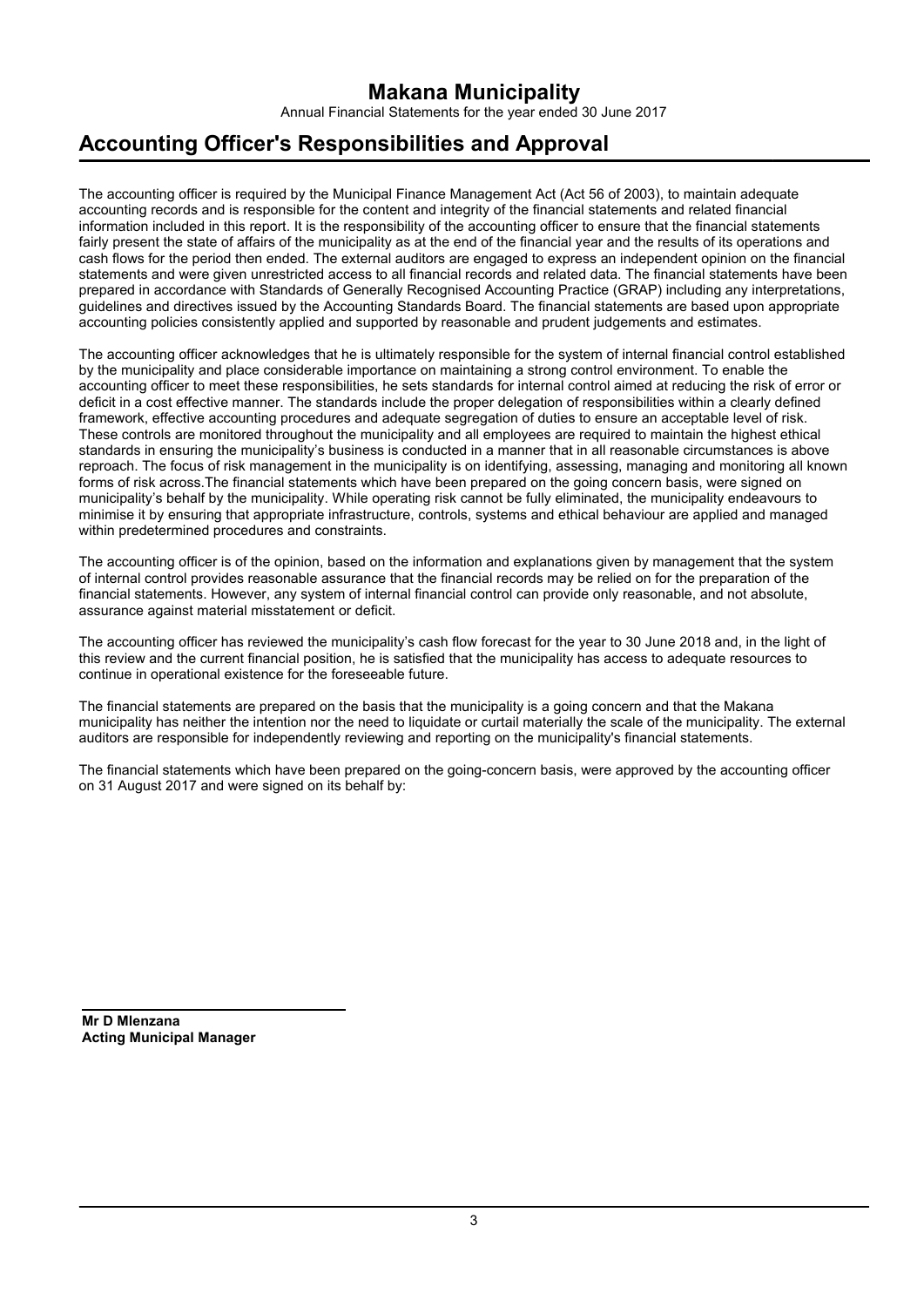Annual Financial Statements for the year ended 30 June 2017

## **Statement of Financial Position as at 30 June 2017**

|                                                         |                | 2017          | 2016           |
|---------------------------------------------------------|----------------|---------------|----------------|
|                                                         | <b>Notes</b>   | R             | Restated*<br>R |
|                                                         |                |               |                |
| <b>Assets</b>                                           |                |               |                |
| <b>Current Assets</b>                                   |                |               |                |
| Inventories - General                                   | $\overline{c}$ | 6,819,024     | 7,898,774      |
| Receivables from exchange and non-exchange transactions | 3              | 44,330        | 75,888         |
| Receivables from exchange transactions                  | 4              | 155,767,536   | 35,760,438     |
| Receivables from non-exchange transactions              | 5              | (7,502,947)   | 6,935,169      |
| Cash and cash equivalents                               | 6              | 12,943,044    | 5,263,670      |
|                                                         |                | 168,070,987   | 55,933,939     |
| <b>Non-Current Assets</b>                               |                |               |                |
| Property, plant and equipment                           | 8              | 848,763,621   | 877,197,928    |
| Intangible assets                                       | 9              | 221,076       | 430,036        |
| Heritage assets                                         | 10             | 33,364,868    | 33,364,868     |
| Investment property                                     | 11             | 190,110,225   | 192,008,634    |
|                                                         |                | 1,072,459,790 | 1,103,001,466  |
| <b>Total Assets</b>                                     |                | 1,240,530,777 | 1,158,935,405  |
| <b>Liabilities</b>                                      |                |               |                |
| <b>Current Liabilities</b>                              |                |               |                |
| VAT suspense                                            | 7              | 6,706,138     | 2,934,558      |
| Consumer deposits                                       | 12             | 2,956,701     | 2,938,657      |
| Payables from exchange transactions                     | 13             | 175,711,758   | 162,225,179    |
| Payables from non- exchange transactions                | 14             | 43,956,511    | 19,246,374     |
| Unspent conditional grants and receipts                 | 15             | 12,701,549    | 4,017,068      |
| VAT payable                                             | 42             | 5,620,656     | 2,047,492      |
| Other financial liabilities                             | 16             | 526,025       | 526,025        |
| Employee benefit obligation                             | 17             | 2,679,520     | 3,276,820      |
|                                                         |                | 250,858,858   | 197,212,173    |
| <b>Non-Current Liabilities</b>                          |                |               |                |
| Other financial liabilities                             | 16             | 55,306,350    | 55,832,375     |
| Employee benefit obligation                             | 17             | 74,370,093    | 64,659,889     |
| Provisions                                              | 18             | 3,894,381     | 3,093,432      |
|                                                         |                | 133,570,824   | 123,585,696    |
| <b>Total Liabilities</b>                                |                | 384,429,682   | 320,797,869    |
| <b>Net Assets</b>                                       |                | 856,101,095   | 838,137,536    |
| <b>Net Assets</b>                                       |                |               |                |
| Accumulated surplus                                     |                | 856,101,095   | 838,137,536    |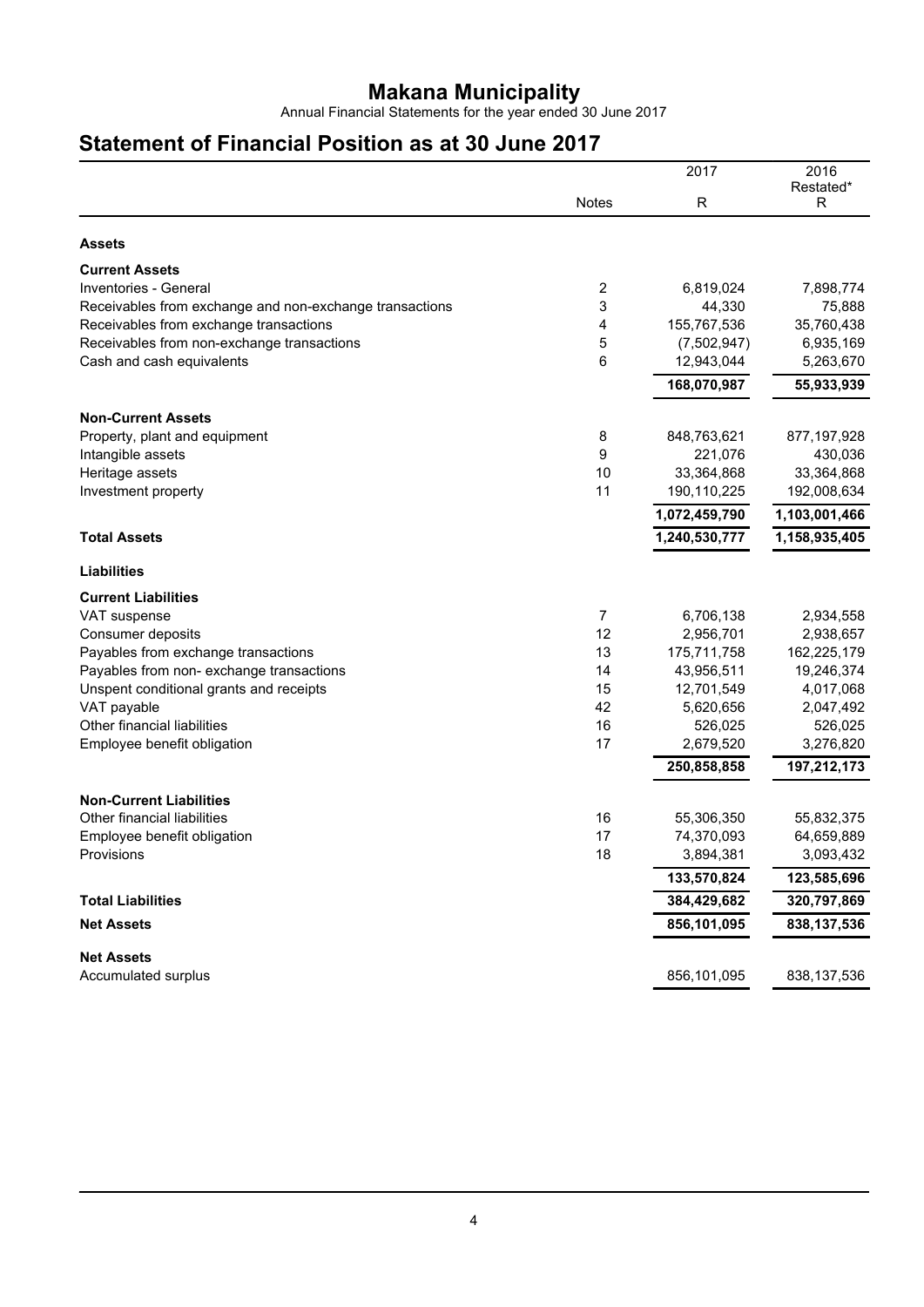Annual Financial Statements for the year ended 30 June 2017

## **Statement of Financial Performance**

|                                              |              | 2017            | 2016            |
|----------------------------------------------|--------------|-----------------|-----------------|
|                                              | <b>Notes</b> | R               | Restated*<br>R  |
|                                              |              |                 |                 |
| <b>Revenue</b>                               |              |                 |                 |
| Revenue from exchange transactions           |              |                 |                 |
| Service charges                              | 19           | 233,551,494     | 202,543,006     |
| Rental of facilities and equipment           | 20           | 1,279,556       | 1,166,798       |
| Interest received on debtors                 | 21           | 18,731,054      | 16,980,125      |
| Agency services                              |              | 1,818,248       | 995,783         |
| Licences and permits                         |              | 2,360,169       | 2,220,899       |
| Other income                                 | 22           | 9,921,286       | 11,615,984      |
| Interest received - investment               | 21           | 1,086,258       | 999,800         |
| Total revenue from exchange transactions     |              | 268,748,065     | 236,522,395     |
| Revenue from non-exchange transactions       |              |                 |                 |
| <b>Taxation revenue</b>                      |              |                 |                 |
| Property rates                               | 23           | 62,565,920      | 53,449,608      |
| <b>Transfer revenue</b>                      |              |                 |                 |
| Government grants & subsidies                | 24           | 114,305,115     | 116,733,364     |
| Fines, Penalties and Forfeits                |              | 492,265         | 49,016          |
| Total revenue from non-exchange transactions |              | 177,363,300     | 170,231,988     |
| <b>Total revenue</b>                         | 25           | 446, 111, 365   | 406,754,383     |
| <b>Expenditure</b>                           |              |                 |                 |
| Employee related costs                       | 26           | (179, 240, 829) | (144, 119, 649) |
| Remuneration of councillors                  | 27           | (9,636,574)     | (9,421,559)     |
| Depreciation and amortisation                | 28           | (61, 108, 910)  | (27, 534, 559)  |
| Finance costs                                | 29           | (17,031,275)    | (17, 936, 925)  |
| Lease rentals on operating lease             |              | (2,051,496)     | (7,404,883)     |
| Impairment reversal / (Debt Impairment)      | 30           | 65,650,261      | (72, 490, 292)  |
| Repairs and maintenance                      |              | (23, 637, 720)  | (44, 471, 339)  |
| <b>Bulk purchases</b>                        | 31           | (116, 134, 896) | (95, 360, 918)  |
| Contracted services                          | 32           | (35, 553, 113)  | (8,456,107)     |
| <b>Grants and Subsidies</b>                  | 33           | (22, 330, 809)  | (2,966,761)     |
| <b>General Expenses</b>                      | 34           | (42, 735, 859)  | (62, 837, 287)  |
| Total expenditure                            |              | (443, 811, 220) | (493,000,279)   |
| <b>Operating surplus (deficit)</b>           |              | 2,300,145       | (86, 245, 896)  |
| Loss on disposal of assets and liabilities   |              | (517, 761)      | (107, 881)      |
| Actuarial gains/losses                       | 17           | 10,394,900      | 6,870,329       |
|                                              |              | 9,877,139       | 6,762,448       |
| Surplus (deficit) for the year               |              | 12, 177, 284    | (79, 483, 448)  |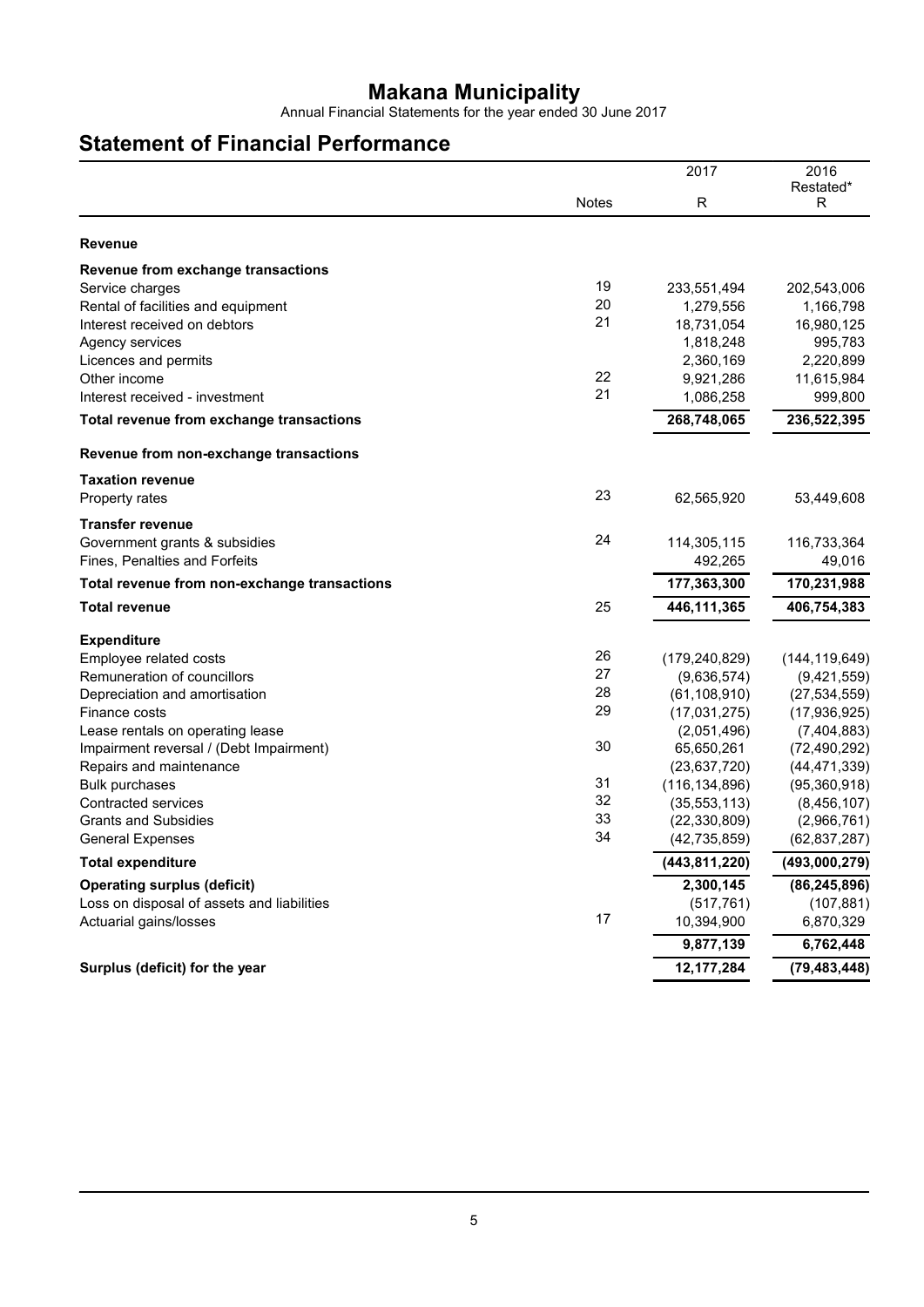Annual Financial Statements for the year ended 30 June 2017

## **Statement of Changes in Net Assets**

|                                                                         | Accumulated<br>surplus<br>R | Total net<br>assets<br>R |
|-------------------------------------------------------------------------|-----------------------------|--------------------------|
| Balance at 01 July 2015<br>Changes in net assets                        | 917,620,984                 | 917,620,984              |
| Surplus for the year                                                    | (79, 483, 448)              | (79, 483, 448)           |
| Total changes                                                           | (79, 483, 448)              | (79, 483, 448)           |
| Opening balance as previously reported<br>Adjustments                   | 834,844,536                 | 834,844,536              |
| Prior year adjustments                                                  | 9,079,275                   | 9,079,275                |
| Restated* Balance at 01 July 2016 as restated*<br>Changes in net assets | 843,923,811                 | 843,923,811              |
| Surplus for the year                                                    | 12, 177, 284                | 12, 177, 284             |
| Total changes                                                           | 12, 177, 284                | 12, 177, 284             |
| Balance at 30 June 2017                                                 | 856,101,095                 | 856,101,095              |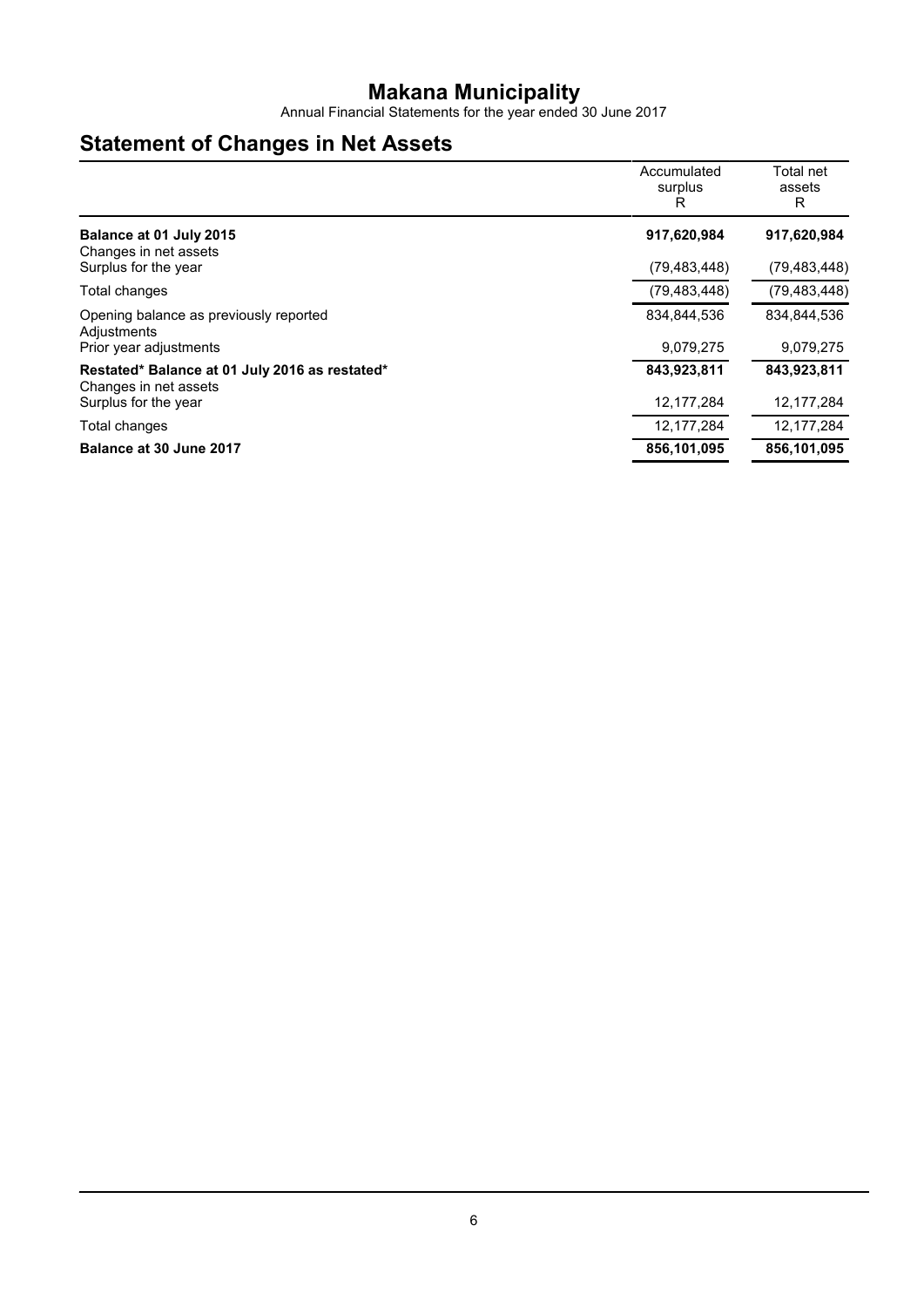Annual Financial Statements for the year ended 30 June 2017

## **Cash Flow Statement**

|                                                        |         | 2017            | 2016<br>Restated* |
|--------------------------------------------------------|---------|-----------------|-------------------|
|                                                        | Note(s) | R               | R                 |
| Cash flows from operating activities                   |         |                 |                   |
| <b>Receipts</b>                                        |         |                 |                   |
| Cash receipts from customers                           |         | 275,407,028     | 224,295,355       |
| Grants                                                 |         | 112,895,290     | 116,273,679       |
| Interest income                                        |         | 1,086,258       | 999,800           |
|                                                        |         | 389,388,576     | 341,568,834       |
| <b>Payments</b>                                        |         |                 |                   |
| Employee costs                                         |         | (188, 845, 897) | (160, 411, 537)   |
| Suppliers                                              |         | (117, 105, 707) | (186, 344, 960)   |
| Finance costs                                          |         | (9,276,078)     | (8,842,666)       |
|                                                        |         | (315, 227, 682) | (355, 599, 163)   |
| Net cash flows from operating activities               | 36      | 74,160,894      | (14,030,329)      |
| Cash flows from investing activities                   |         |                 |                   |
| Purchase of moveable and immovable assets              | 8       | (26, 132, 610)  | (10, 745, 107)    |
| Purchase of investment property                        | 11      |                 | 7,090,000         |
| Net cash flows from investing activities               |         | (26, 132, 610)  | (3,655,107)       |
| Cash flows from financing activities                   |         |                 |                   |
| Repayment of other financial liabilities               |         | (526, 025)      | 1,290,122         |
| Net increase/(decrease) in cash and cash equivalents   |         | 48,028,284      | (17,685,436)      |
| Cash and cash equivalents at the beginning of the year |         | 5,263,670       | 21,658,984        |
| Cash and cash equivalents at the end of the year       | 6       | 53,291,954      | 3,973,548         |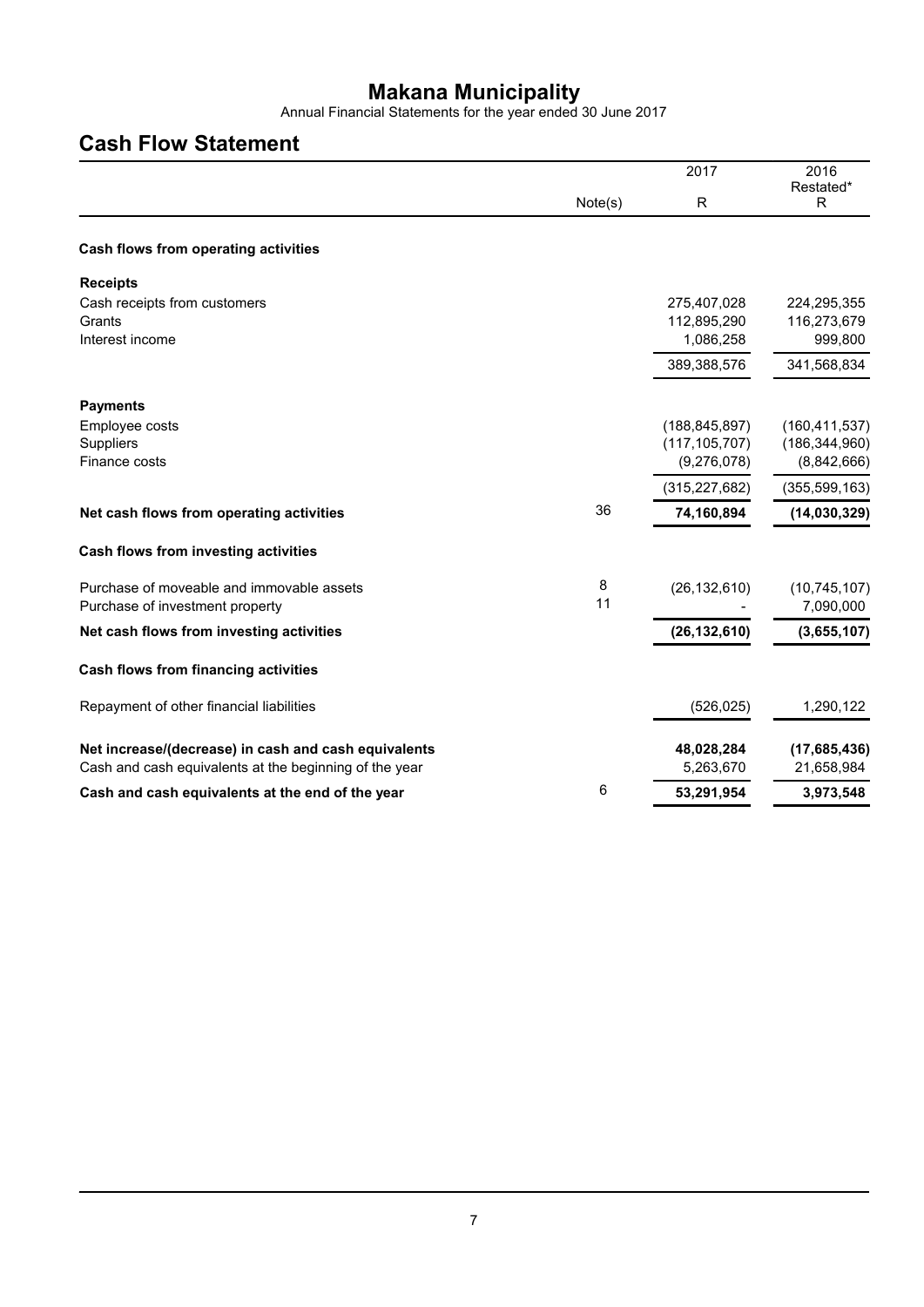Annual Financial Statements for the year ended 30 June 2017

| <b>Budget on Acrual Basis</b>                                                     |                          |                              |                                  |                                                                     |                                           |                               |
|-----------------------------------------------------------------------------------|--------------------------|------------------------------|----------------------------------|---------------------------------------------------------------------|-------------------------------------------|-------------------------------|
|                                                                                   | Approved<br>budget       | Adjustments                  |                                  | Final Budget Actual amounts<br>on comparable between final<br>basis | <b>Difference</b><br>budget and<br>actual | Reference                     |
|                                                                                   | R                        | $\mathsf{R}$                 | R                                | R                                                                   | R                                         |                               |
| <b>Statement of Financial Performance</b>                                         |                          |                              |                                  |                                                                     |                                           |                               |
| <b>Revenue</b>                                                                    |                          |                              |                                  |                                                                     |                                           |                               |
| Revenue from exchange<br>transactions                                             |                          |                              |                                  |                                                                     |                                           |                               |
| Service charges<br>Rental of facilities and<br>equipment                          | 306,690,000<br>811,000   | (63,981,000)                 | 242,709,000<br>811,000           | 233,551,494<br>1,279,556                                            | (9, 157, 506)<br>468,556                  | Note 42<br>Note 42            |
| Interest received (trading)<br>Agency services                                    | 16,759,000               |                              | 16,759,000                       | 18,731,054<br>1,818,248                                             | 1,972,054<br>1,818,248                    | Note 42<br>Note 42            |
| Licences and permits<br>Other income - (rollup)<br>Interest received - investment | 2,185,000                |                              | 2,185,000                        | 2,360,169<br>9,921,286<br>1,086,258                                 | 2,360,169<br>7,736,286<br>1,086,258       | Note 42<br>Note 42<br>Note 42 |
| Total revenue from exchange<br>transactions                                       | 326,445,000              | (63,981,000)                 | 262,464,000                      | 268,748,065                                                         | 6,284,065                                 |                               |
| Revenue from non-exchange<br>transactions                                         |                          |                              |                                  |                                                                     |                                           |                               |
| <b>Taxation revenue</b><br>Property rates                                         | 65,215,000               |                              | 65,215,000                       | 62,565,920                                                          | (2,649,080)                               | Note 42                       |
| Transfer revenue<br>Government grants & subsidies                                 | 91,292,000               |                              | 91,292,000                       | 114,305,115                                                         | 23,013,115                                | Note 42                       |
| Fines, Penalties and Forfeits<br>Total revenue from non-                          | 3,239,000<br>159,746,000 |                              | 3,239,000<br>159,746,000         | 492,265<br>177,363,300                                              | (2,746,735)<br>17,617,300                 | Note 42                       |
| exchange transactions<br><b>Total revenue</b>                                     | 486,191,000              | (63,981,000)                 | 422,210,000                      | 446,111,365                                                         | 23,901,365                                |                               |
|                                                                                   |                          |                              |                                  |                                                                     |                                           |                               |
| <b>Expenditure</b>                                                                |                          |                              |                                  |                                                                     |                                           |                               |
| Personnel                                                                         | (144, 631, 000)          | (20, 637, 000)               | (165, 268, 000)                  | (179, 240, 829)                                                     | (13,972,829)                              | Note 42                       |
| Remuneration of councillors                                                       | (10, 497, 000)           |                              | (10, 497, 000)<br>(31, 639, 000) | (9,636,574)                                                         | 860,426<br>(29, 469, 910)                 | Note 42                       |
| Depreciation and amortisation                                                     | (31,639,000)             |                              | (9,700,000)                      | (61, 108, 910)                                                      | (7, 331, 275)                             | Note 42<br>Note 42            |
| Finance costs                                                                     |                          | (9,700,000)                  |                                  | (17,031,275)                                                        | (2,051,496)                               |                               |
| Lease rentals on operating lease                                                  |                          |                              |                                  | (2,051,496)                                                         | 65,650,261                                | Note 42                       |
| Bad debts written off                                                             |                          |                              |                                  | 65,650,261<br>(23, 637, 720)                                        | (23, 637, 720)                            | Note 42<br>Note 42            |
| Repairs and maintenance<br><b>Bulk purchases</b>                                  | (104, 404, 000)          | 33,301,000                   | (71, 103, 000)                   | (116, 134, 896)                                                     | (45,031,896)                              | Note 42                       |
| <b>Contracted Services</b>                                                        | (28, 408, 000)           | $\overline{a}$               | (28, 408, 000)                   | (35, 553, 113)                                                      | (7, 145, 113)                             | Note 42                       |
| <b>Transfers and Subsidies</b>                                                    | (50, 515, 000)           | -                            | (50, 515, 000)                   | (22, 330, 809)                                                      | 28, 184, 191                              | Note 42                       |
| <b>General Expenses</b>                                                           | (116,097,000)            | 61,017,000                   | (55,080,000)                     | (42, 735, 859)                                                      | 12,344,141                                | Note 42                       |
| <b>Total expenditure</b>                                                          | (486,191,000)            | 63,981,000                   | (422, 210, 000)                  | (443, 811, 220)                                                     | (21,601,220)                              |                               |
|                                                                                   |                          |                              |                                  |                                                                     |                                           |                               |
| <b>Operating surplus</b><br>Loss on disposal of assets and<br>liabilities         | 170,043,000              |                              | 170,043,000                      | 2,300,145                                                           | 2,300,145<br>$(517,761)$ (170,560,761)    | Note 42                       |
| Actuarial gains/losses                                                            |                          |                              |                                  | 10,394,900                                                          | 10,394,900                                | Note 45                       |
|                                                                                   | 170,043,000              | $\qquad \qquad \blacksquare$ | 170,043,000                      | 9,877,139                                                           | (160, 165, 861)                           |                               |
| <b>Surplus before taxation</b>                                                    | 170,043,000              |                              | 170,043,000                      | 12, 177, 284                                                        | (157, 865, 716)                           |                               |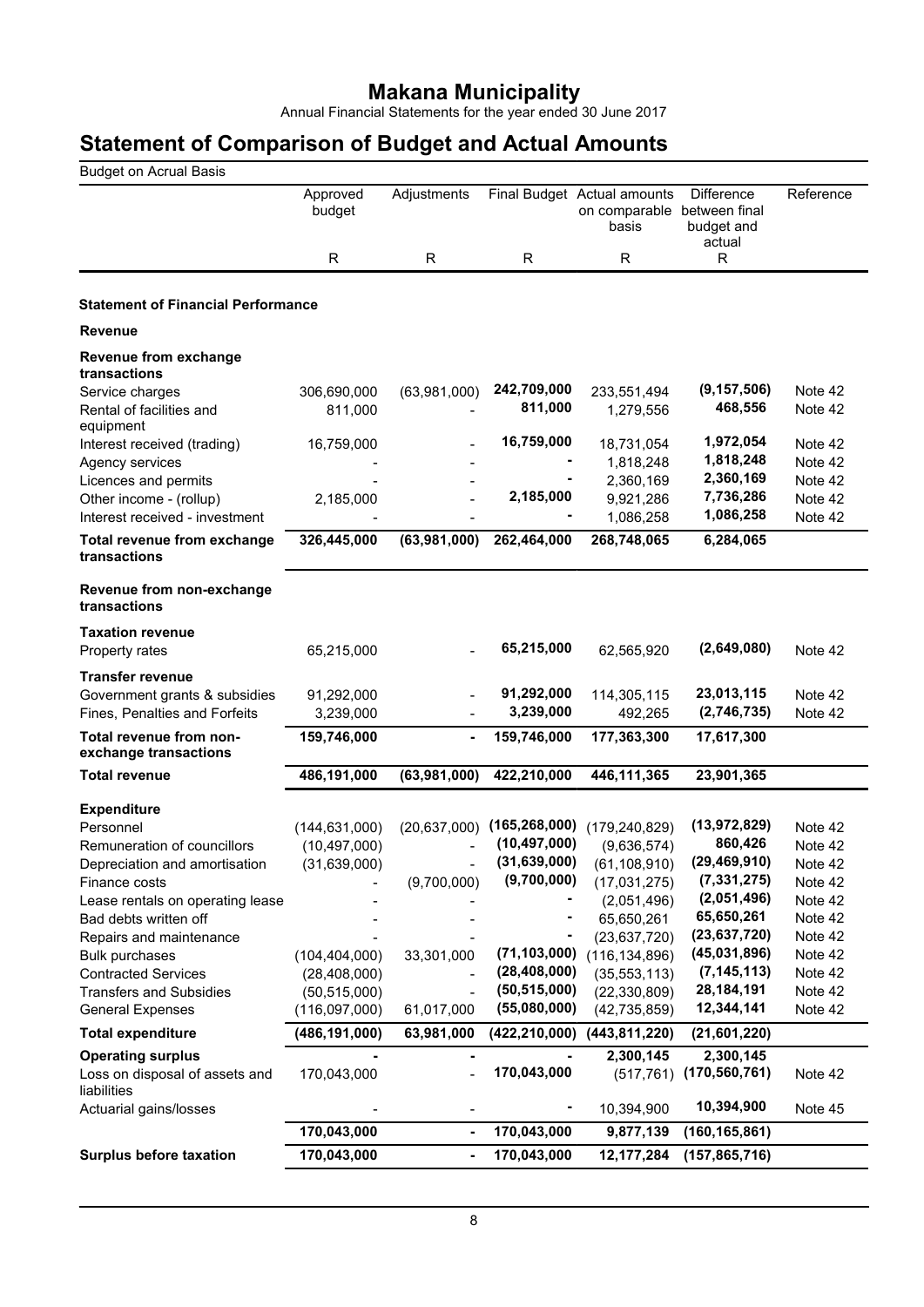Annual Financial Statements for the year ended 30 June 2017

| <b>Budget on Accrual Basis</b>                                                                                              |                    |             |             |                                                                     |                                    |           |
|-----------------------------------------------------------------------------------------------------------------------------|--------------------|-------------|-------------|---------------------------------------------------------------------|------------------------------------|-----------|
|                                                                                                                             | Approved<br>budget | Adjustments |             | Final Budget Actual amounts<br>on comparable between final<br>basis | Difference<br>budget and<br>actual | Reference |
|                                                                                                                             | R                  | R           | R           | R                                                                   | R                                  |           |
| <b>Actual Amount on Comparable</b><br>Basis as Presented in the<br><b>Budget and Actual</b><br><b>Comparative Statement</b> | 170.043.000        | ٠           | 170,043,000 | 12,177,284                                                          | (157, 865, 716)                    |           |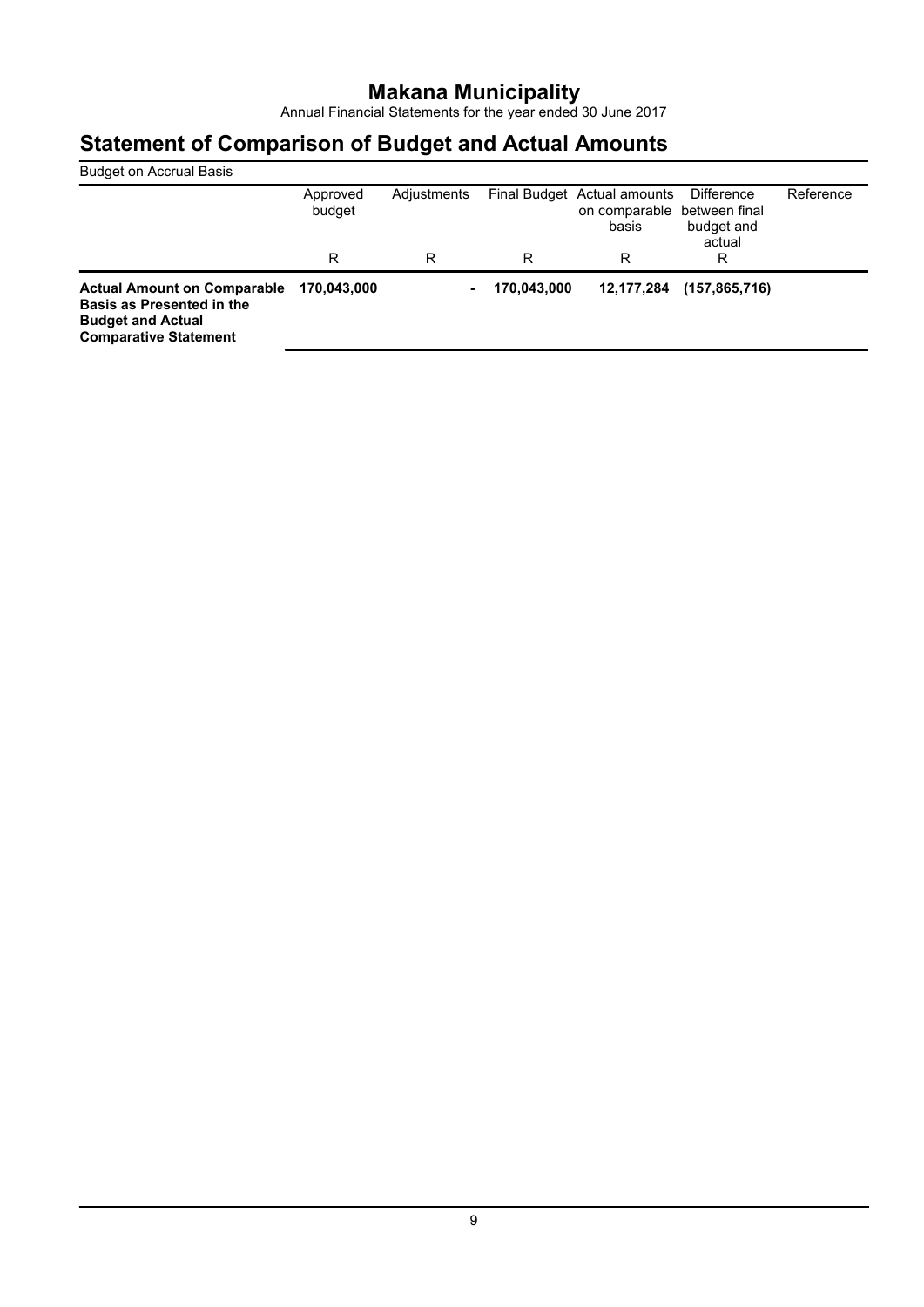Annual Financial Statements for the year ended 30 June 2017

| <b>Budget on Accrual Basis</b>                             |                    |                              |                  |                                                                     |                                           |           |
|------------------------------------------------------------|--------------------|------------------------------|------------------|---------------------------------------------------------------------|-------------------------------------------|-----------|
|                                                            | Approved<br>budget | Adjustments                  |                  | Final Budget Actual amounts<br>on comparable between final<br>basis | <b>Difference</b><br>budget and<br>actual | Reference |
|                                                            | R                  | R                            | R                | R                                                                   | $\mathsf{R}$                              |           |
| <b>Statement of Financial Position</b>                     |                    |                              |                  |                                                                     |                                           |           |
| <b>Assets</b>                                              |                    |                              |                  |                                                                     |                                           |           |
| <b>Current Assets</b>                                      |                    |                              |                  |                                                                     |                                           |           |
| Inventories - General                                      | 16,568,000         |                              | 16,568,000       | 6,819,024                                                           | (9,748,976)                               | Note 42   |
| Current portion of Long term<br>receivables                | 30,000             |                              | 30,000           |                                                                     | (30,000)                                  |           |
| Receivables from non-exchange<br>transactions              | 52,347,000         |                              | 52,347,000       | (7,502,947)                                                         | (59, 849, 947)                            | Note 42   |
| Receivables from exchange and<br>non-exchange transactions |                    |                              |                  | 44,330                                                              | 44,330                                    | Note 42   |
| Consumer debtors                                           | 189,260,000        |                              | 189,260,000      | 155,767,536                                                         | (33, 492, 464)                            | Note 42   |
| Cash and cash equivalents                                  | 20,473,000         |                              | 20,473,000       | 12,943,044                                                          | (7,529,956)                               | Note 42   |
|                                                            | 278,678,000        | $\blacksquare$               | 278,678,000      | 168,070,987                                                         | (110, 607, 013)                           |           |
| <b>Non-Current Assets</b>                                  |                    |                              |                  |                                                                     |                                           |           |
| Investment property                                        | 151,000            |                              | 151,000          | 190,110,225                                                         | 189,959,225                               | Note 42   |
| Property, plant and equipment                              | 908,810,000        |                              | 908,810,000      | 848,763,621                                                         | (60, 046, 379)                            | Note 42   |
| Intangible assets                                          | 12,000,000         |                              | 12,000,000       | 221,076                                                             | (11, 778, 924)                            | Note 42   |
| Heritage assets                                            |                    |                              |                  | 33,364,868                                                          | 33,364,868                                | Note 42   |
| Other non-current assets                                   | 234,263,000        |                              | 234,263,000      |                                                                     | (234, 263, 000)                           |           |
|                                                            | 1,155,224,000      |                              |                  | - 1,155,224,000 1,072,459,790                                       | (82, 764, 210)                            |           |
| <b>Total Assets</b>                                        | 1,433,902,000      |                              |                  | - 1,433,902,000 1,240,530,777                                       | (193, 371, 223)                           |           |
| <b>Liabilities</b>                                         |                    |                              |                  |                                                                     |                                           |           |
| <b>Current Liabilities</b>                                 |                    |                              |                  |                                                                     |                                           |           |
| Other financial liabilities                                | 4,400,000          |                              | 4,400,000        | 526,025                                                             | (3,873,975)                               | Note 42   |
| VAT suspense                                               |                    |                              |                  | 6,706,138                                                           | 6,706,138                                 | Note 42   |
| Payables from exchange<br>transactions                     | 263,776,000        |                              | 263,776,000      | 175,711,755                                                         | (88,064,245)                              | Note 42   |
| Taxes and transfers payable                                |                    |                              |                  | 43,956,511                                                          | 43,956,511                                | Note 42   |
| (non-exchange)<br>VAT payable                              |                    |                              |                  | 5,620,656                                                           | 5,620,656                                 | Note 42   |
| Consumer deposits                                          | 2,474,000          |                              | 2,474,000        | 2,956,701                                                           | 482,701                                   | Note 42   |
| Employee benefit obligation                                |                    |                              |                  | 2,679,520                                                           | 2,679,520                                 | Note 42   |
| Unspent conditional grants and<br>receipts                 |                    |                              |                  | 12,701,549                                                          | 12,701,549                                | Note 42   |
| Provisions                                                 | 10,354,000         |                              | 10,354,000       |                                                                     | (10, 354, 000)                            | Note 42   |
|                                                            | 281,004,000        | $\qquad \qquad \blacksquare$ | 281,004,000      | 250,858,855                                                         | (30, 145, 145)                            |           |
| <b>Non-Current Liabilities</b>                             |                    |                              |                  |                                                                     |                                           |           |
| Other financial liabilities                                | 60,534,000         |                              | 60,534,000       | 55,306,350                                                          | (5,227,650)                               | Note 42   |
| Employee benefit obligation                                |                    |                              |                  | 74,370,093                                                          | 74,370,093                                | Note 42   |
| Provisions                                                 | 49,307,000         |                              | 49,307,000       | 3,894,381                                                           | (45, 412, 619)                            | Note 42   |
|                                                            | 109,841,000        | ٠                            | 109,841,000      | 133,570,824                                                         | 23,729,824                                |           |
| <b>Total Liabilities</b>                                   | 390,845,000        |                              | 390,845,000      | 384,429,679                                                         | (6, 415, 321)                             |           |
| <b>Net Assets</b>                                          | 1,043,057,000      |                              | $-1,043,057,000$ | 856,101,098                                                         | (186, 955, 902)                           |           |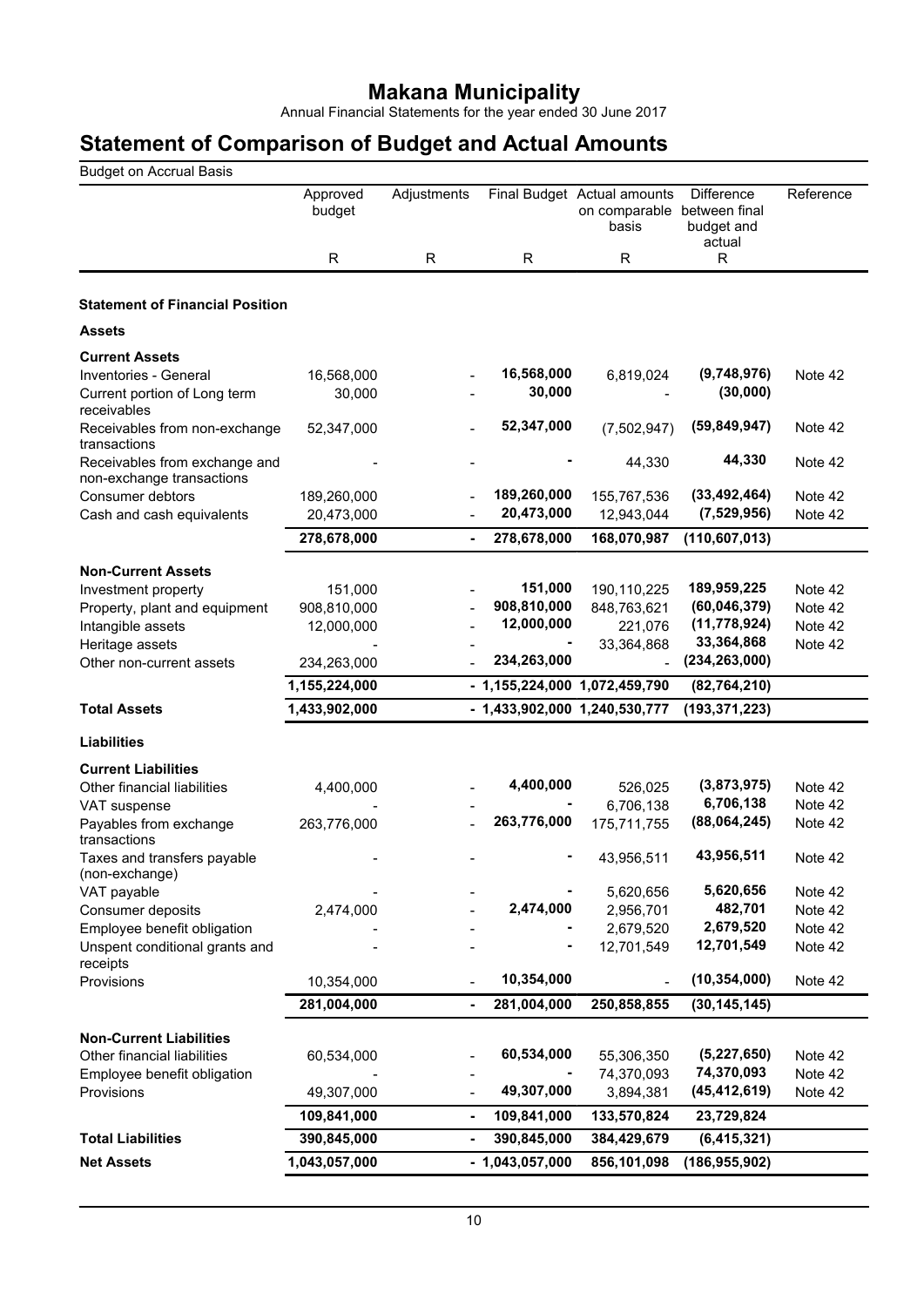Annual Financial Statements for the year ended 30 June 2017

| <b>Budget on Accrual Basis</b>                                           |                    |             |                     |                                          |                                                     |           |
|--------------------------------------------------------------------------|--------------------|-------------|---------------------|------------------------------------------|-----------------------------------------------------|-----------|
|                                                                          | Approved<br>budget | Adjustments | <b>Final Budget</b> | Actual amounts<br>on comparable<br>basis | Difference<br>between final<br>budget and<br>actual | Reference |
|                                                                          | R                  | R           | R                   | R                                        | R                                                   |           |
| <b>Net Assets</b>                                                        |                    |             |                     |                                          |                                                     |           |
| <b>Net Assets Attributable to</b><br><b>Owners of Controlling Entity</b> |                    |             |                     |                                          |                                                     |           |
| <b>Reserves</b>                                                          |                    |             |                     |                                          |                                                     |           |
| Other NDR                                                                | 5,749,000          |             | 5,749,000           |                                          | (5,749,000)                                         | Note 42   |
| Accumulated surplus                                                      | 1,037,308,000      |             | $-1,037,308,000$    | 856,101,098                              | (181, 206, 902)                                     | Note 42   |
| <b>Total Net Assets</b>                                                  | 1,043,057,000      |             | $-1,043,057,000$    | 856,101,098                              | (186, 955, 902)                                     |           |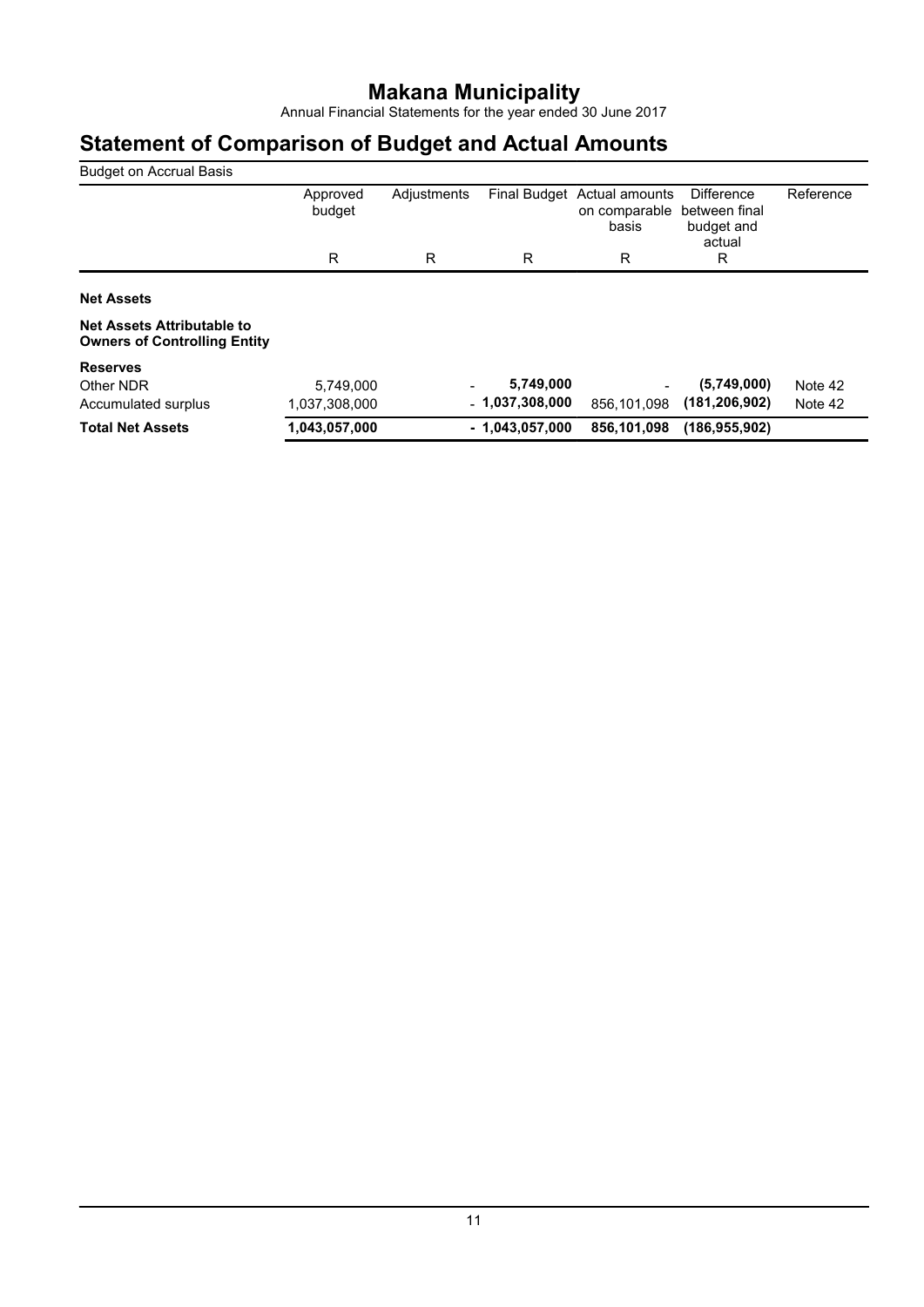Annual Financial Statements for the year ended 30 June 2017

| <b>Budget on Accrual Basis</b>                            |                    |                          |                 |                                                                     |                                           |           |
|-----------------------------------------------------------|--------------------|--------------------------|-----------------|---------------------------------------------------------------------|-------------------------------------------|-----------|
|                                                           | Approved<br>budget | Adjustments              |                 | Final Budget Actual amounts<br>on comparable between final<br>basis | <b>Difference</b><br>budget and<br>actual | Reference |
|                                                           | R.                 | R                        | R               | R                                                                   | R                                         |           |
|                                                           |                    |                          |                 |                                                                     |                                           |           |
| <b>Cash Flow Statement</b>                                |                    |                          |                 |                                                                     |                                           |           |
| Cash flows from operating activities                      |                    |                          |                 |                                                                     |                                           |           |
| <b>Receipts</b>                                           |                    |                          |                 |                                                                     |                                           |           |
| Property rates                                            | 57,240,000         |                          | 57,240,000      | 57,464,040                                                          | 224,040                                   | Note 42   |
| Service charges                                           | 226,079,000        |                          | 226,079,000     | 214,645,476                                                         | (11, 433, 524)                            | Note 42   |
| Grants                                                    | 259,518,000        | (126, 875, 000)          | 132,643,000     | 112,809,161                                                         | (19, 833, 839)                            | Note 42   |
| Other receipts                                            | 36,100,000         |                          | 36,100,000      |                                                                     | (36, 100, 000)                            | Note 42   |
|                                                           | 578,937,000        | (126, 875, 000)          | 452,062,000     | 384,918,677                                                         | (67, 143, 323)                            |           |
| <b>Payments</b>                                           |                    |                          |                 |                                                                     |                                           |           |
| Employee costs                                            | (351, 972, 000)    |                          | (351, 972, 000) | (153, 627, 318)                                                     | 198,344,682                               | Note 42   |
| Suppliers                                                 | (5,000,000)        |                          | (5,000,000)     | (218, 979, 176)                                                     | (213, 979, 176)                           | Note 42   |
| Other payments                                            | (37,901,000)       |                          | (37,901,000)    |                                                                     | 37,901,000                                | Note 42   |
|                                                           | (394, 873, 000)    | $\overline{\phantom{0}}$ | (394, 873, 000) | (372, 606, 494)                                                     | 22,266,506                                |           |
| Net cash flows from operating<br>activities               | 184,064,000        | (126, 875, 000)          | 57,189,000      | 12,312,183                                                          | (44, 876, 817)                            |           |
| Cash flows from investing activities                      |                    |                          |                 |                                                                     |                                           |           |
| Purchase of property, plant and<br>equipment              | (170, 043, 000)    | 126,875,000              | (43, 168, 000)  |                                                                     | 43,168,000                                | Note 42   |
| Cash flows from financing activities                      |                    |                          |                 |                                                                     |                                           |           |
| Repayment of other financial<br>liabilities               | (5,500,000)        |                          |                 |                                                                     |                                           |           |
| Net increase/(decrease) in cash<br>and cash equivalents   | 8,521,000          |                          | 14,021,000      | 12,312,183                                                          | (1,708,817)                               | Note 42   |
| Cash and cash equivalents at<br>the beginning of the year | 2,609,000          |                          | 2,609,000       |                                                                     | (2,609,000)                               | Note 42   |
| Cash and cash equivalents at<br>the end of the year       | 11,130,000         | ÷,                       | 16,630,000      | 12,312,183                                                          | (4, 317, 817)                             |           |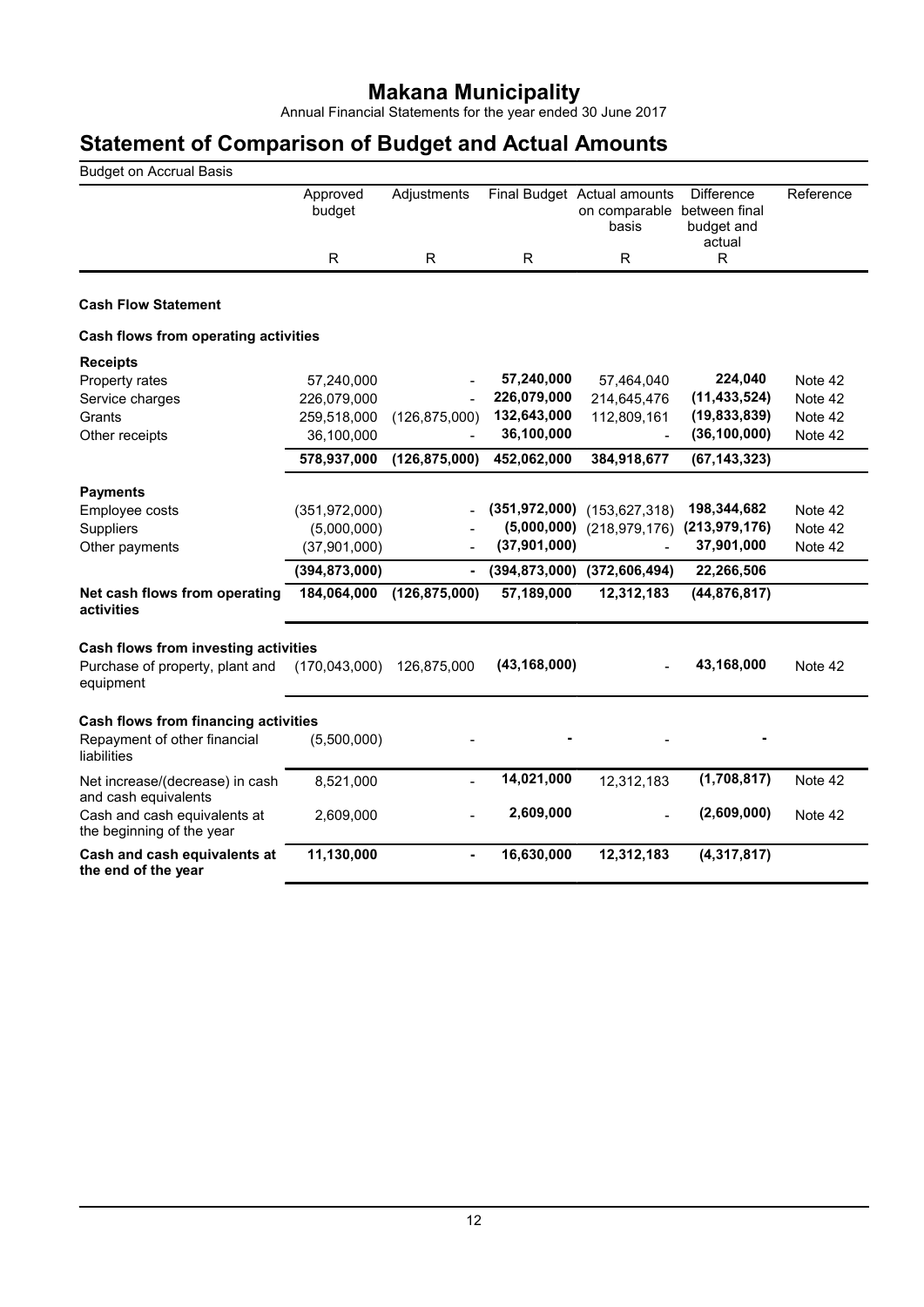Annual Financial Statements for the year ended 30 June 2017

## **Accounting Policies**

#### **1. Presentation of Annual Financial Statements**

The financial statements have been prepared in accordance with the Standards of Generally Recognised Accounting Practice (GRAP), issued by the Accounting Standards Board in accordance with Section 122(3) of the Municipal Finance Management Act (Act 56 of 2003).

These financial statements have been prepared on an accrual basis of accounting and are in accordance with historical cost convention as the basis of measurement, unless specified otherwise.

A summary of the significant accounting policies, which have been consistently applied in the preparation of these financial statements, are disclosed below

#### **Standards**

#### **Standards Issued and Effective**

| GRAP 1             | <b>Presentation of Financial Statements</b>                     |
|--------------------|-----------------------------------------------------------------|
| GRAP <sub>2</sub>  | <b>Cash Flow Statements</b>                                     |
| GRAP <sub>3</sub>  | Accounting Policies, Changes in Accounting Estimates and Errors |
| GRAP <sub>4</sub>  | The Effects of Changes in Foreign Exchange Rates                |
| GRAP 5             | <b>Borrowing Costs</b>                                          |
| GRAP <sub>6</sub>  | Consolidated and Separate Financial Statements                  |
| GRAP 7             | Accounting for Investments in Associates                        |
| GRAP 8             | Interest in Joint Ventures                                      |
| GRAP <sub>9</sub>  | Revenue from Exchange Transactions                              |
| GRAP 10            | Financial Reporting in Hyperinflationary Economies              |
| GRAP 11            | <b>Construction Contracts</b>                                   |
| GRAP <sub>12</sub> | Inventories                                                     |
| GRAP <sub>13</sub> | Leases                                                          |
| GRAP 14            | Events after the Reporting Date                                 |
| GRAP 16            | <b>Investment Properties</b>                                    |
| GRAP 17            | Property, Plant and Equipment                                   |
| GRAP 18            | <b>Segment Reporting</b>                                        |
| GRAP 19            | Provisions, Contingent Liabilities and Contingent Assets        |
| GRAP 21            | Impairment of Non-Cash Generating Assets                        |
| GRAP 23            | Revenue from non-exchange transactions                          |
| GRAP 24            | Presentation of Budget Information in Financial Statements      |
| GRAP 25            | Employee Benefits (Approved, early addoption)                   |
| GRAP 26            | Impairment of Cash-Generating Assets                            |
| GRAP 27            | (as revised 2012): Agriculture (Replaces GRAP 101)              |
| GRAP 31            | Intangible Assets (replace GRAP GRAP 102)                       |
| <b>GRAP 100</b>    | <b>Discontinued Operations</b>                                  |
| <b>GRAP 103</b>    | <b>Heritage Assets</b>                                          |
| <b>GRAP 104</b>    | <b>Financial Instruments</b>                                    |
| <b>GRAP 105</b>    | Transfer of Functions Between Entities Under Common Control     |
| <b>GRAP 106</b>    | Transfer of Functions Between Entities Not Under Common Contro  |
| <b>GRAP 107</b>    | Mergers                                                         |

#### **Standards Issued, Future Effective Date - can base accounting policy on, or early adopt**

| GRAP 20         | <b>Related Party Disclosures</b>             |
|-----------------|----------------------------------------------|
| GRAP 32         | Service Concession Arrangements: Grantor     |
| GRAP 34         | Separate Financial Statements                |
| GRAP 35         | <b>Consolidated Financial Statements</b>     |
| GRAP 36         | Investments in Associates and Joint Ventures |
| GRAP 37         | Joint Arrangements                           |
| GRAP 38         | Disclosure of Interests in Other Entities    |
| <b>GRAP 108</b> | <b>Statutory Receivables</b>                 |
| <b>GRAP 109</b> | Accounting by Principals and Agents          |
| <b>GRAP 110</b> | Living and Non-living Resources              |
|                 |                                              |

#### **Interpretations Issued and Effective**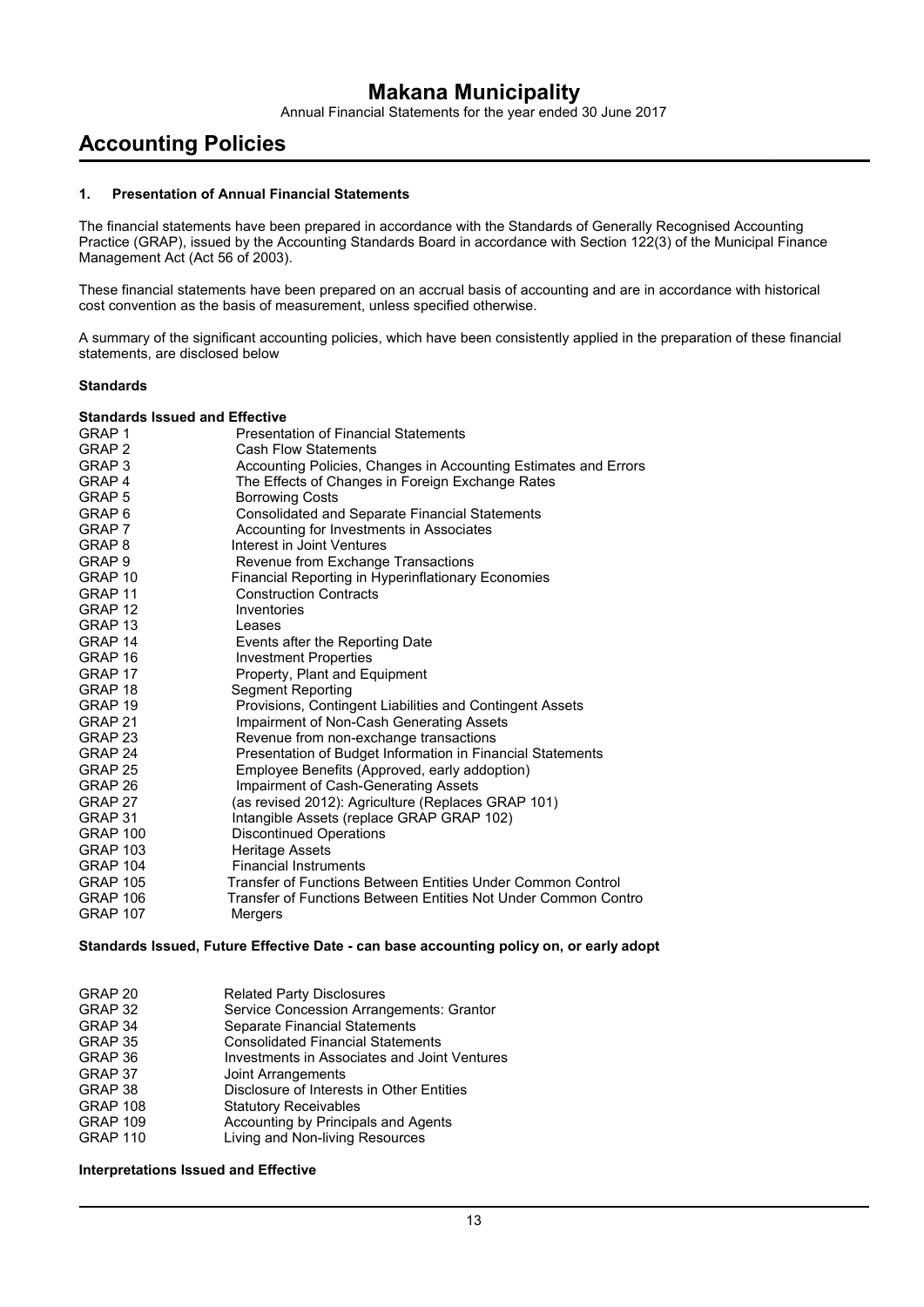Annual Financial Statements for the year ended 30 June 2017

## **Accounting Policies**

| <b>IGRAP1</b><br>IGRAP 2 | Applying the Probability Test on Initial Recognition of Exchange Revenue<br>Changes in Existing Decommisssioning Restoration and Similar Liabilities |
|--------------------------|------------------------------------------------------------------------------------------------------------------------------------------------------|
| IGRAP 3                  | Determining Whether an Arrangement Contains a Lease                                                                                                  |
| IGRAP 4                  | Rights to Interests Arising from Decommissioning, Restoration and Environnmental Rehabilitation                                                      |
| Funds IGRAP 8            | Agreements for the Contruction of Assets from Exchange Transactions                                                                                  |
| IGRAP 10                 | Assets Received from Cumstomers                                                                                                                      |
| IGRAP 13                 | Operating Leases - Incentives                                                                                                                        |
| <b>IGRAP 14</b>          | Evaluating the Substance of Transactions Involving the Legal Form of a Lease                                                                         |
| <b>IGRAP 16</b>          | Intangible Assets - Website Costs (effective 1 April 2013)                                                                                           |

#### **1.1 Presentation currency**

These annual financial statements are presented in South African Rand, which is the functional currency of the municipality and all amounts are rounded to the nearest rand.

#### **1.2 Going concern assumption**

The financial statements have been prepared based on the expectation that the municipality will continue to operate as a going concern for at least the next 12 months.

#### **1.3 Significant judgements and sources of estimation uncertainty**

The preparation of financial statements is in conformity with South African Standards of GRAP which requires the use of certain critical accounting accounting estimates. It also requires management to excercise its judgement in the process of applying the municipality's accounting policies. The areas involving a higher degree of judgement or complexity, or areas where assumptions and estimates are significant to the financial statements are disclosed in the relevant sections of the financial statements. Although these estimates are based on management's best knowledge of current events and sections they may undertaken in the future, actual results ultimately may differ from those estimates. These include:

#### **Trade receivables and other receivables**

The municipality assesses its trade receivables for impairment at the end of each reporting period. In determining whether an impairment loss should be recorded in surplus or deficit, the surplus makes judgements as to whether there is observable data indicating a measurable decrease in the estimated future cash flows from a financial asset.

On receivables an impairment loss is recognised in the surplus or deficit when there is objective evidence that is impaired. The impairment is measured as the difference between the receivables carrying amount and the present value of the estimated future cash flows discounted at the effective interest rate computed at the initial recognition.

#### **Impairment testing**

The recoverable amounts of cash-generating units and individual assets have been determined based on the higher of value-in-use calculations and fair values less costs to sell. These calculations require the use of estimates and assumptions. It is reasonably possible that the assumption may change which may then impact our estimations and may then require a material adjustment to the carrying value of receivable and tangible assets.

The municipality reviews and tests the carrying value of assets when events or changes in circumstances suggest that the carrying amount may not be recoverable. In addition, goodwill is tested on an annual basis for impairment. Assets are grouped at the lowest level for which identifiable cash flows are largely independent of cash flows of other assets and liabilities. If there are indications that impairment may have occurred, estimates are prepared of expected future cash flows for each group of assets. Expected future cash flows used to determine the value in use of goodwill and tangible assets are inherently uncertain and could materially change over time. They are significantly affected by a number of factors including municipality specific variables and economic factors.

#### **Provisions**

Provisions were raised and management determined an estimate based on the information available. Additional disclosure of these estimates of provisions are included in note 18 - Provisions.

#### **Effective interest rate**

The municipality used the prime interest rate to discount future cash flows.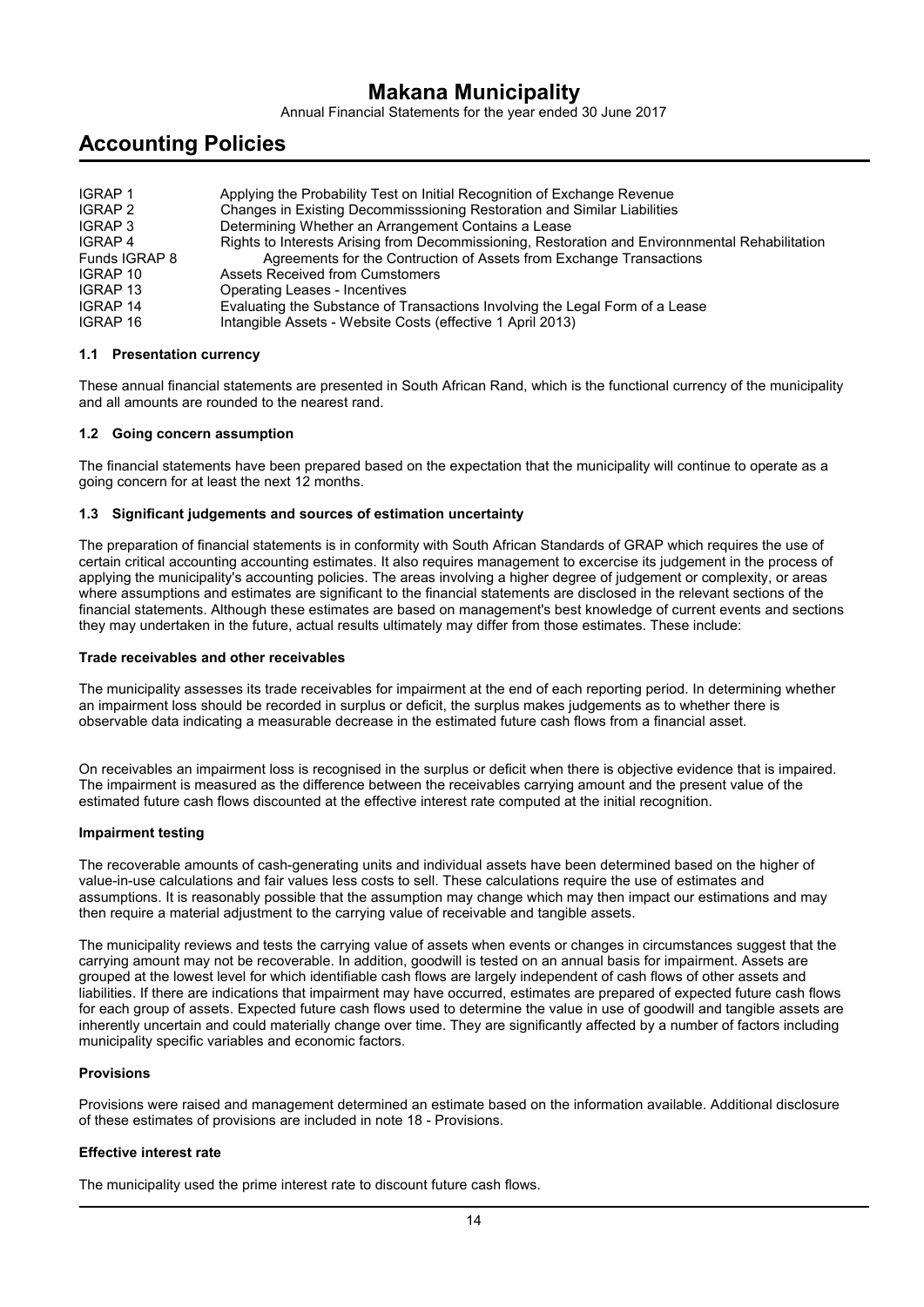Annual Financial Statements for the year ended 30 June 2017

## **Accounting Policies**

#### **1.4 Consistency of presentation**

The presentation and classification of items in the financial statements is the same as in the previous reporting period.

#### **1.5 Offsetting**

Assets and liabilities, revenue and expenses, shall not be offset unless required or permitted by a standard of GRAP.

#### **1.6 Investment property**

Investment property is property (land or a building - or part of a building - or both) held to earn rentals or for capital appreciation or both, rather than for:

- use in the production or supply of goods or services or for
- administrative purposes, or
- sale in the ordinary course of operations.

Owner-occupied property is property held for use in the production or supply of goods or services or for administrative purposes.

Investment property is recognised as an asset when, it is probable that the future economic benefits or service potential that are associated with the investment property will flow to the municipality, and the cost or fair value of the investment property can be measured reliably.

Investment property is initially recognised at cost. Subsequently recognised at cost model.

#### **Cost model**

Investment property is carried at cost less accumulated depreciation and any accumulated impairment losses.

Depreciation is provided to write down the cost, less estimated residual value by equal installments over the useful life of the property, which is as follows:

| Item                 | Useful life |
|----------------------|-------------|
| Property - buildings | 60years     |

Investment property is derecognised on disposal or when the investment property is permanently withdrawn from use and no future economic benefits or service potential are expected from its disposal.

Gains or losses arising from the retirement or disposal of investment property is the difference between the net disposal proceeds and the carrying amount of the asset and is recognised in surplus or deficit in the period of retirement or disposal.

Compensation from third parties for investment property that was impaired, lost or given up is recognised in surplus or deficit when the compensation becomes receivable.

#### **1.7 Property, plant and equipment**

Property, plant and equipment are tangible non-current assets (including infrastructure assets) that are held for use in the production or supply of goods or services, rental to others, or for administrative purposes, and are expected to be used during more than one period.

The cost of an item of property, plant and equipment is recognised as an asset when:

- it is probable that future economic benefits or service potential associated with the item will flow to the municipality; and
- the cost of the item can be measured reliably.

Property, plant and equipment is initially measured at cost.

The cost of an item of property, plant and equipment is the purchase price and other costs attributable to bring the asset to the location and condition necessary for it to be capable of operating in the manner intended by management. Trade discounts and rebates are deducted in arriving at the cost.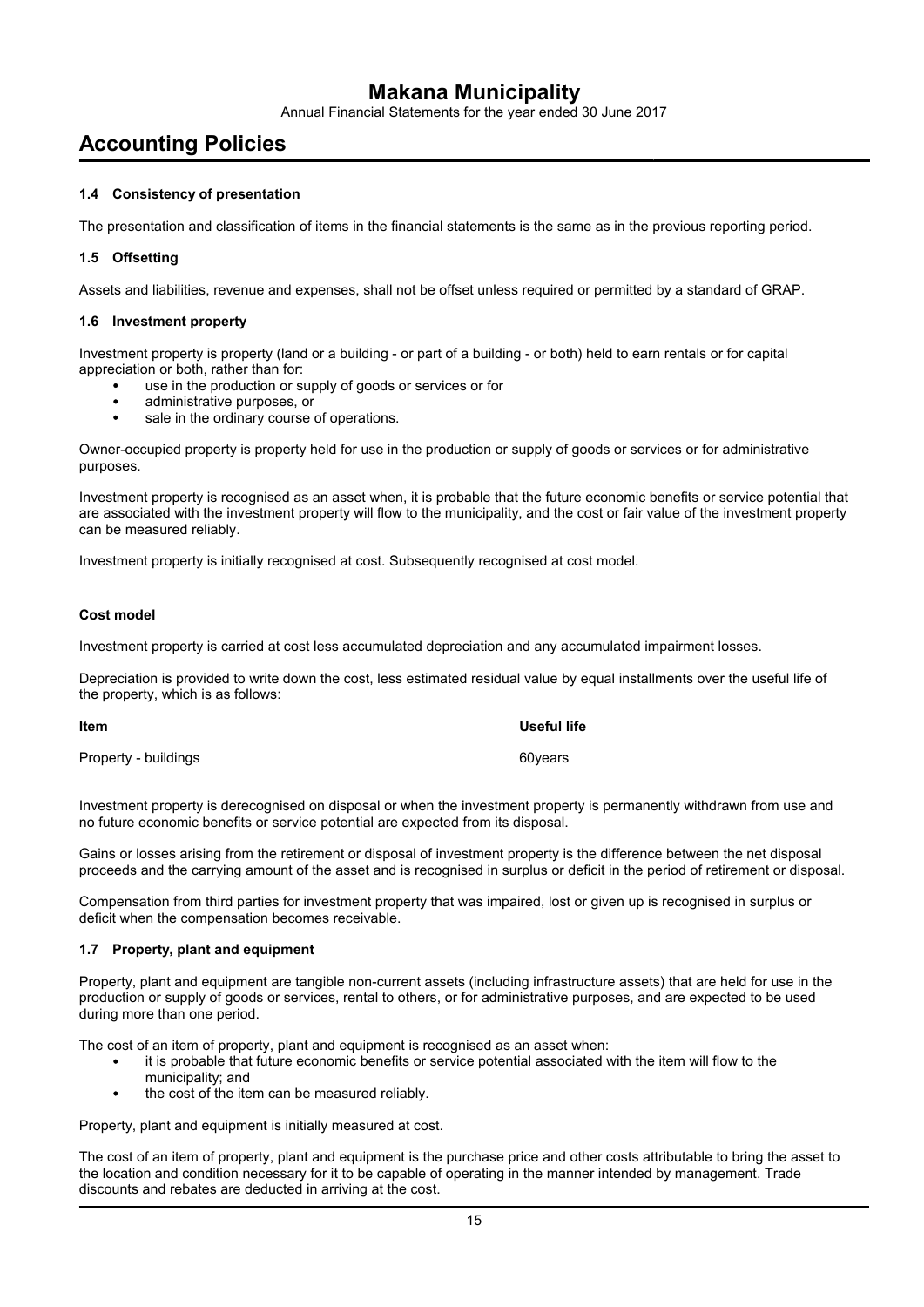Annual Financial Statements for the year ended 30 June 2017

## **Accounting Policies**

Where an asset is acquired through a non-exchange transaction, its cost is its fair value as at date of acquisition.

Where an item of property, plant and equipment is acquired in exchange for a non-monetary asset or monetary assets, or a combination of monetary and non-monetary assets, the asset acquired is initially measured at fair value (the cost). If the acquired item's fair value was not determinable, it's deemed cost is the carrying amount of the asset(s) given up.

When significant components of an item of property, plant and equipment have different useful lives, they are accounted for as separate items (major components) of property, plant and equipment.

Costs include costs incurred initially to acquire or construct an item of property, plant and equipment and costs incurred subsequently to add to, replace part of, or service it. If a replacement cost is recognised in the carrying amount of an item of property, plant and equipment, the carrying amount of the replaced part is derecognised.

The initial estimate of the costs of dismantling and removing the item and restoring the site on which it is located is also included in the cost of property, plant and equipment, where the entity is obligated to incur such expenditure, and where the obligation arises as a result of acquiring the asset or using it for purposes other than the production of inventories.

Recognition of costs in the carrying amount of an item of property, plant and equipment ceases when the item is in the location and condition necessary for it to be capable of operating in the manner intended by management.

Items such as spare parts, standby equipment and servicing equipment are recognised when they meet the definition of property, plant and equipment.

Major inspection costs which are a condition of continuing use of an item of property, plant and equipment and which meet the recognition criteria above are included as a replacement in the cost of the item of property, plant and equipment. Any remaining inspection costs from the previous inspection are derecognised.

Property, plant and equipment is carried at cost less accumulated depreciation and any impairment.

The Municipality used 20% for residual value on the motor vehicles.

The useful lives of items of property, plant and equipment have been assessed as follows:

| Item                                  | <b>Depreciation method</b> | Average useful life     |
|---------------------------------------|----------------------------|-------------------------|
| Land                                  | Straight line              | Land is not depreciated |
| <b>INFRASTRUCTURE ASSETS</b>          | Straight line              |                         |
| Aviation<br>٠                         |                            | $20 - 50$               |
| Electricity<br>٠                      |                            | $5 - 50$                |
| Refuse<br>٠                           |                            | $10 - 100$              |
| Roads<br>٠                            |                            | 20-120                  |
| Sorm water<br>٠                       |                            | $10 - 50$               |
| Water supply<br>٠                     |                            | $10 - 80$               |
| Sanitation<br>$\bullet$               |                            | $10 - 60$               |
| Transport<br>٠                        |                            | $10 - 80$               |
| <b>COMMUNITY ASSETS</b>               | Straight line              |                         |
| <b>Buses</b><br>٠                     |                            | $10 - 30$               |
| Cemetries<br>٠                        |                            | 30 years                |
| <b>Community Halls</b><br>$\bullet$   |                            | 30 years                |
| Fire, Safety & Emergency<br>$\bullet$ |                            | $10 - 100$              |
| Museums & Art Gallaries<br>$\bullet$  |                            | 10-100                  |
| Parks & Gardens<br>٠                  |                            | $5 - 50$                |
| <b>Recreational Facilities</b><br>٠   |                            | 15-100                  |
| Social Renting Housing<br>٠           |                            | 10-100                  |
| Sportsfields<br>٠                     |                            | 20-30                   |
| <b>Swimming Pools</b><br>٠            |                            | $10 - 20$               |
| ٠                                     |                            |                         |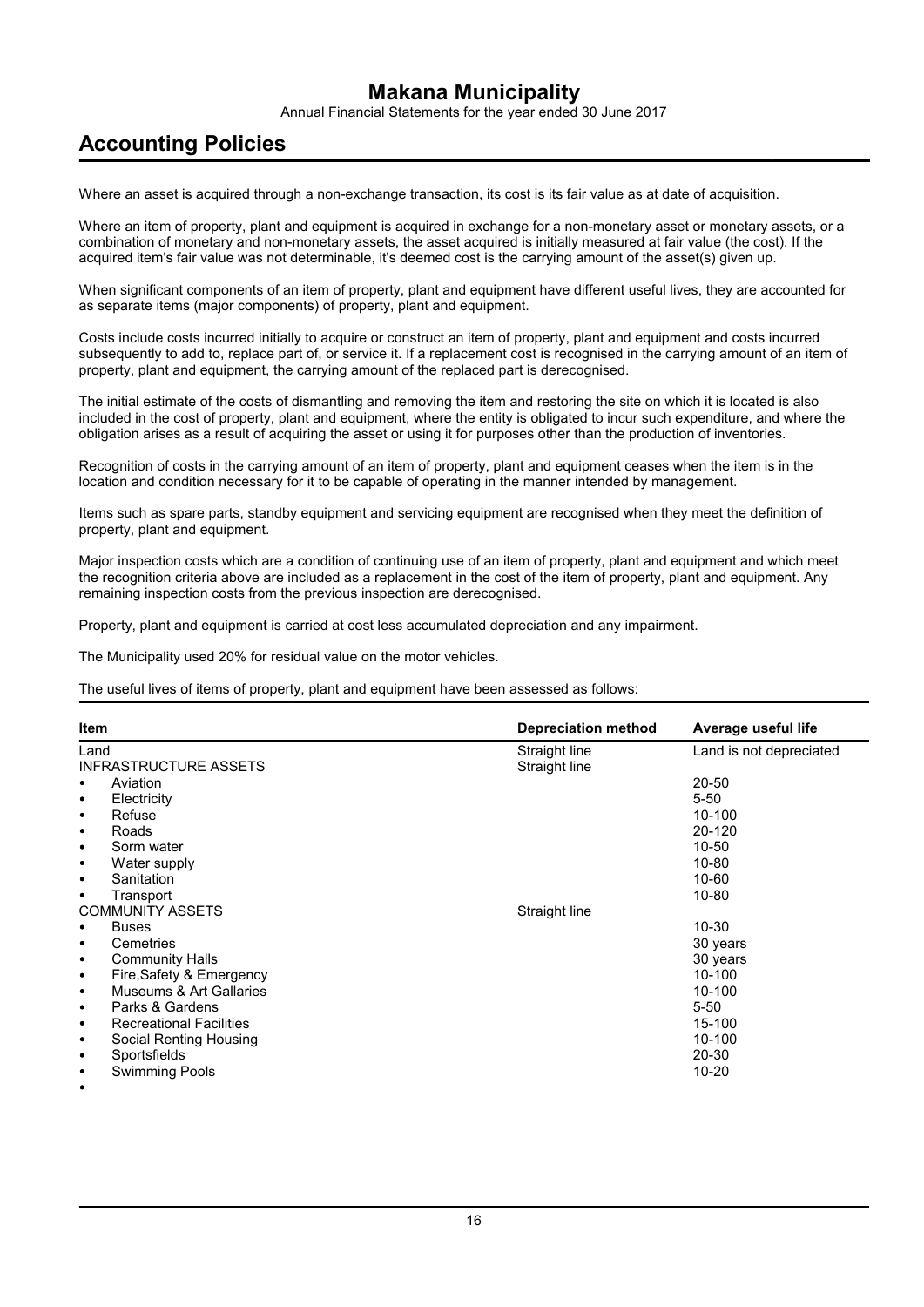Annual Financial Statements for the year ended 30 June 2017

## **Accounting Policies**

| OTHER ASSETS                              | Straight line |            |
|-------------------------------------------|---------------|------------|
| Civil Land & Building<br>٠                |               | 20-100     |
| Computer Hardware & Equipment<br>٠        |               | $2 - 5$    |
| Furniture & Office Equipment<br>$\bullet$ |               | $7-30$     |
| <b>General Vehicles</b><br>٠              |               | $7 - 15$   |
| <b>Other Buildings</b><br>٠               |               | 50-100     |
| Other Land<br>٠                           |               | Indefinite |
| <b>Other Assets</b><br>٠                  |               | $5 - 15$   |
| Plant & Equipment<br>$\bullet$            |               | $5 - 30$   |
| Security Measure<br>٠                     |               | $5 - 10$   |
| Specialised Vehicle<br>٠                  |               | $12 - 30$  |
| <b>BUILDINGS</b>                          | Straight line |            |
| <b>Other Buildings</b><br>٠               |               | 10-100     |
| <b>Historical Building</b><br>٠           |               | 10-200     |

The residual value, and the useful life and depreciation method of each asset are reviewed at the end of each reporting date. If the expectations differ from previous estimates, the change is accounted for as a change in accounting estimate.

Reviewing the useful life of an asset on an annual basis does not require the entity to amend the previous estimate unless expectations differ from the previous estimate.

Each part of an item of property, plant and equipment with a cost that is significant in relation to the total cost of the item is depreciated separately.

The depreciation charge for each period is recognised in surplus or deficit unless it is included in the carrying amount of another asset.

Items of property, plant and equipment are derecognised when the asset is disposed of or when there are no further economic benefits or service potential expected from the use of the asset.

The gain or loss arising from the derecognition of an item of property, plant and equipment is included in surplus or deficit when the item is derecognised. The gain or loss arising from the derecognition of an item of property, plant and equipment is determined as the difference between the net disposal proceeds, if any, and the carrying amount of the item.

Assets which the municipality holds for rentals to others and subsequently routinely sell as part of the ordinary course of activities, are transferred to inventories when the rentals end and the assets are available-for-sale. Proceeds from sales of these assets are recognised as revenue. All cash flows on these assets are included in cash flows from operating activities in the cash flow statement.

#### **1.8 Intangible assets**

An asset is identifiable if it either:

- is separable, i.e. is capable of being separated or divided from an entity and sold, transferred, licensed, rented or exchanged, either individually or together with a related contract, identifiable assets or liability, regardless of whether the entity intends to do so; or
- arises from binding arrangements (including rights from contracts), regardless of whether those rights are transferable or separable from the municipality or from other rights and obligations.

A binding arrangement describes an arrangement that confers similar rights and obligations on the parties to it as if it were in the form of a contract.

An intangible asset is recognised when:

- it is probable that the expected future economic benefits or service potential that are attributable to the asset will flow to the municipality; and
- the cost or fair value of the asset can be measured reliably.

The municipality assesses the probability of expected future economic benefits or service potential using reasonable and supportable assumptions that represent management's best estimate of the set of economic conditions that will exist over the useful life of the asset.

Where an intangible asset is acquired through a non-exchange transaction, its initial cost at the date of acquisition is measured at its fair value as at that date.

Expenditure on research (or on the research phase of an internal project) is recognised as an expense when it is incurred.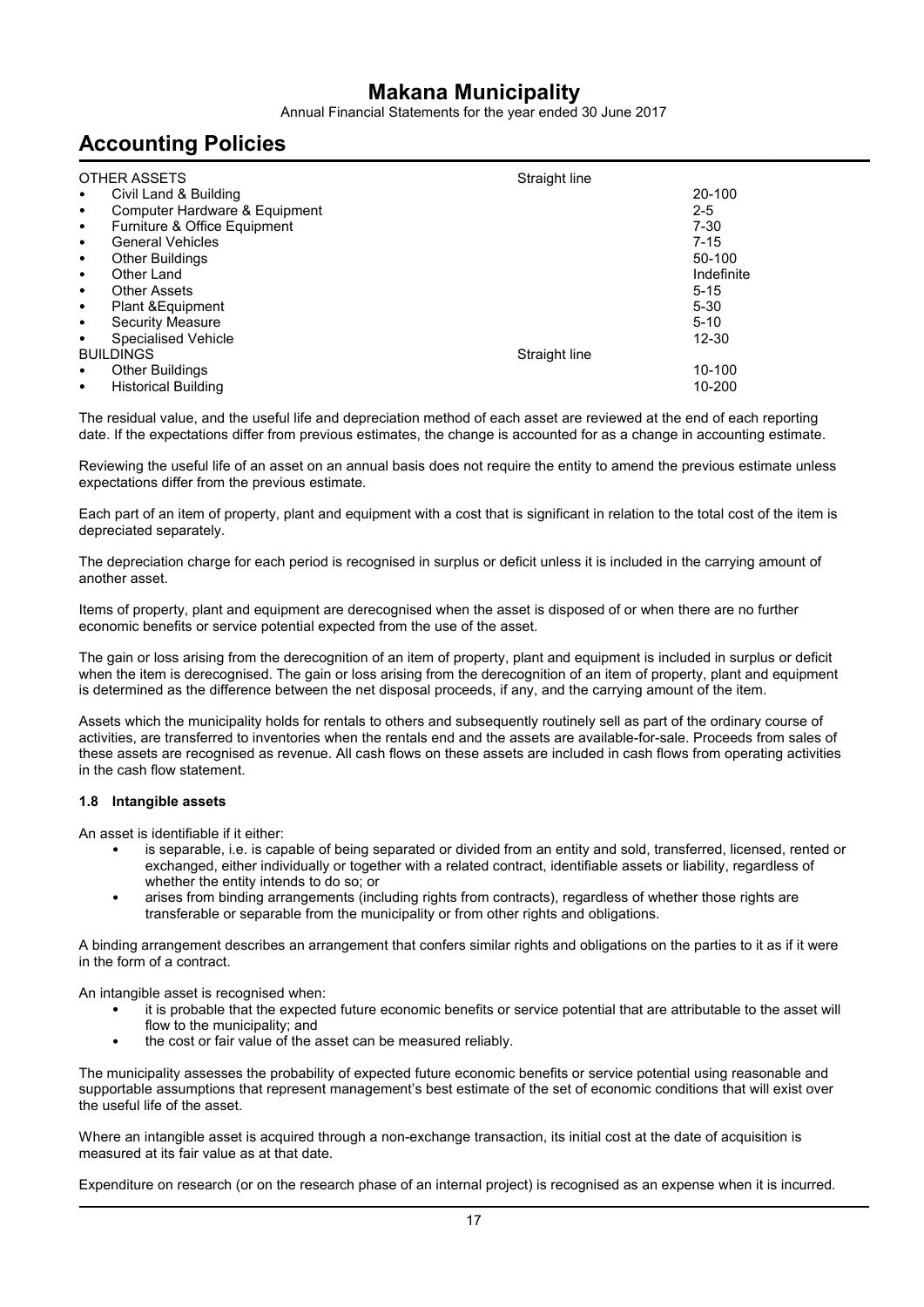Annual Financial Statements for the year ended 30 June 2017

## **Accounting Policies**

An intangible asset arising from development (or from the development phase of an internal project) is recognised when:

- it is technically feasible to complete the asset so that it will be available for use or sale.
- there is an intention to complete and use or sell it.
- there is an ability to use or sell it.
- it will generate probable future economic benefits or service potential.
- there are available technical, financial and other resources to complete the development and to use or sell the asset.
- the expenditure attributable to the asset during its development can be measured reliably.

Intangible assets are carried at cost less any accumulated amortisation and any impairment losses.

An intangible asset is regarded as having an indefinite useful life when, based on all relevant factors, there is no foreseeable limit to the period over which the asset is expected to generate net cash inflows or service potential. Amortisation is not provided for these intangible assets, but they are tested for impairment annually and whenever there is an indication that the asset may be impaired. For all other intangible assets amortisation is provided on a straight line basis over their useful life.

The amortisation period and the amortisation method for intangible assets are reviewed at each reporting date.

Reassessing the useful life of an intangible asset with a finite useful life after it was classified as indefinite is an indicator that the asset may be impaired. As a result the asset is tested for impairment and the remaining carrying amount is amortised over its useful life.

Internally generated brands, mastheads, publishing titles, customer lists and items similar in substance are not recognised as intangible assets.

Internally generated goodwill is not recognised as an intangible asset.

Amortisation is provided to write down the intangible assets, on a straight line basis, to their residual values as follows:

**Item Useful life** Computer software, other x years

Intangible assets are derecognised:

- on disposal; or
- when no future economic benefits or service potential are expected from its use or disposal.

The gain or loss arising from the derecognition of an intangible assets is included in surplus or deficit when the asset is derecognised (unless the Standard of GRAP on leases requires otherwise on a sale and leaseback).

#### **1.9 Heritage assets**

Assets are resources controlled by an municipality as a result of past events and from which future economic benefits or service potential are expected to flow to the municipality. Carrying amount is the amount at which an asset is recognised after deducting accumulated impairment losses.

Class of heritage assets means a grouping of heritage assets of a similar nature or function in an municipality's operations that is shown as a single item for the purpose of disclosure in the annual financial statements. Cost is the amount of cash or cash equivalents paid or the fair value of the other consideration given to acquire an asset at the time of its acquisition or construction or, where applicable, the amount attributed to that asset when initially recognised in accordance with the specific requirements of other Standards of GRAP.

Depreciation is the systematic allocation of the depreciable amount of an asset over its useful life. Fair value is the amount for which an asset could be exchanged, or a liability settled, between knowledgeable, willing parties in an arm's length transaction. Heritage assets are assets that have a cultural, environmental, historical, natural, scientific, technological or artistic significance and are held indefinitely for the benefit of present and future generations.

An impairment loss of a cash-generating asset is the amount by which the carrying amount of an asset exceeds its recoverable amount. An impairment loss of a non-cash-generating asset is the amount by which the carrying amount of an asset exceeds its recoverable service amount. An inalienable item is an asset that an municipality is required by law or otherwise to retain indefinitely and cannot be disposed of without consent.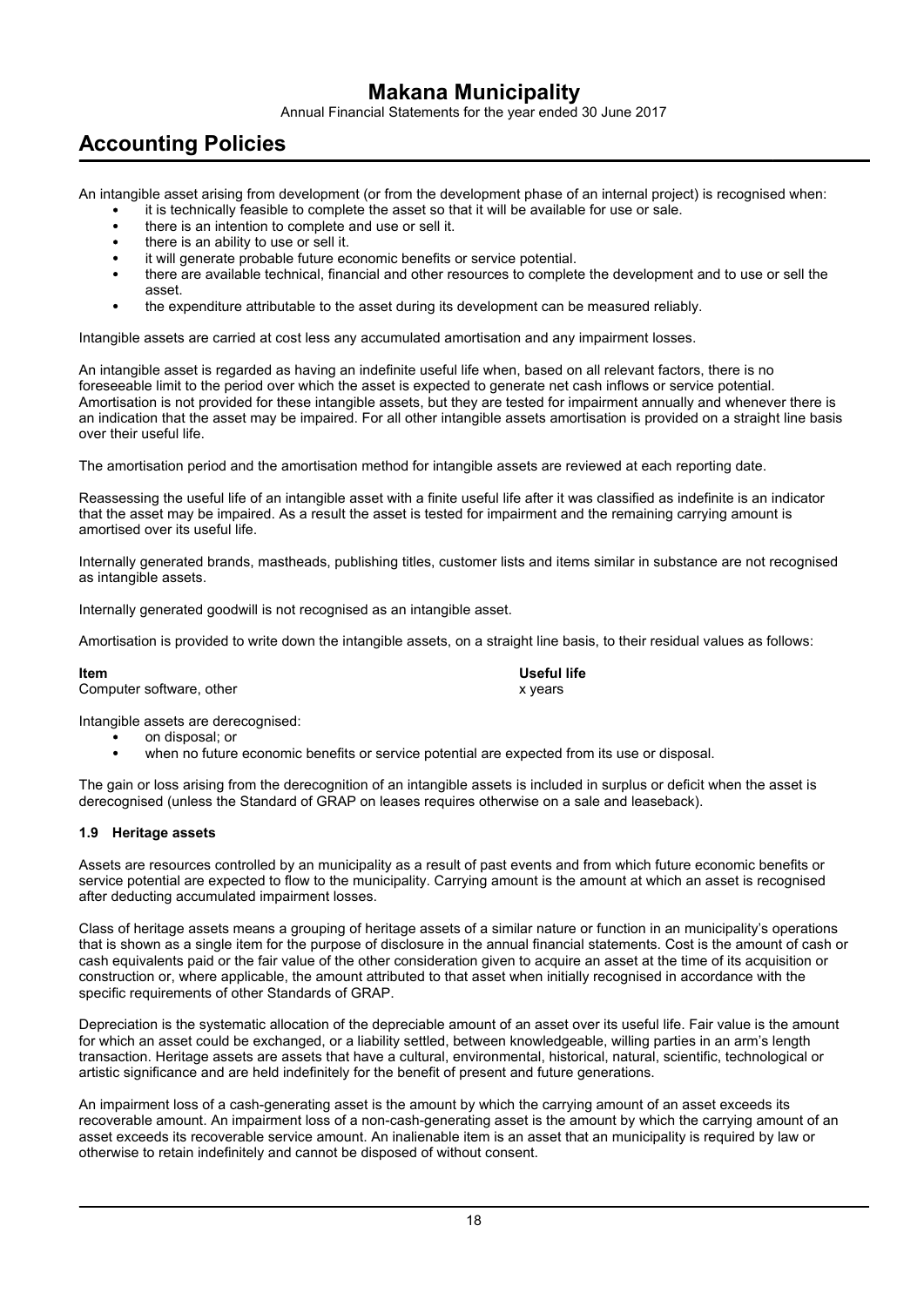Annual Financial Statements for the year ended 30 June 2017

## **Accounting Policies**

Recoverable amount is the higher of a cash-generating asset's net selling price and its value in use. Recoverable service amount is the higher of a non-cash-generating asset's fair value less costs to sell and its value in use. Value in use of a cash-generating asset is the present value of the future cash flows expected to be derived from an asset or cash-generating unit. Value in use of a non-cash-generating asset is the present value of the asset's remaining service potential.

#### **Recognition**

The municipality recognises a heritage asset as an asset if it is probable that future economic benefits or service potential associated with the asset will flow to the municipality, and the cost or fair value of the asset can be measured reliably.

#### **Initial measurement**

Heritage assets are measured at cost. Where a heritage asset is acquired through a non-exchange transaction, its cost is measured at its fair value as at the date of acquisition.

#### **Subsequent measurement**

After recognition as an asset, a class of heritage assets is carried at its cost less any accumulated impairment losses. After recognition as an asset, a class of heritage assets, whose fair value can be measured reliably, is carried at a revalued amount, being its fair value at the date of the revaluation less any subsequent impairment losses.

If a heritage asset's carrying amount is increased as a result of a revaluation, the increase is credited directly to a revaluation surplus. However, the increase is recognised in surplus or deficit to the extent that it reverses a revaluation decrease of the same heritage asset previously recognised in surplus or deficit.

If a heritage asset's carrying amount is decreased as a result of a revaluation, the decrease is recognised in surplus or deficit. However, the decrease is debited directly to a revaluation surplus to the extent of any credit balance existing in the revaluation surplus in respect of that heritage asset.

#### **Impairment**

The municipality assess at each reporting date whether there is an indication that it may be impaired. If any such indication exists, the municipality estimates the recoverable amount or the recoverable service amount of the heritage asset.

#### **Transfers**

Transfers from heritage assets are only made when the particular asset no longer meets the definition of a heritage asset.

Transfers to heritage assets are only made when the asset meets the definition of a heritage asset.

#### **Derecognition**

The municipality derecognises heritage asset on disposal, or when no future economic benefits or service potential are expected from its use or disposal.

The gain or loss arising from the derecognition of a heritage asset is included in surplus or deficit when the item is derecognised (unless the Standard of GRAP on leases requires otherwise on a sale and leaseback).

#### **1.10 Financial instruments**

#### **1.11 Leases**

#### **The Municipality as a lessee**

Leases are classified as finance leasees where substantially all the risks and rewards of ownership are transfered to the Municipality. Property, plant and equipment or intangible assets subject to finance lease agreements are capitalised at amounts equal to the fair value of the asset or if lower the present value of the minimum lease payments determined at the inception of the lease. Corresponding liabilities are included as finance lease liabilities. The corresponding liabilities are initially recognised at the inception of the lease and measured at the sum of the minimum lease payments discounted for the effect of the interest. In discounting the lease payments, the municipality uses the interest rate that exactly discounts the lease payment and unguaranteed residual values to the fair value of the asset plus any direct costs incurred. Lease payments are allocated between the capital and finance costs portions using the effective interest method. Lease finance costs are expensed when incurred.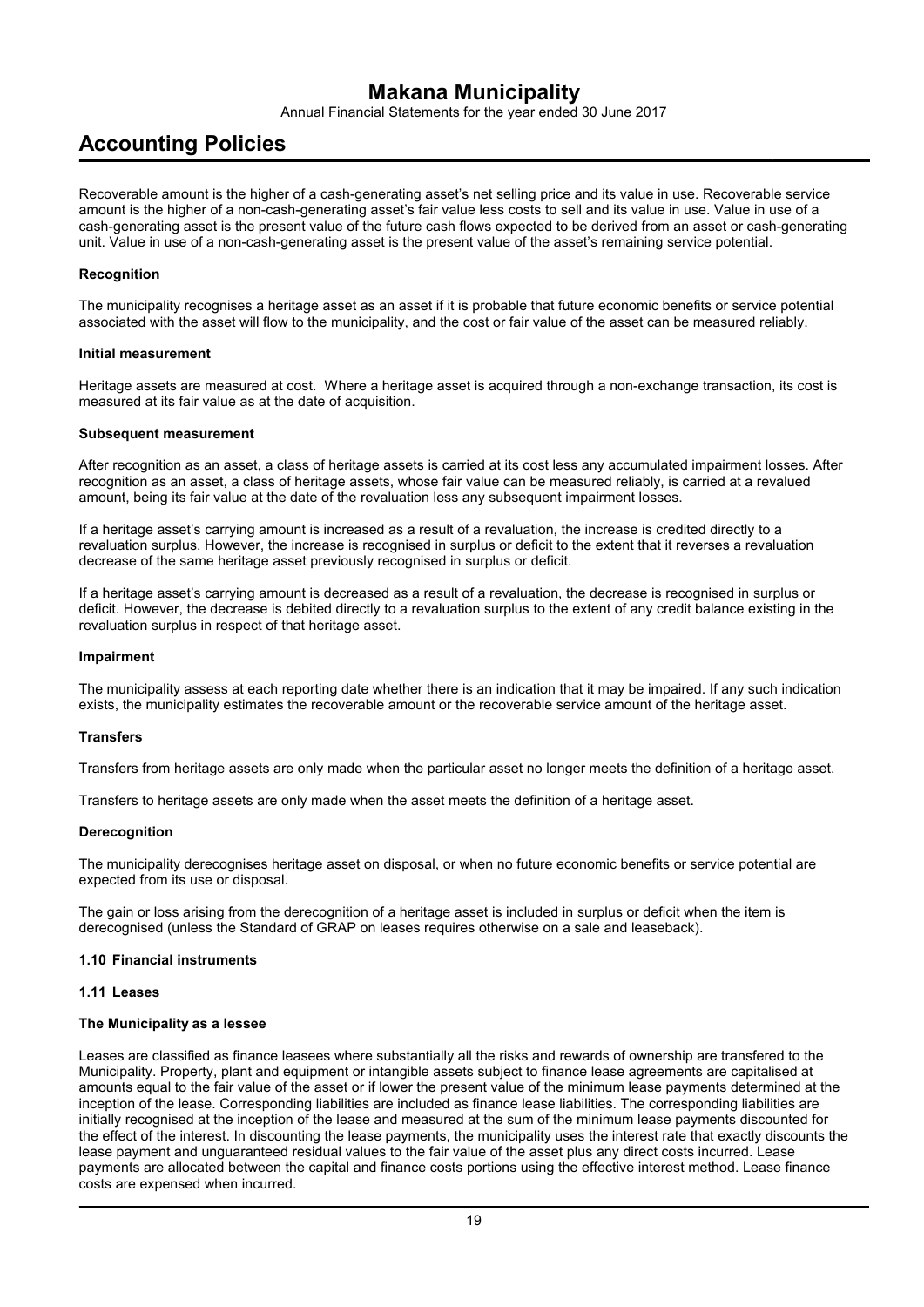Annual Financial Statements for the year ended 30 June 2017

## **Accounting Policies**

Subsequent to initial recognition, the leased assets are accounted for in accordance wih the stated accounting policies applicable to property, plant and equipment or intangible assets. The lease liabilityis reduced by the lease payments, which are allocated between finance costs and capital repayment using the effective interest method. Lease finance costs are expensed when incurred. The accounting policies reating to the derecognition of financial instruments are applied to lease payables. The leased asset is depreciated over the shorter of the useful life of the asset or the lease term.

#### **The Municipality as a lessor**

Operating lease rental income is recognised on a straight line over the term of the relevant lease.

#### **Finance leases - lessee**

Finance leases are recognised as assets and liabilities in the statement of financial position at amounts equal to the fair value of the leased property or, if lower, the present value of the minimum lease payments. The corresponding liability to the lessor is included in the statement of financial position as a finance lease obligation.

The discount rate used in calculating the present value of the minimum lease payments is the interest rate implicit in the leaseif it practicable to determine. If not the rate for the government bond with a maturity similar to the lease is used.

Minimum lease payments are apportioned between the finance charge and reduction of the outstanding liability. The finance charge is allocated to each period during the lease term so as to produce a constant periodic rate of on the remaining balance of the liability.

#### **Operating leases - lessor**

Operating lease revenue is recognised as revenue on a straight-line basis over the lease term.

Initial direct costs incurred in negotiating and arranging operating leases are added to the carrying amount of the leased asset and recognised as an expense over the lease term on the same basis as the lease revenue.

Income for leases is disclosed under revenue in statement of financial performance.

#### **Operating leases - lessee**

Operating lease payments are recognised as an expense on a straight-line basis over the lease term. The difference between the amounts recognised as an expense and the contractual payments are recognised as an operating lease asset or liability.

#### **1.12 Inventories - General**

Inventories - General are initially measured at cost except where inventories - general are acquired through a nonexchange transaction, then their costs are their fair value as at the date of acquisition.

Subsequently inventories - general are measured at the lower of cost and net realisable value.

Inventories - General are measured at the lower of cost and current replacement cost where they are held for;

- distribution at no charge or for a nominal charge; or
- consumption in the production process of goods to be distributed at no charge or for a nominal charge.

Net realisable value is the estimated selling price in the ordinary course of operations less the estimated costs of completion and the estimated costs necessary to make the sale, exchange or distribution.

Current replacement cost is the cost the municipality incurs to acquire the asset on the reporting date.

The cost of inventories - general comprises of all costs of purchase, costs of conversion and other costs incurred in bringing the inventories - general to their present location and condition.

The cost of inventories - general of items that are not ordinarily interchangeable and goods or services produced and segregated for specific projects is assigned using specific identification of the individual costs.

The cost of inventories - general is assigned using the weighted average cost formula. The same cost formula is used for all inventories - general having a similar nature and use to the municipality.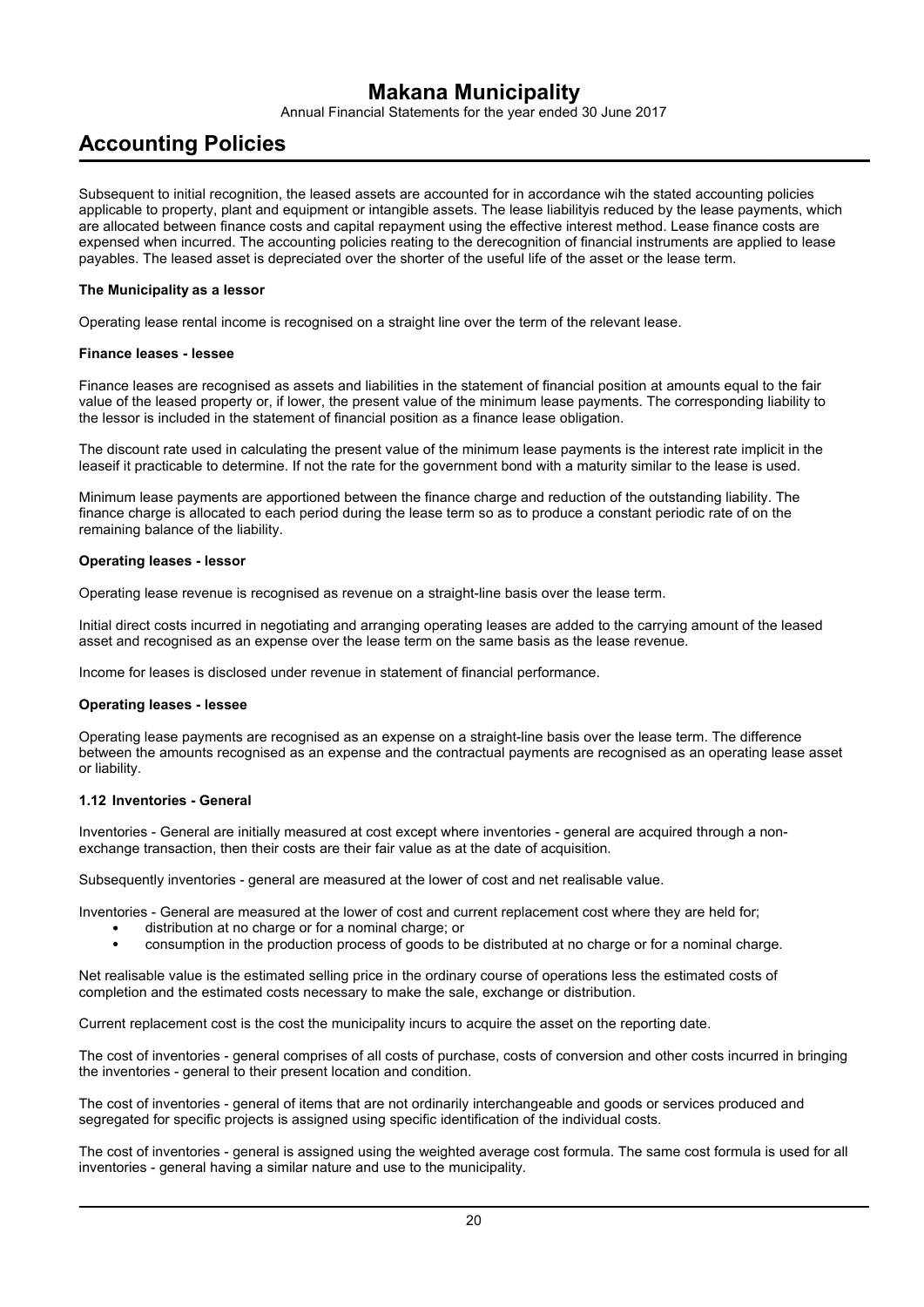Annual Financial Statements for the year ended 30 June 2017

## **Accounting Policies**

When inventories - general are sold, the carrying amounts of those inventories - general are recognised as an expense in the period in which the related revenue is recognised. If there is no related revenue, the expenses are recognised when the goods are distributed, or related services are rendered. The amount of any write-down of inventories - general to net realisable value or current replacement cost and all losses of inventories - general are recognised as an expense in the period the write-down or loss occurs. The amount of any reversal of any write-down of inventories - general, arising from an increase in net realisable value or current replacement cost, are recognised as a reduction in the amount of inventories general recognised as an expense in the period in which the reversal occurs.

#### **1.13 Impairment of cash-generating assets**

Cash-generating assets are assets managed with the objective of generating a commercial return. An asset generates a commercial return when it is deployed in a manner consistent with that adopted by a profit-oriented entity.

Impairment is a loss in the future economic benefits or service potential of an asset, over and above the systematic recognition of the loss of the asset's future economic benefits or service potential through depreciation (amortisation).

Carrying amount is the amount at which an asset is recognised in the statement of financial position after deducting any accumulated depreciation and accumulated impairment losses thereon.

A cash-generating unit is the smallest identifiable group of assets managed with the objective of generating a commercial return that generates cash inflows from continuing use that are largely independent of the cash inflows from other assets or groups of assets.

Costs of disposal are incremental costs directly attributable to the disposal of an asset, excluding finance costs and income tax expense.

Depreciation (Amortisation) is the systematic allocation of the depreciable amount of an asset over its useful life.

Fair value less costs to sell is the amount obtainable from the sale of an asset in an arm's length transaction between knowledgeable, willing parties, less the costs of disposal.

Recoverable amount of an asset or a cash-generating unit is the higher its fair value less costs to sell and its value in use.

Useful life is either:

- (a) the period of time over which an asset is expected to be used by the municipality; or
- (b) the number of production or similar units expected to be obtained from the asset by the municipality.

Criteria developed by the municipality to distinguish cash-generating assets from non-cash-generating assets are as follow:

#### **Identification of a potential impairment**

The recoverable amount of an asset is the higher of its fair value less cost to sell and its value in use. When the carrying amount of a cash-generating asset exceeds its recoverable amount, it is impaired.

The municipality assesses at each reporting date whether there is any indication that a cash-generating asset may be impaired. If any such indication exists, the municipality estimates the recoverable amount of the asset.

Irrespective of whether there is any indication of impairment, the municipality also test a cash-generating intangible asset with an indefinite useful life or a cash-generating intangible asset not yet available for use for impairment annually by comparing its carrying amount with its recoverable amount. This impairment test is performed at the same time every year. If an intangible asset was initially recognised during the current reporting period, that intangible asset was tested for impairment before the end of the current reporting period.

#### **Value in use**

Value in use of a cash-generating asset is the present value of the estimated future cash flows expected to be derived from the continuing use of an asset and from its disposal at the end of its useful life.

When estimating the value in use of an asset, the municipality estimates the future cash inflows and outflows to be derived from continuing use of the asset and from its ultimate disposal and the municipality applies the appropriate discount rate to those future cash flows.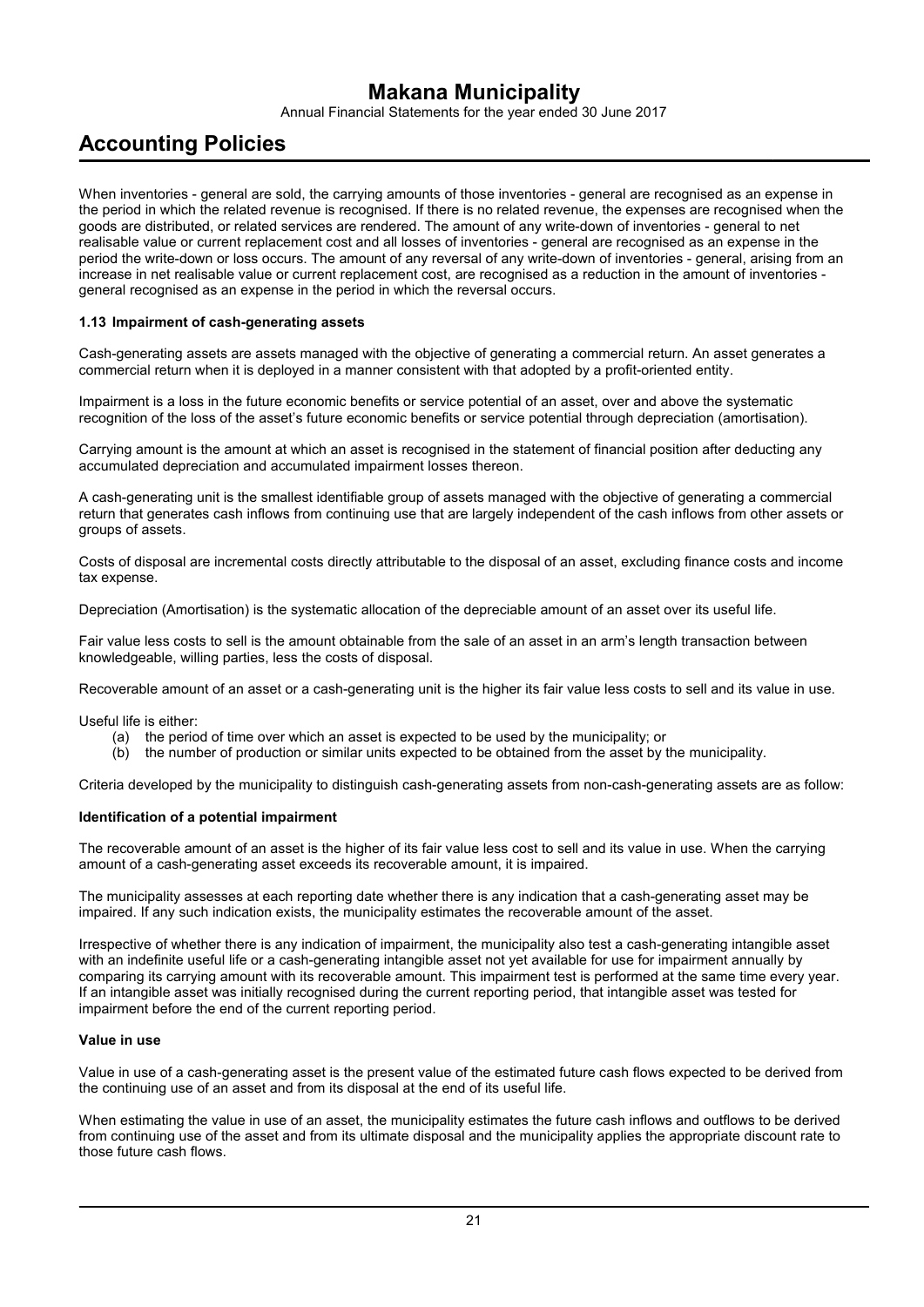Annual Financial Statements for the year ended 30 June 2017

## **Accounting Policies**

#### **Recognition and measurement (individual asset)**

If the recoverable amount of a cash-generating asset is less than its carrying amount, the carrying amount of the asset is reduced to its recoverable amount. This reduction is an impairment loss.

An impairment loss is recognised immediately in surplus or deficit.

Any impairment loss of a revalued cash-generating asset is treated as a revaluation decrease.

When the amount estimated for an impairment loss is greater than the carrying amount of the cash-generating asset to which it relates, the municipality recognises a liability only to the extent that is a requirement in the Standard of GRAP.

After the recognition of an impairment loss, the depreciation (amortisation) charge for the cash-generating asset is adjusted in future periods to allocate the cash-generating asset's revised carrying amount, less its residual value (if any), on a systematic basis over its remaining useful life.

#### **Cash-generating units**

If there is any indication that an asset may be impaired, the recoverable amount is estimated for the individual asset. If it is not possible to estimate the recoverable amount of the individual asset, the municipality determines the recoverable amount of the cash-generating unit to which the asset belongs (the asset's cash-generating unit).

If an active market exists for the output produced by an asset or group of assets, that asset or group of assets is identified as a cash-generating unit, even if some or all of the output is used internally.

Cash-generating units are identified consistently from period to period for the same asset or types of assets, unless a change is justified.

The carrying amount of a cash-generating unit is determined on a basis consistent with the way the recoverable amount of the cash-generating unit is determined.

An impairment loss is recognised for a cash-generating unit if the recoverable amount of the unit is less than the carrying amount of the unit. The impairment is allocated to reduce the carrying amount of the cash-generating assets of the unit on a pro rata basis, based on the carrying amount of each asset in the unit. These reductions in carrying amounts are treated as impairment losses on individual assets.

In allocating an impairment loss, the entity does not reduce the carrying amount of an asset below the highest of:

- its fair value less costs to sell (if determinable);
- its value in use (if determinable); and
- zero.

The amount of the impairment loss that would otherwise have been allocated to the asset is allocated pro rata to the other cash-generating assets of the unit.

Where a non-cash-generating asset contributes to a cash-generating unit, a proportion of the carrying amount of that noncash-generating asset is allocated to the carrying amount of the cash-generating unit prior to estimation of the recoverable amount of the cash-generating unit.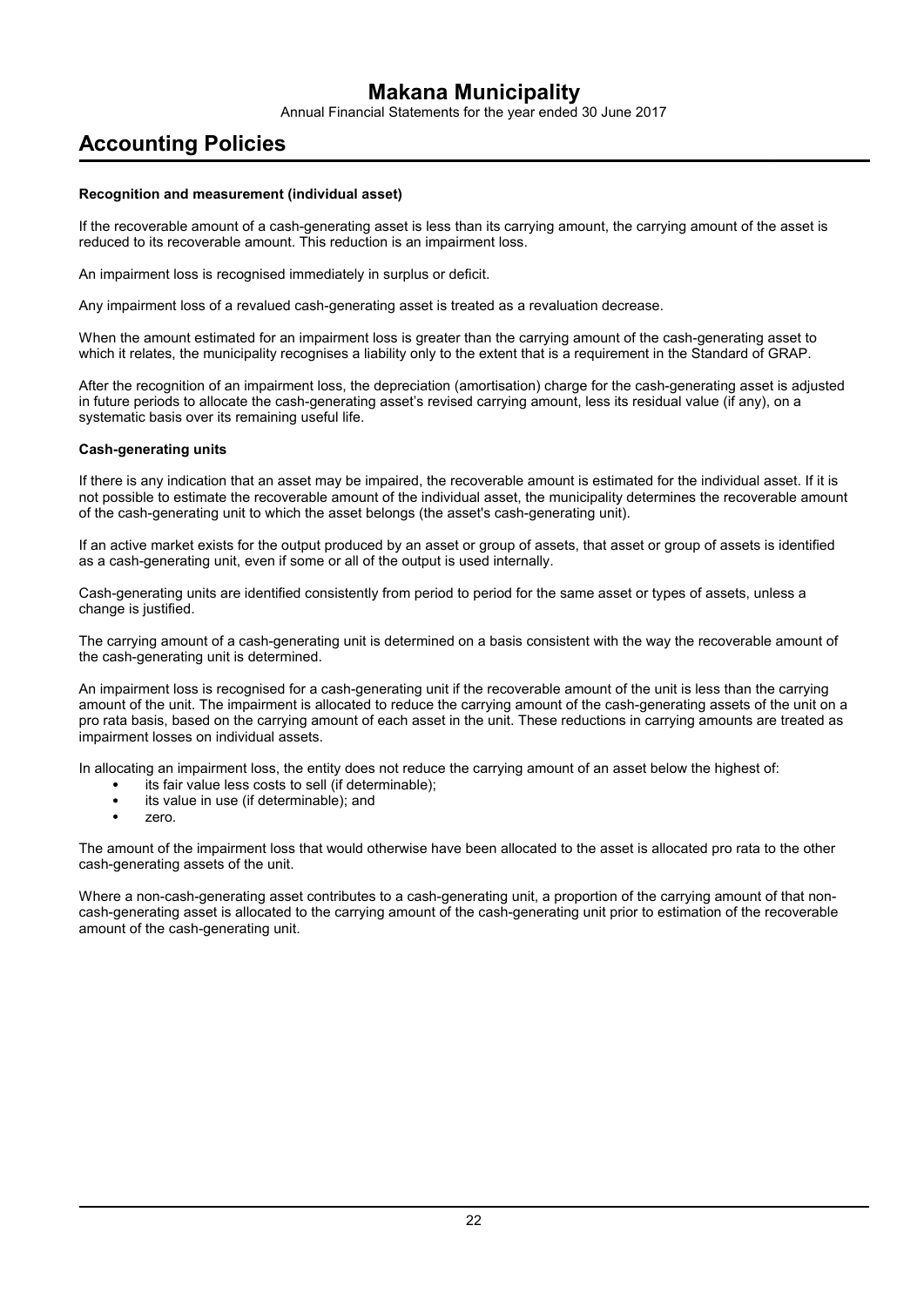Annual Financial Statements for the year ended 30 June 2017

## **Accounting Policies**

#### **Reversal of impairment loss**

The municipality assess at each reporting date whether there is any indication that an impairment loss recognised in prior periods for a cash-generating asset may no longer exist or may have decreased. If any such indication exists, the entity estimates the recoverable amount of that asset.

An impairment loss recognised in prior periods for a cash-generating asset is reversed if there has been a change in the estimates used to determine the asset's recoverable amount since the last impairment loss was recognised. The carrying amount of the asset is increased to its recoverable amount. The increase is a reversal of an impairment loss. The increased carrying amount of an asset attributable to a reversal of an impairment loss does not exceed the carrying amount that would have been determined (net of depreciation or amortisation) had no impairment loss been recognised for the asset in prior periods.

A reversal of an impairment loss for a cash-generating asset is recognised immediately in surplus or deficit.

After a reversal of an impairment loss is recognised, the depreciation (amortisation) charge for the cash-generating asset is adjusted in future periods to allocate the cash-generating asset's revised carrying amount, less its residual value (if any), on a systematic basis over its remaining useful life.

A reversal of an impairment loss for a cash-generating unit is allocated to the cash-generating assets of the unit pro rata with the carrying amounts of those assets. These increases in carrying amounts are treated as reversals of impairment losses for individual assets. No part of the amount of such a reversal is allocated to a non-cash-generating asset contributing service potential to a cash-generating unit.

In allocating a reversal of an impairment loss for a cash-generating unit, the carrying amount of an asset is not increased above the lower of:

- its recoverable amount (if determinable); and
- the carrying amount that would have been determined (net of amortisation or depreciation) had no impairment loss been recognised for the asset in prior periods.

The amount of the reversal of the impairment loss that would otherwise have been allocated to the asset is allocated pro rata to the other assets of the unit.

#### **Redesignation**

The redesignation of assets from a cash-generating asset to a non-cash-generating asset or from a non-cash-generating asset to a cash-generating asset only occur when there is clear evidence that such a redesignation is appropriate.

#### **1.14 Impairment of non-cash-generating assets**

Cash-generating assets are assets managed with the objective of generating a commercial return. An asset generates a commercial return when it is deployed in a manner consistent with that adopted by a profit-oriented entity.

Non-cash-generating assets are assets other than cash-generating assets.

Impairment is a loss in the future economic benefits or service potential of an asset, over and above the systematic recognition of the loss of the asset's future economic benefits or service potential through depreciation (amortisation).

Carrying amount is the amount at which an asset is recognised in the statement of financial position after deducting any accumulated depreciation and accumulated impairment losses thereon.

A cash-generating unit is the smallest identifiable group of assets managed with the objective of generating a commercial return that generates cash inflows from continuing use that are largely independent of the cash inflows from other assets or groups of assets.

Costs of disposal are incremental costs directly attributable to the disposal of an asset, excluding finance costs and income tax expense.

Depreciation (Amortisation) is the systematic allocation of the depreciable amount of an asset over its useful life.

Fair value less costs to sell is the amount obtainable from the sale of an asset in an arm's length transaction between knowledgeable, willing parties, less the costs of disposal.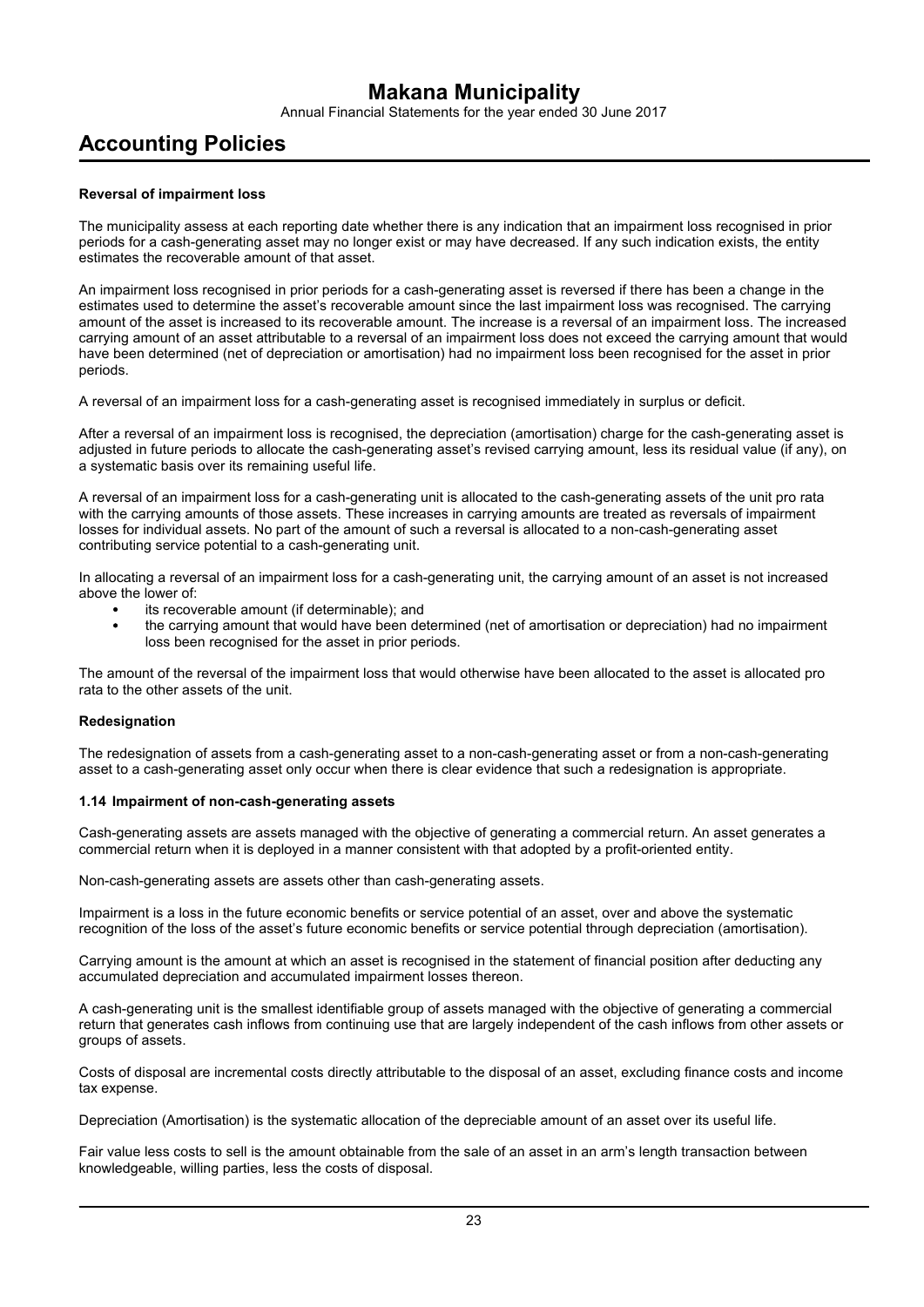Annual Financial Statements for the year ended 30 June 2017

## **Accounting Policies**

Recoverable service amount is the higher of a non-cash-generating asset's fair value less costs to sell and its value in use.

Useful life is either:

- (a) the period of time over which an asset is expected to be used by the municipality; or
- (b) the number of production or similar units expected to be obtained from the asset by the municipality.

Criteria developed by the municipality to distinguish non-cash-generating assets from cash-generating assets are as follow: [Specify criteria]

#### **Identification**

When the carrying amount of a non-cash-generating asset exceeds its recoverable service amount, it is impaired. The municipality assesses at each reporting date whether there is any indication that a non-cash-generating asset may be impaired. If any such indication exists, the municipality estimates the recoverable service amount of the asset.

Irrespective of whether there is any indication of impairment, the entity also test a non-cash-generating intangible asset with an indefinite useful life or a non-cash-generating intangible asset not yet available for use for impairment annually by comparing its carrying amount with its recoverable service amount. This impairment test is performed at the same time every year. If an intangible asset was initially recognised during the current reporting period, that intangible asset was tested for impairment before the end of the current reporting period.

#### **Value in use**

Value in use of non-cash-generating assets is the present value of the non-cash-generating assets remaining service potential.

The present value of the remaining service potential of a non-cash-generating assets is determined using the following approach:

#### **Depreciated replacement cost approach**

The present value of the remaining service potential of a non-cash-generating asset is determined as the depreciated replacement cost of the asset. The replacement cost of an asset is the cost to replace the asset's gross service potential. This cost is depreciated to reflect the asset in its used condition. An asset may be replaced either through reproduction (replication) of the existing asset or through replacement of its gross service potential. The depreciated replacement cost is measured as the reproduction or replacement cost of the asset, whichever is lower, less accumulated depreciation calculated on the basis of such cost, to reflect the already consumed or expired service potential of the asset.

The replacement cost and reproduction cost of an asset is determined on an "optimised" basis. The rationale is that the municipality would not replace or reproduce the asset with a like asset if the asset to be replaced or reproduced is an overdesigned or overcapacity asset. Overdesigned assets contain features which are unnecessary for the goods or services the asset provides. Overcapacity assets are assets that have a greater capacity than is necessary to meet the demand for goods or services the asset provides. The determination of the replacement cost or reproduction cost of an asset on an optimised basis thus reflects the service potential required of the asset.

#### **Recognition and measurement of non-cash generating units**

If the recoverable service amount of a non-cash-generating asset is less than its carrying amount, the carrying amount of the asset is reduced to its recoverable service amount. This reduction is an impairment loss.

An impairment loss is recognised immediately in surplus or deficit.

When the amount estimated for an impairment loss is greater than the carrying amount of the non-cash-generating asset to which it relates, the municipality recognises a liability only to the extent that is a requirement in the Standards of GRAP.

After the recognition of an impairment loss, the depreciation (amortisation) charge for the non-cash-generating asset is adjusted in future periods to allocate the non-cash-generating asset's revised carrying amount, less its residual value (if any), on a systematic basis over its remaining useful life.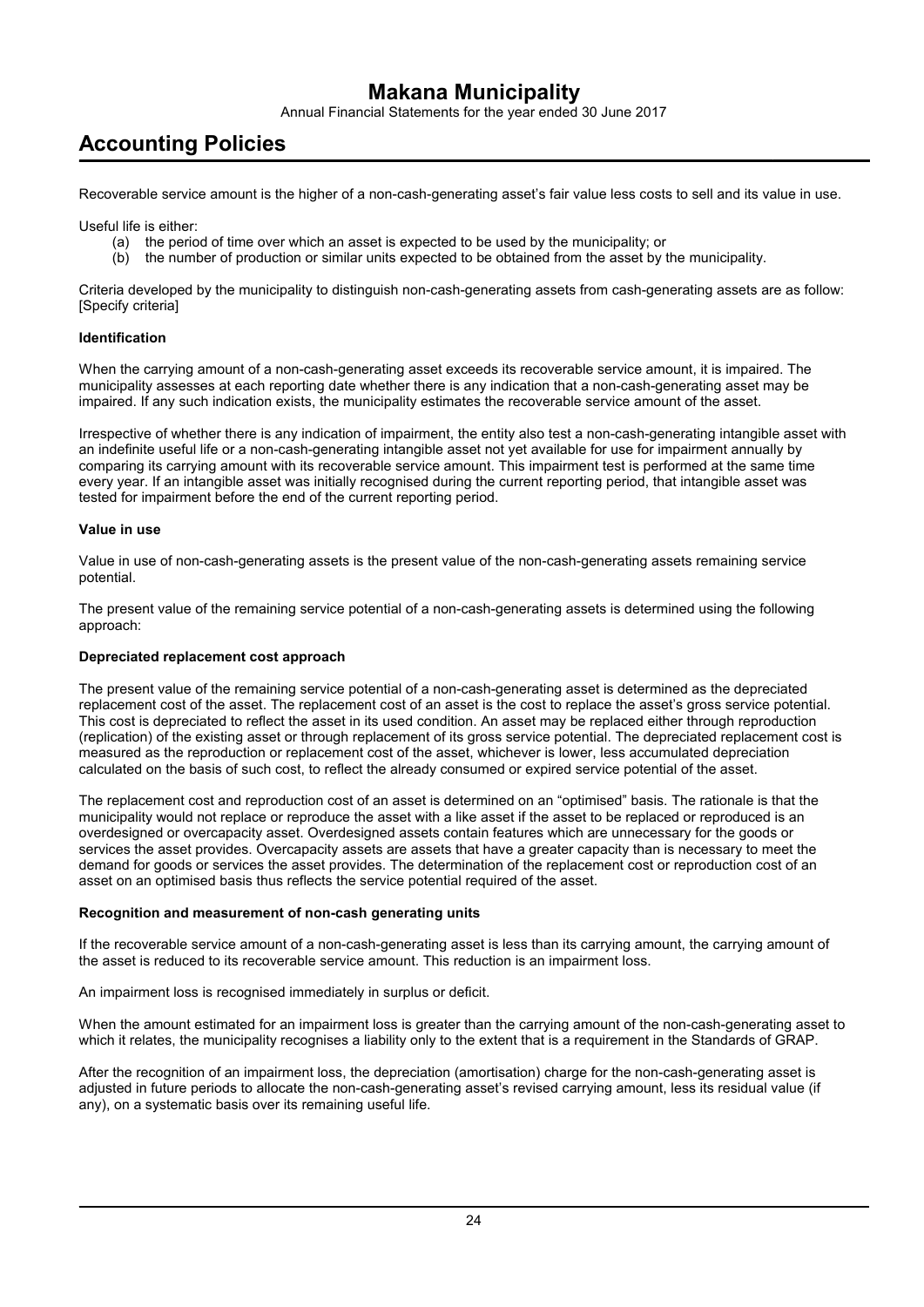Annual Financial Statements for the year ended 30 June 2017

## **Accounting Policies**

#### **Reversal of an impairment loss**

The municipality assess at each reporting date whether there is any indication that an impairment loss recognised in prior periods for a non-cash-generating asset may no longer exist or may have decreased. If any such indication exists, the municipality estimates the recoverable service amount of that asset.

An impairment loss recognised in prior periods for a non-cash-generating asset is reversed if there has been a change in the estimates used to determine the asset's recoverable service amount since the last impairment loss was recognised. The carrying amount of the asset is increased to its recoverable service amount. The increase is a reversal of an impairment loss. The increased carrying amount of an asset attributable to a reversal of an impairment loss does not exceed the carrying amount that would have been determined (net of depreciation or amortisation) had no impairment loss been recognised for the asset in prior periods.

A reversal of an impairment loss for a non-cash-generating asset is recognised immediately in surplus or deficit.

After a reversal of an impairment loss is recognised, the depreciation (amortisation) charge for the non-cash-generating asset is adjusted in future periods to allocate the non-cash-generating asset's revised carrying amount, less its residual value (if any), on a systematic basis over its remaining useful life.

#### **Redesignation**

The redesignation of assets from a cash-generating asset to a non-cash-generating asset or from a non-cash-generating asset to a cash-generating asset only occur when there is clear evidence that such a redesignation is appropriate.

#### **1.15 Employee benefits**

#### **1.16 Provisions**

Provisions are recognised when:

- the municipality has a present obligation as a result of a past event;
- it is probable that an outflow of resources embodying economic benefits or service potential will be required to settle the obligation; and
- a reliable estimate can be made of the obligation.

The amount of a provision is the best estimate of the expenditure expected to be required to settle the present obligation at the reporting date.

Where the effect of time value of money is material, the amount of a provision is the present value of the expenditures expected to be required to settle the obligation.

The discount rate is a pre-tax rate that reflects current market assessments of the time value of money and the risks specific to the liability.

Where some or all of the expenditure required to settle a provision is expected to be reimbursed by another party, the reimbursement is recognised when, and only when, it is virtually certain that reimbursement will be received if the municipality settles the obligation. The reimbursement is treated as a separate asset. The amount recognised for the reimbursement does not exceed the amount of the provision.

Provisions are reviewed at each reporting date and adjusted to reflect the current best estimate. Provisions are reversed if it is no longer probable that an outflow of resources embodying economic benefits or service potential will be required, to settle the obligation.

Where discounting is used, the carrying amount of a provision increases in each period to reflect the passage of time. This increase is recognised as an interest expense.

A provision is used only for expenditures for which the provision was originally recognised.

Provisions are not recognised for future operating deficits.

If the municipality has a contract that is onerous, the present obligation (net of recoveries) under the contract is recognised and measured as a provision.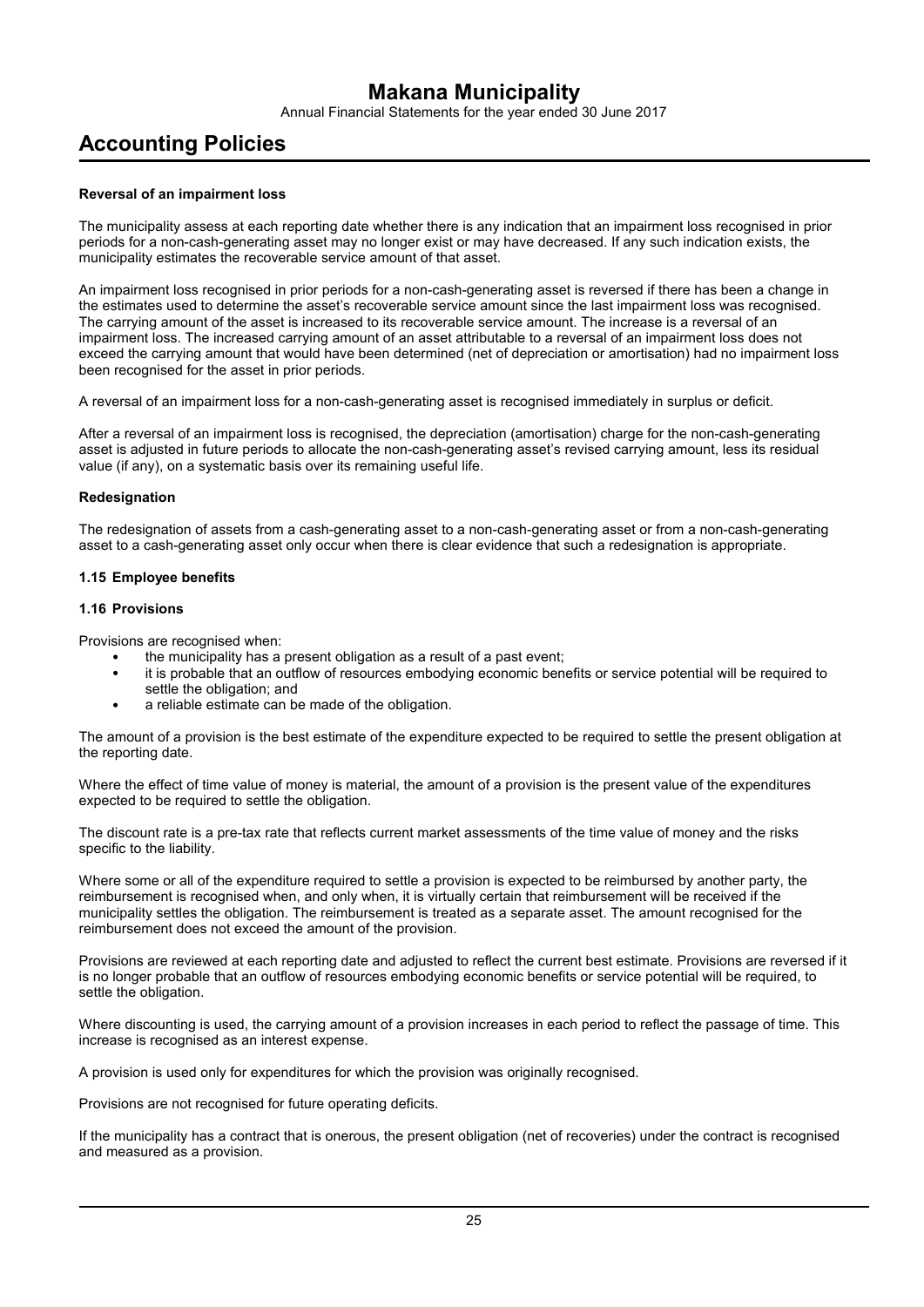Annual Financial Statements for the year ended 30 June 2017

## **Accounting Policies**

#### **Decommissioning, restoration and similar liability**

Changes in the measurement of an existing decommissioning, restoration and similar liability that result from changes in the estimated timing or amount of the outflow of resources embodying economic benefits or service potential required to settle the obligation, or a change in the discount rate, is accounted for as follows:

If the related asset is measured using the cost model:

- changes in the liability is added to, or deducted from, the cost of the related asset in the current period.
- the amount deducted from the cost of the asset does not exceed its carrying amount. If a decrease in the liability exceeds the carrying amount of the asset, the excess is recognised immediately in surplus or deficit.
- if the adjustment results in an addition to the cost of an asset, the entity consider whether this is an indication that the new carrying amount of the asset may not be fully recoverable. If there is such an indication, the entity test the asset for impairment by estimating its recoverable amount or recoverable service amount, and account for any impairment loss

The adjusted depreciable amount of the asset is depreciated over its useful life. Therefore, once the related asset has reached the end of its useful life, all subsequent changes in the liability is recognised in surplus or deficit as they occur. This applies under both the cost model and the revaluation model.

The periodic unwinding of the discount is recognised in surplus or deficit as a finance cost as it occurs.

#### **1.17 Current portion of Long term receivables**

The municipality is registered for VAT on the payment basis. Revenue, expenses and assets are recognised net of the amount of value added tax. The net amount of value added tax recoverable from, or payable to, the taxation authority is included as part of receivables or payables in the statement of financial position. The net output VAT on debtors where money has not been received or creditors where payment has not yet been made is disclosed separately in the Statement of Financial Position in terms of GRAP 1.

The municipality is liable to account for VAT at standard rate (14%) in terms of section 7(1) of the vat act, in respect of the supply of goods or services except where the supplies are specifically zero-rated in terms of section 11, exempted in terms of section 12 or is out of scope for VAT purposes. The timing of payments to or from SARS is the last day of each of twelve months financial year.

#### **1.18 Revenue from exchange transactions**

Revenue is the gross inflow of economic benefits or service potential during the reporting period when those inflows result in an increase in net assets, other than increases relating to contributions from owners. An exchange transaction is one in which the municipality receives assets or services, or has liabilities extinguished, and directly gives approximately equal value (primarily in the form of goods, services or use of assets) to the other party in exchange.

Fair value is the amount for which an asset could be exchanged, or a liability settled, between knowledgeable, willing parties in an arm's length transaction.

#### **Measurement**

Revenue is measured at the fair value of the consideration received or receivable, net of trade discounts and volume rebates.

#### **Sale of goods**

Revenue from the sale of goods is recognised when all the following conditions have been satisfied:

- the municipality has transferred to the purchaser the significant risks and rewards of ownership of the goods;
- the municipality retains neither continuing managerial involvement to the degree usually associated with
- ownership nor effective control over the goods sold; the amount of revenue can be measured reliably;
- it is probable that the economic benefits or service potential associated with the transaction will flow to the municipality; and
- the costs incurred or to be incurred in respect of the transaction can be measured reliably.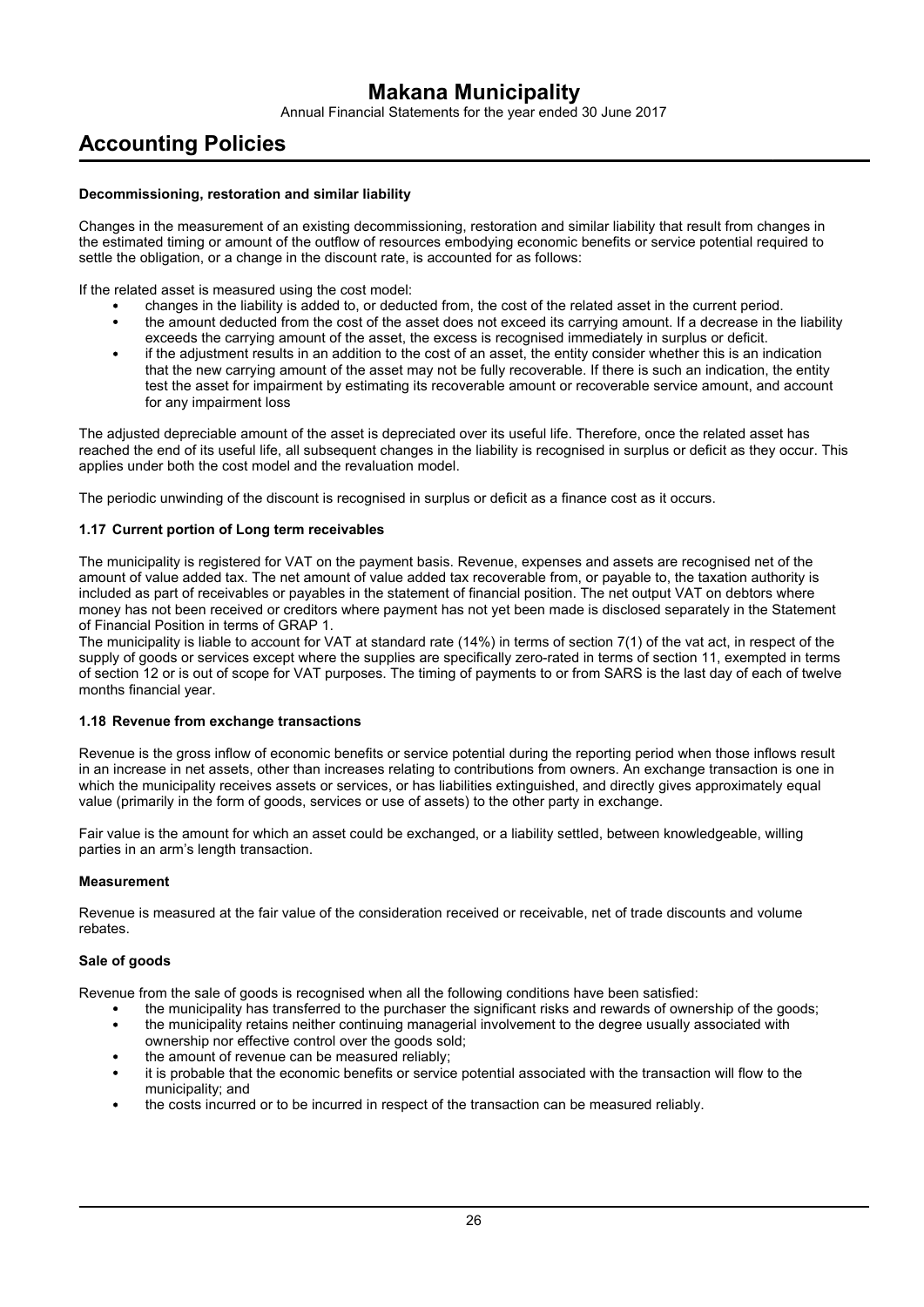Annual Financial Statements for the year ended 30 June 2017

## **Accounting Policies**

#### **Rendering of services**

When the outcome of a transaction involving the rendering of services can be estimated reliably, revenue associated with the transaction is recognised by reference to the stage of completion of the transaction at the reporting date. The outcome of a transaction can be estimated reliably when all the following conditions are satisfied:

- the amount of revenue can be measured reliably;
- it is probable that the economic benefits or service potential associated with the transaction will flow to the municipality;
- the stage of completion of the transaction at the reporting date can be measured reliably; and
- the costs incurred for the transaction and the costs to complete the transaction can be measured reliably.

When services are performed by an indeterminate number of acts over a specified time frame, revenue is recognised on a straight line basis over the specified time frame unless there is evidence that some other method better represents the stage of completion. When a specific act is much more significant than any other acts, the recognition of revenue is postponed until the significant act is executed.

When the outcome of the transaction involving the rendering of services cannot be estimated reliably, revenue is recognised only to the extent of the expenses recognised that are recoverable.

Service revenue is recognised by reference to the stage of completion of the transaction at the reporting date. Stage of completion is determined by services performed to date as a percentage of total services to be performed.

#### **Interest**

Revenue arising from the use by others of entity assets yielding interest, royalties and dividends is recognised when:

- It is probable that the economic benefits or service potential associated with the transaction will flow to the municipality, and
- The amount of the revenue can be measured reliably.

Interest is recognised, in surplus or deficit, using the effective interest rate method.

Service fees included in the price of the product are recognised as revenue over the period during which the service is performed.

#### **1.19 Revenue from non-exchange transactions**

#### **1.20 Conditional grants and receipts**

Revenue received from conditional grants, donations and funding are recognised as revenue to the extent that the municipality has complied with any of the criteria, conditions or obligations embodied in the agreement. To the extent that the criteria, conditions or obligations have not been met a liability is recognised.

#### **1.21 Investment income**

Investment income is recognised on a time-proportion basis using the effective interest method.

#### **1.22 Borrowing costs**

Borrowing costs are interest and other expenses incurred by an entity in connection with the borrowing of funds.

The alternative treatment, as allowed by the Borrowing Costs standard (GRAP 5), to expense Borrowing Costs has been selected by the Municipality.

Borrowing costs are recognised as an expense in the period in which they are incurred.

#### **1.23 Segment information**

A segment is an activity of an entity:

- that generates economic benefits or service potential (including economic benefits or service potential relating to transactions between activities of the same entity);
- whose results are regularly reviewed by management to make decisions about resources to be allocated to that activity and in assessing its performance; and
- for which separate financial information is available.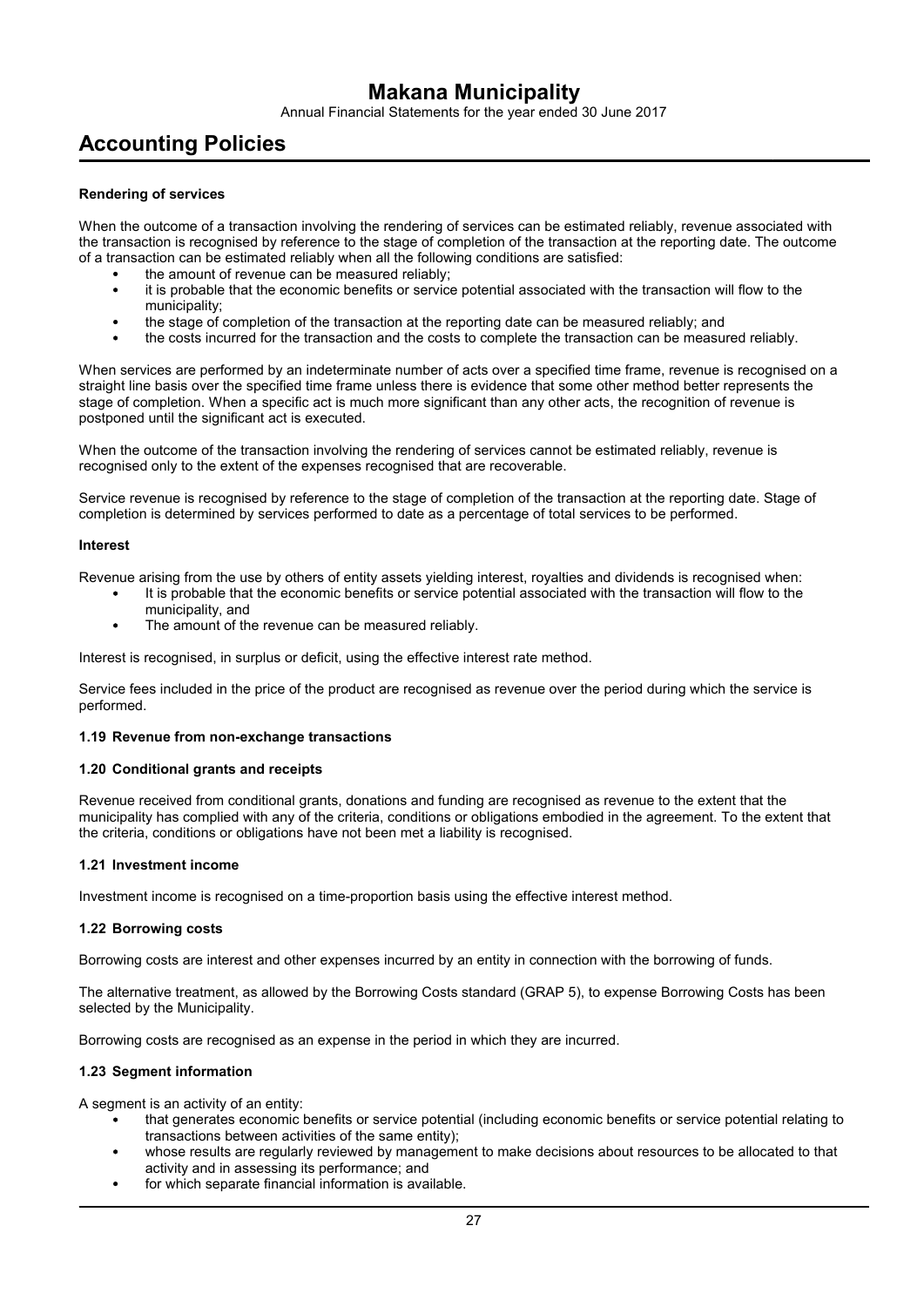Annual Financial Statements for the year ended 30 June 2017

## **Accounting Policies**

Reportable segments are the actual segments which are reported on in the segment report. They are the segments identified above or alternatively an aggregation of two or more of those segments where the aggregation criteria are met.

#### **1.24 Related parties**

Individuals as well as their close family members, and/or entities are related parties if one party has the ability, directly or indirectly, to control or jointly control the other party or exercise significant influence over the other party in making financial and/or operating decisions.

Related parties include:

• Entities that directly, or indirectly through one or more intermediaries, control, or are controlled by the reporting entity;

• Individuals owning, directly or indirectly, an interest in the reporting entity that gives them significant influence over the entity, and close members of the family of any such individual;

• Key management personnel, and close members of the family of key management personnel; and

• Entities in which a substantial ownership interest is held, directly or indirectly, by any person described in the 2nd and 3rd bullet, or over which such a person is able to exercise significant influence.

Key management personnel include:

- All directors or members of the governing body of the entity, being the Executive
- Mayor, Executive Deputy Mayor, Speaker and members of the Mayoral Committee.

• Other persons having the authority and responsibility for planning, directing and controlling the activities of the reporting entity being the Municipal Manager, Chief Financial Officer an all other managers reporting directly to the Municipal Manager or as designated by the Municipal Manager.

#### **1.25 Commitments**

Items are classified as commitments when the municipality has committed itself to future transactions that will normally result in the outflow of resources embodying economic benefits or service potential. A commitment is disclosed to the extent that it has not already been recognised anywhere else in the financial statements.

At the end of each financial period the municipality determines commitments in respect of capital expenditure that has been approved and contracted for which is then disclosed in the commitment note in the financial statements.

#### **1.26 Events after reporting date**

Events after reporting date are those events, both favourable and unfavourable, that occur between the reporting date and the date when the financial statements are authorised for issue. Two types of events can be identified:

- those that provide evidence of conditions that existed at the reporting date (adjusting events after the reporting date); and
- those that are indicative of conditions that arose after the reporting date (non-adjusting events after the reporting date).

The municipality will adjust the amount recognised in the financial statements to reflect adjusting events after the reporting date once the event occurred.

The municipality will disclose the nature of the event and an estimate of its financial effect or a statement that such estimate cannot be made in respect of all material non-adjusting events, where non-disclosure could influence the economic decisions of users taken on the basis of the financial statements.

#### **1.27 Comparative figures**

Where necessary, comparative figures have been reclassified to conform to changes in presentation in the current year. The nature and reason for the reclassification are disclosed in the comparative figure note 49 to the financial statements.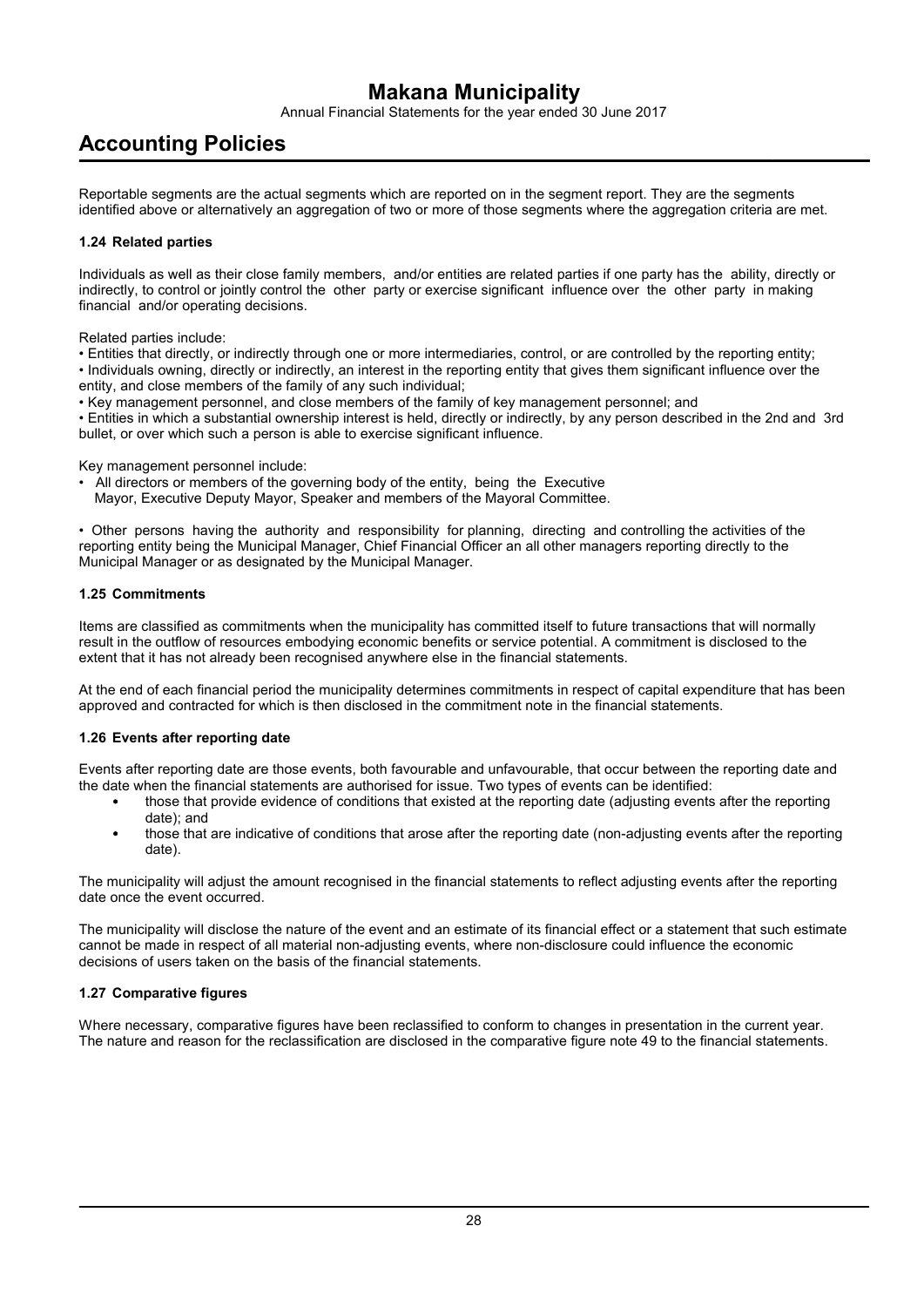Annual Financial Statements for the year ended 30 June 2017

## **Accounting Policies**

#### **1.28 Unauthorised expenditure**

Unauthorised expenditure is any expenditure incurred otherwise than in accordance with section 15 or 11(3) of the Municipal Finance Management Act (MFMA).

Unauthorised expenditure includes:

- Overspending of the total amount appropriated in the municipality's approved budget,
- Overspending of the total amount appropriated for a vote in the approved budget,
- Expenditure from a vote unrelated to the department or functional area covered by the vote,
- Expenditure of money appropriated for a specific purpose, otherwise than for that specific purpose,

• Spending of an allocation received from another sphere of Government, municipality, or organ of state otherwise than in accordance with any conditions of the allocation,

• A grant by the municipality otherwise than in accordance with the MFMA.

Unauthorised expenditure is accounted for as an expense in the Statement of Financial Performance. If the expenditure is not certified as irrecoverable by the council it is treated as an asset until it is recoverable or written off as irrecoverable.

#### **1.29 Fruitless and wasteful expenditure**

Fruitless expenditure means expenditure which was made in vain and would have been avoided had reasonable care been exercised.

All expenditure relating to fruitless and wasteful expenditure is recognised as an expense in the statement of financial performance in the year that the expenditure was incurred. The expenditure is classified in accordance with the nature of the expense, and where recovered, it is subsequently accounted for as revenue in the statement of financial performance.

#### **1.30 Irregular expenditure**

Irregular expenditure that was incurred and identified during the current financial and which was condoned before year end and/or before finalisation of the financial statements must also be recorded appropriately in the irregular expenditure register. In such an instance, no further action is also required with the exception of updating the note to the financial statements.

Irregular expenditure that was incurred and identified during the current financial year and for which condonement is being awaited at year end must be recorded in the irregular expenditure register. No further action is required with the exception of updating the note to the financial statements.

Where irregular expenditure was incurred in the previous financial year and is only condoned in the following financial year, the register and the disclosure note to the financial statements must be updated with the amount condoned.

Irregular expenditure that was incurred and identified during the current financial year and which was not condoned by the National Treasury or the relevant authority must be recorded appropriately in the irregular expenditure register. If liability for the irregular expenditure can be attributed to a person, a debt account must be created if such a person is liable in law. Immediate steps must thereafter be taken to recover the amount from the person concerned. If recovery is not possible, the accounting officer or accounting authority may write off the amount as debt impairment and disclose such in the relevant note to the financial statements. The irregular expenditure register must also be updated accordingly. If the irregular expenditure has not been condoned and no person is liable in law, the expenditure related thereto must remain against the relevant programme/expenditure item, be disclosed as such in the note to the financial statements and updated accordingly in the irregular expenditure register.

Irregular expenditure is expenditure that is contrary to the Municipal Finance Management Act (Act No.56 of 2003), the Municipal Systems Act (Act No.32 of 2000), and the Public Office Bearers Act (Act No. 20 of 1998) or is in contravention of the municipality's supply chain management policy. Irregular expenditure excludes unauthorised expenditure. Irregular expenditure is accounted for as expenditure in the Statement of Financial Performance and where recovered, it is subsequently accounted for as revenue in the Statement of Financial Performance.

#### **1.31 Budget information**

Municipality are typically subject to budgetary limits in the form of appropriations or budget authorisations (or equivalent), which is given effect through authorising legislation, appropriation or similar.

General purpose financial reporting by municipality shall provide information on whether resources were obtained and used in accordance with the legally adopted budget.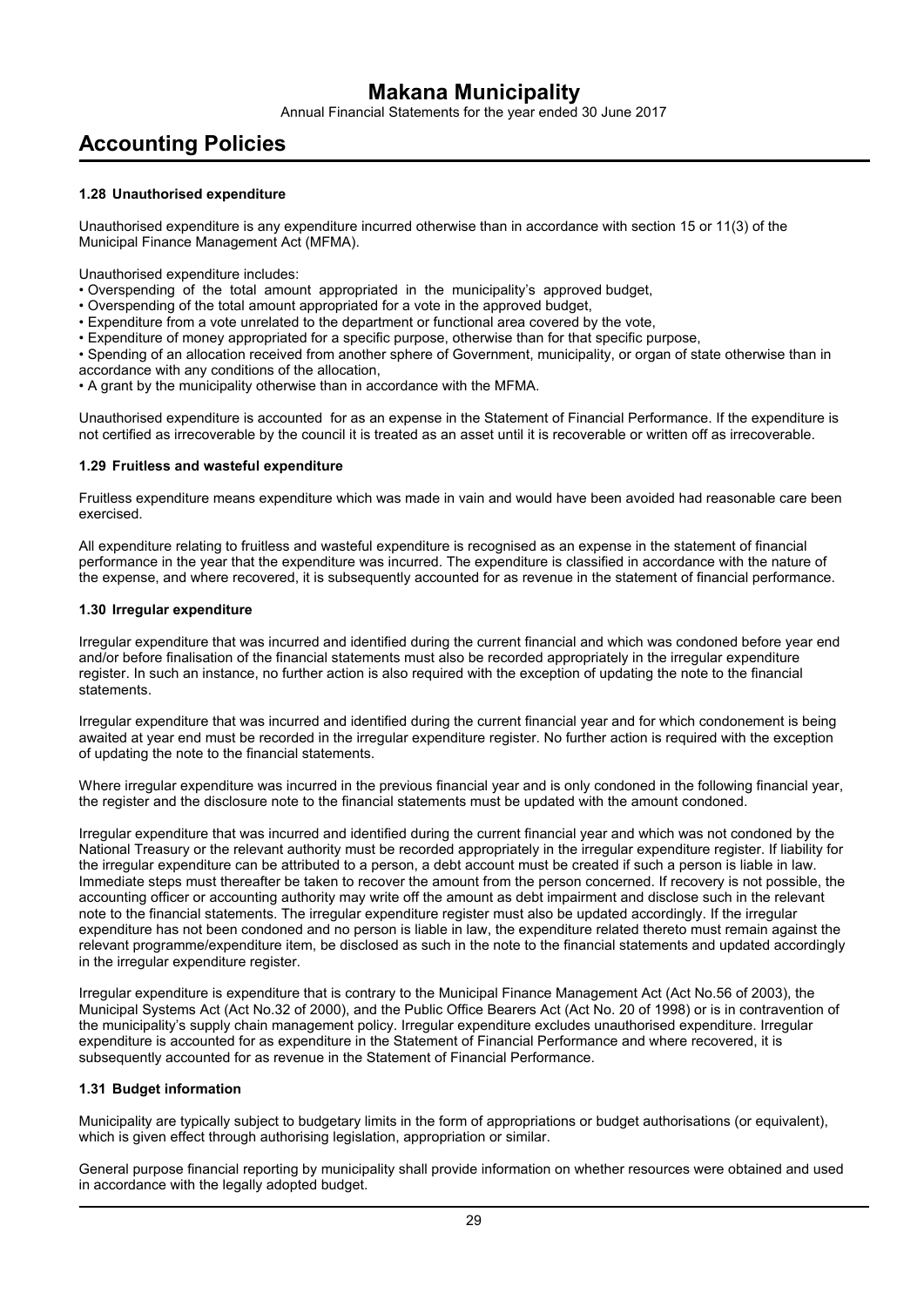Annual Financial Statements for the year ended 30 June 2017

## **Accounting Policies**

The annual financial statements and the budget are on the same basis of accounting therefore a comparison with the budgeted amounts for the reporting period have been included in the Statement of comparison of budget and actual amounts in the annual financial statement.

#### **1.32 Contingent assets and contingent liabilities**

The municipality does not recognise contingent liabilities or contingent assets, but disclose them.

A contingent liability is a possible outflow of resources embodying economic benefits or service potential that is subject to a future event.

A contingent asset is where an inflow economic benefits is probable. Contingent assets and liabilities are disclosed in note 47.

#### **1.33 Change in accounting policy, estimates and errors**

Changes in accounting policies that are affected by management have been applied retrospectively in accordance with GRAP 3 - Accounting policies, change in accounting estimates and errors, requirements excpet to the extent that is impracticable to determine the period-specific effects or the accumulative effect of the change in policy. In such cases the municipality shall restate the opening balances of assets and liabilities and net assets for the earliest period for which retrospective restatement is practicable. Details of the changes in accounting policy are disclosed in the notes to the financial statements where applicable.

Changes in accounting estimates are applied prospectively in accordance with GRAP 3 requirements. Details of changes in estimates are disclosed in the notes to the annual financial statements where applicable.

Correction of errors is applied retrospectively in the period in which the error has occurred in accordance with GRAP 3 except to the extent that it is impracticable to determine the period specific effects or the cumulative affect of the error. In such cases the municipality shall restate the opening balances of assets and liabilities and net assets for the earliest period for which retrospective treatment is practicable. Details of the prior period errors are disclosed in the notes to the financial statements where applicable.

#### **1.34 Tax**

#### **Current tax assets and liabilities**

Current tax for current and prior periods is, to the extent unpaid, recognised as a liability. If the amount already paid in respect of current and prior periods exceeds the amount due for those periods, the excess is recognised as an asset.

Current tax liabilities (assets) for the current and prior periods are measured at the amount expected to be paid to (recovered from) the tax authorities, using the tax rates (and tax laws) that have been enacted or substantively enacted by the end of the reporting period.

#### **1.35 Share capital / contributed capital**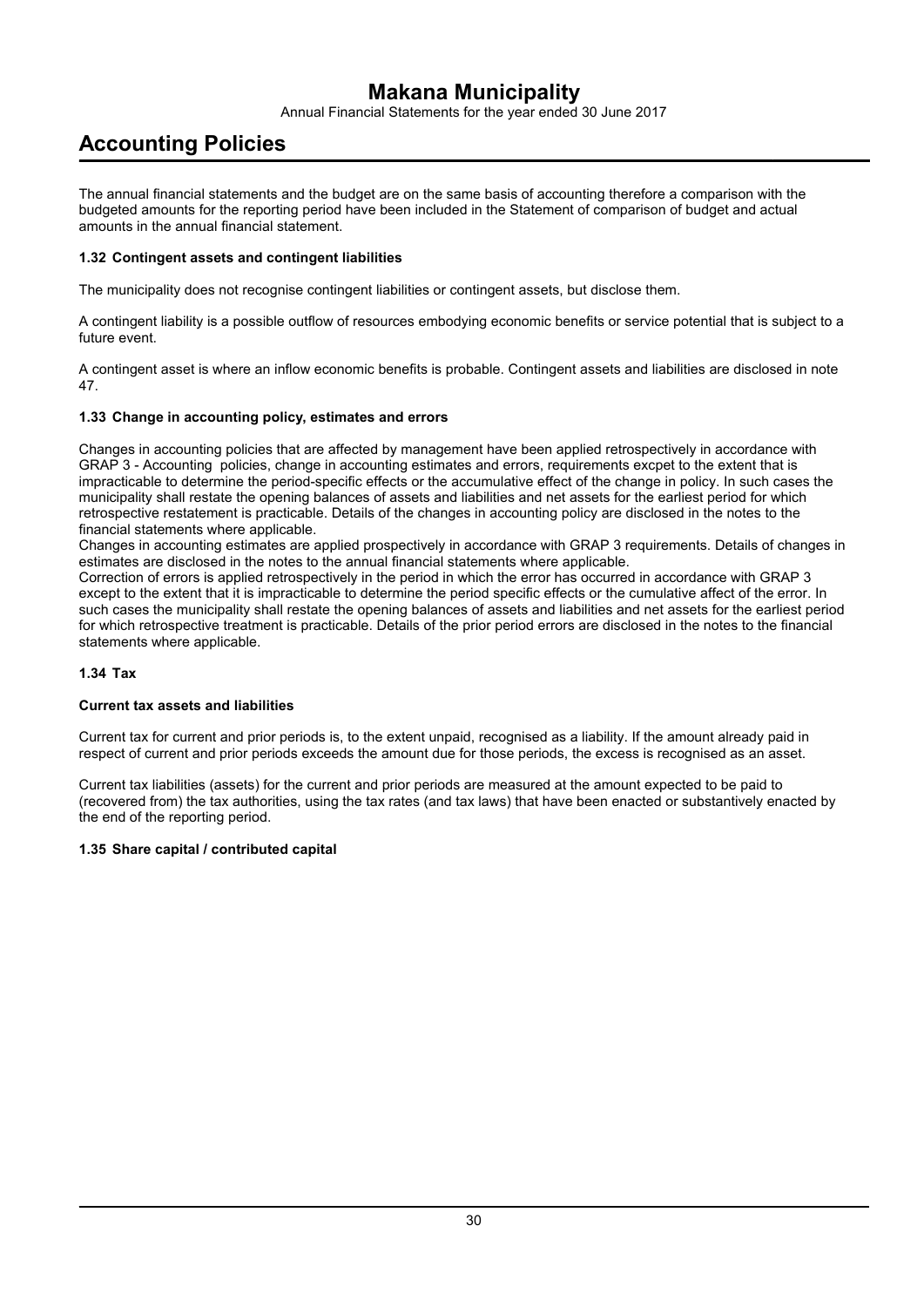Annual Financial Statements for the year ended 30 June 2017

## **Notes to the Annual Financial Statements**

|    |                              | 2017<br>R | 2016<br>R |
|----|------------------------------|-----------|-----------|
| 2. | <b>INVENTORIES - GENERAL</b> |           |           |

|                                  | 6,819,024              | 7,898,774              |
|----------------------------------|------------------------|------------------------|
| Consumable stores<br>Electricity | 1,165,610<br>1,635,914 | 2,108,429<br>2,245,345 |
| ∟and                             | 4,017,500              | 3,545,000              |

Inventories are held for own use and measured at the lower of Cost and Net Replacement Value

No inventory is pledged as security.

Land is made out of land parcels to be disposed off.

Consumable stores includes; potective clothing, toilet papers, maintenance items, refuse bags and other items.

Electricity includes; electricity fittings, bulbs, cables.

#### **2.1 Inventories recognised as an expense during the year**

| Cleaning and materials<br>Consumables<br>Materials and stores<br>Printing and stationery<br>Protecive clothing<br>Refuse bags<br>Uniforms | 60,211<br>10,945,092<br>14,772<br>107,106<br>292,795<br>82,331<br>11,502,307                         | 142,897<br>4,270<br>5,204,093<br>51,663<br>374,592<br>243,513<br>71,965<br>6,092,993                    |
|-------------------------------------------------------------------------------------------------------------------------------------------|------------------------------------------------------------------------------------------------------|---------------------------------------------------------------------------------------------------------|
| 3.<br><b>INVENTORY - WATER</b>                                                                                                            |                                                                                                      |                                                                                                         |
| Water                                                                                                                                     | 44,330                                                                                               | 75,888                                                                                                  |
| Water includes stock in reservoirs and reticulation.                                                                                      |                                                                                                      |                                                                                                         |
| <b>RECEIVABLES FROM EXCHANGE TRANSACTIONS</b><br>4.                                                                                       |                                                                                                      |                                                                                                         |
| <b>Gross balances</b><br>Electricity<br>Refuse<br>Sewerage<br>Water<br>Other                                                              | 40,447,105<br>20,963,560<br>39,083,795<br>117,029,755<br>127,561,478<br>345,085,693                  | 60,303,372<br>28,680,505<br>54,675,748<br>132,430,647<br>14,638,583<br>290,728,855                      |
| <b>Less: Allowance for impairment</b><br>Electricity<br>Refuse<br>Sewerage<br>Water<br>Other                                              | (25, 885, 939)<br>(3,938,415)<br>(37,668,159)<br>(113, 702, 446)<br>(8, 123, 198)<br>(189, 318, 157) | (41, 017, 953)<br>(27, 562, 817)<br>(52,695,081)<br>(125, 569, 368)<br>(8, 123, 198)<br>(254, 968, 417) |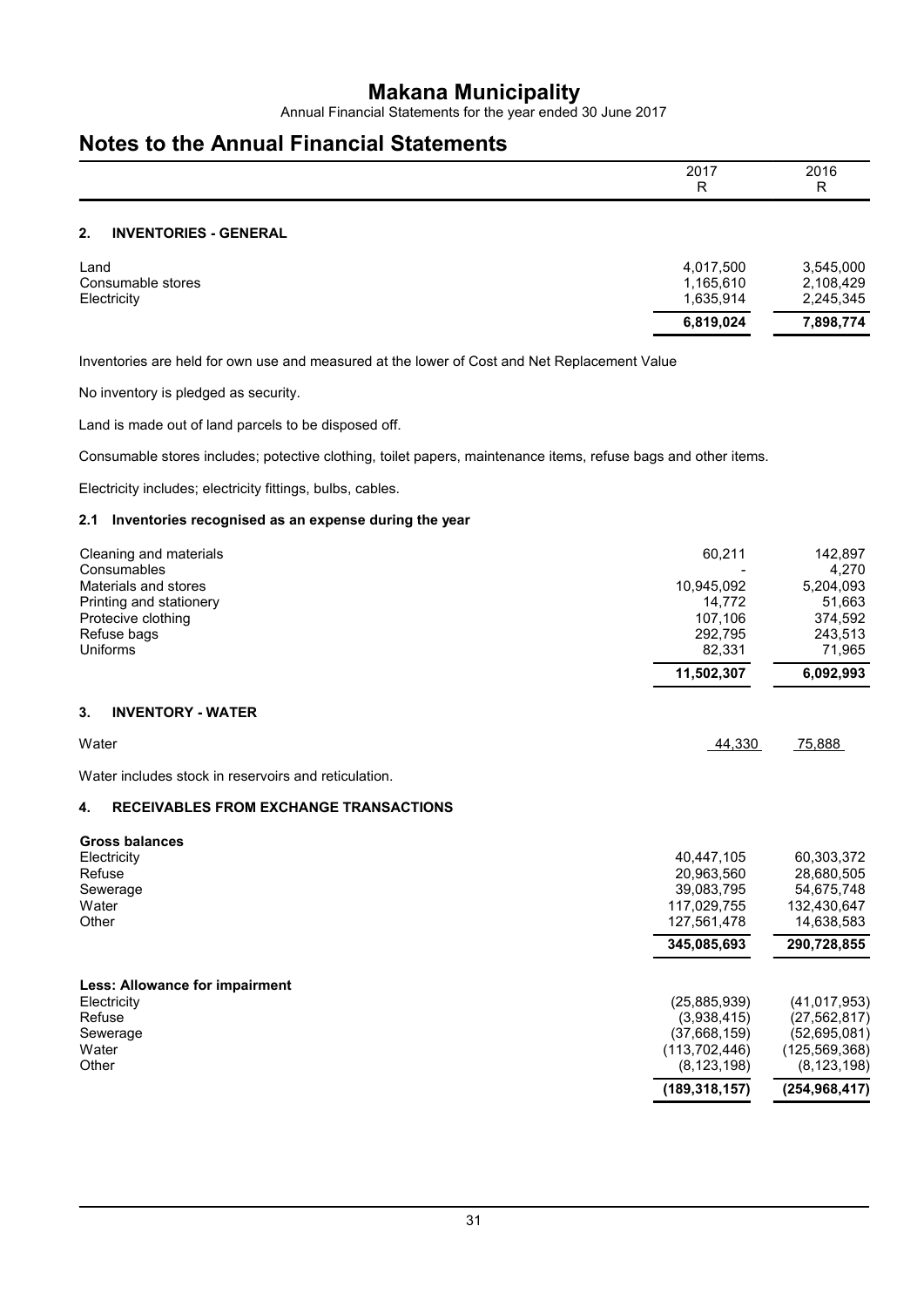Annual Financial Statements for the year ended 30 June 2017

## **Notes to the Annual Financial Statements**

|                                                                                                                                               | 2017<br>R                                                                                      | 2016<br>R                                                                             |
|-----------------------------------------------------------------------------------------------------------------------------------------------|------------------------------------------------------------------------------------------------|---------------------------------------------------------------------------------------|
|                                                                                                                                               |                                                                                                |                                                                                       |
| <b>Net balance</b><br>Electricity<br>Refuse<br>Sewerage<br>Water<br>Other                                                                     | 14,561,166<br>17,025,145<br>1,415,636<br>3,327,309<br>119,438,280                              | 19,285,419<br>1,117,688<br>1,980,667<br>6,861,279<br>6,515,385                        |
|                                                                                                                                               | 155,767,536                                                                                    | 35,760,438                                                                            |
| <b>Electricity</b><br>Current (0 -30 days)<br>31 - 60 days<br>61 - 90 days<br>91 - 120 days<br>121 - 365 days<br>Allowance for doubtful debts | 8,961,112<br>6,096,528<br>1,780,657<br>3,031,410<br>20,577,398<br>(25, 885, 939)<br>14,561,166 | 15,021,274<br>6,635,449<br>4,375,041<br>3,125,417<br>31,146,191<br>(41, 017, 953)     |
|                                                                                                                                               |                                                                                                | 19,285,419                                                                            |
| Water<br>Current (0 -30 days)<br>31 - 60 days<br>61 - 90 days<br>91 - 120 days<br>121 - 365 days<br>Allowance for doubtful debts              | 6,722,426<br>4,042,521<br>3,484,262<br>4,937,318<br>97,843,228<br>(113, 702, 446)              | 5,284,590<br>4,116,940<br>3,739,371<br>2,347,194<br>116,943,053<br>(125, 569, 869)    |
|                                                                                                                                               | 3,327,309                                                                                      | 6,861,279                                                                             |
| <b>Sewerage</b><br>Current (0 -30 days)<br>31 - 60 days<br>61 - 90 days<br>91 - 120 days<br>121 - 365 days<br>Allowance for doubtful debts    | 1,278,252<br>768,047<br>674,221<br>653,548<br>35,709,726<br>(37,668,158)                       | 1,190,295<br>836,458<br>668,681<br>584,911<br>51,395,976<br>(52,695,654)              |
|                                                                                                                                               | 1,415,636                                                                                      | 1,980,667                                                                             |
| <b>Refuse</b><br>Current (0 -30 days)<br>31 - 60 days<br>61 - 90 days<br>91 - 120 days<br>121 - 365 days<br>Allowance for doubtful debts      | 626,616<br>457,439<br>407,610<br>398,118<br>19,073,776<br>(3,938,414)<br>17,025,145            | 738,007<br>499,043<br>440,137<br>436,590<br>26,566,729<br>(27, 562, 818)<br>1,117,688 |
| Other (specify)                                                                                                                               |                                                                                                |                                                                                       |
| Current (0 -30 days)<br>31 - 60 days<br>61 - 90 days<br>91 - 120 days<br>121 - 365 days<br>Allowance for doubtful debts                       | 4,518,536<br>3,713,041<br>2,741,826<br>3,077,069<br>112,773,530<br>(7, 385, 722)               | 114,913<br>292,734<br>88,546<br>119,891<br>7,832,530<br>(1,933,229)                   |
|                                                                                                                                               | 119,438,280                                                                                    | 6,515,385                                                                             |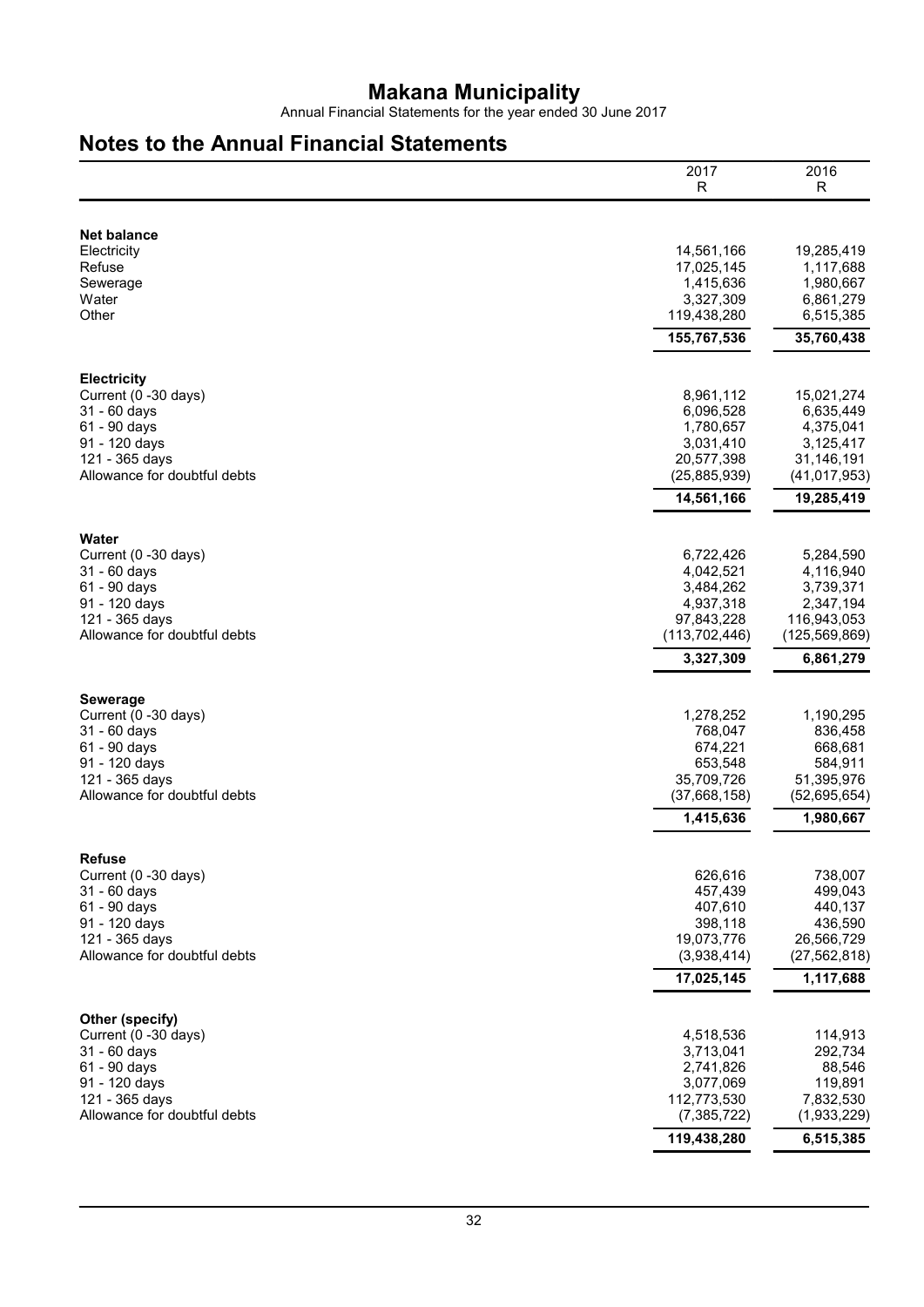Annual Financial Statements for the year ended 30 June 2017

### **Notes to the Annual Financial Statements**

|                                                                                          | 2017            | 2016                         |
|------------------------------------------------------------------------------------------|-----------------|------------------------------|
|                                                                                          | R               | R                            |
| Reconciliation of allowance for impairment                                               |                 |                              |
| Balance at beginning of the year                                                         | (254, 968, 417) | (238, 847, 415)              |
| Contributions to allowance<br>Debt impairment written off against allowance              | 65,650,260      | (58, 408, 959)<br>42,287,957 |
|                                                                                          | (189, 318, 157) | (254, 968, 417)              |
| 5.<br><b>RECEIVABLES FROM NON-EXCHANGE TRANSACTIONS</b>                                  |                 |                              |
| <b>Sundry Deposits</b>                                                                   | 55,330          | 52,403                       |
| Consumer debtors - Rates                                                                 | 37,705,104      | 52,146,147                   |
| Impairment on assessment rates debtors                                                   | (45, 263, 381)  | (45, 263, 381)               |
|                                                                                          | (7,502,947)     | 6,935,169                    |
| Reconciliation of provision for impairment of receivables from non-exchange transactions |                 |                              |
| Opening balance                                                                          | (58, 755, 894)  | (45, 263, 381)               |
| Provision for impairment<br>Amounts written off as uncollectible                         |                 | (14,081,333)<br>588,820      |
|                                                                                          | (58, 755, 894)  | (58, 755, 894)               |
| 6.<br><b>CASH AND CASH EQUIVALENTS</b>                                                   |                 |                              |
| Cash and cash equivalents consist of:                                                    |                 |                              |
| <b>Current Investments</b>                                                               | 8,905,616       | 1,390,426                    |
| <b>Bank Accounts</b>                                                                     | 4,037,428       | 3,873,244                    |
|                                                                                          | 12,943,044      | 5,263,670                    |
|                                                                                          |                 |                              |

For the purposes of the Statement of Financial Position and the Cash Flow Statement, Cash and Cash Equivalents include Cash-on-Hand, Cash in Banks and Investments in Money Market Instruments.

#### **Current Investment Deposits**

 Notice Deposits are investments with a maturity period of less than 12 months and earn interest rates varying from 4,5 % to 7,50 % (2015: 4,25 % to 4,50 %)per annum.

Call Deposits are investments with no maturity period.

The municipality does not have any overdrawn current account facilities with its bankers and therefore does not incur interest on overdrawn current accounts. Interest is earned at different rates per annum on favourable balances.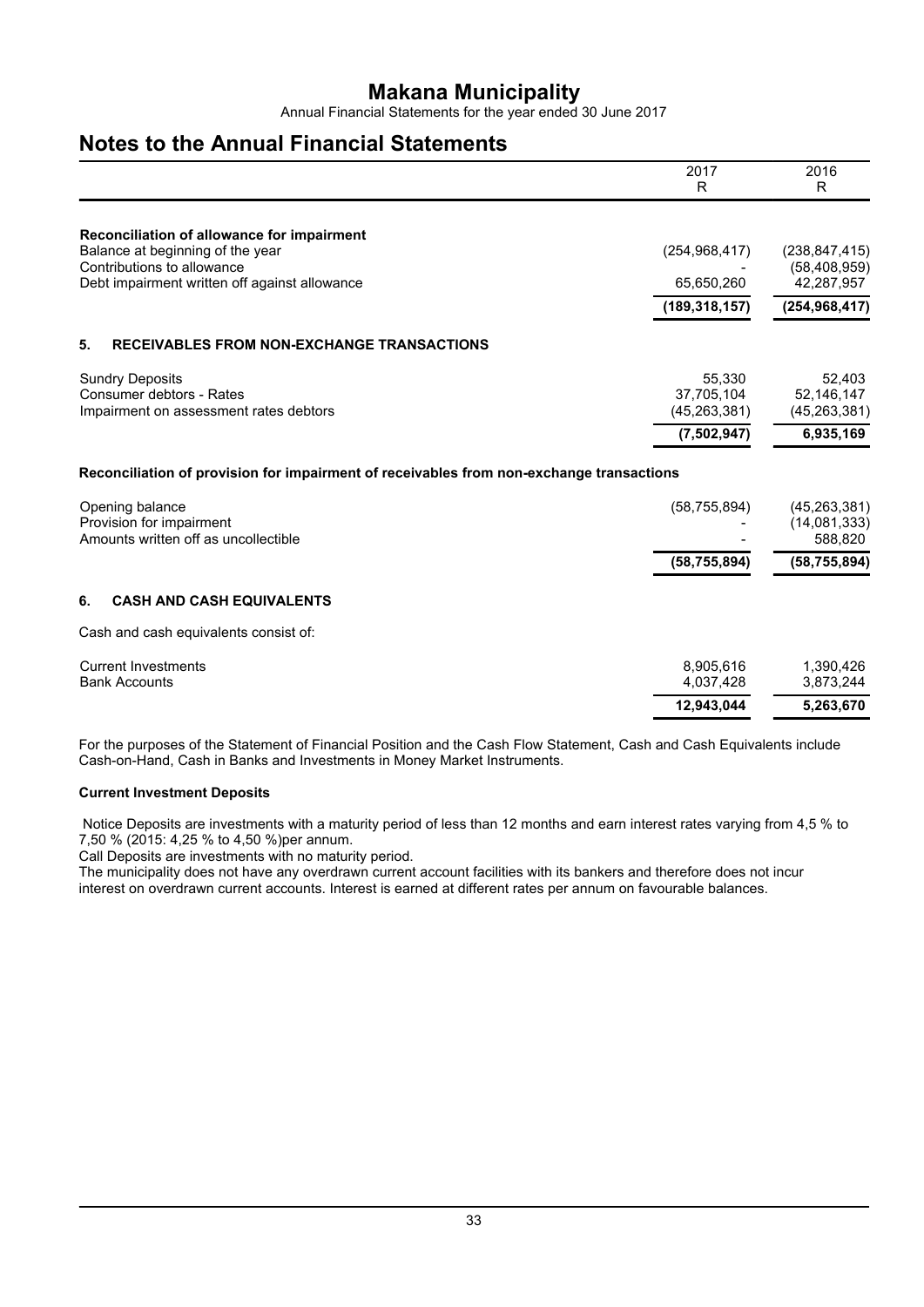Annual Financial Statements for the year ended 30 June 2017

## **Notes to the Annual Financial Statements**

#### **The municipality had the following bank accounts**

|                                                          |           |                                                                   |           |           | Cash book balances                     |           |
|----------------------------------------------------------|-----------|-------------------------------------------------------------------|-----------|-----------|----------------------------------------|-----------|
| Account number / description                             |           | Bank statement balances<br>30 June 2017 30 June 2016 30 June 2015 |           |           | 30 June 2017 30 June 2016 30 June 2015 |           |
| First National Bank - Current<br>Account - 620 312 32531 | 4,037,428 | 3,828,302                                                         | 5,786,560 | 4,037,428 | 3,828,302                              | 5,786,560 |
| Standard Bank - Current                                  |           | 44,941                                                            | 3,726,783 |           | 44,941                                 | 3,726,783 |
| Account -081 999 356<br>First National Bank - Call       |           |                                                                   | 1,004     |           |                                        | 1,004     |
| account - 620 733 69607<br>First National Bank - Call    | 5,308,016 | (41)                                                              | 2,638,507 | 5,308,016 | (46)                                   | 2,638,507 |
| Account - 622 334 11884                                  |           |                                                                   |           |           |                                        |           |
| First National Bank - Call<br>Account - 620 523 37 865   |           |                                                                   | 20,144    |           |                                        | 20,144    |
| First National Bank - 12 Months                          | 479,764   | 446,292                                                           | 418,000   | 479,764   | 446,292                                | 418,000   |
| Deposits - 715 388 11574<br>Standard Bank - 12 Months    | 425       | 425                                                               | 171,682   | 425       | 426                                    | 171,682   |
| Deposits - 088 807 657004<br>Standard Bank - 12 Months   | 1,507     | 1,507                                                             | 374,425   | 1,507     | 1,507                                  | 374,425   |
| Deposits - 088 812 685-001/4/7                           |           |                                                                   |           |           |                                        |           |
| Standard Bank - Call Account -<br>088 822 370-002        | 45,149    | 42,313                                                            | 7,537,325 | 45,149    | 42,313                                 | 7,537,325 |
| GBS Mutual - 32 Days Notice -<br>305 970 0053            | 154,736   | 210,850                                                           | 204,052   | 154,736   | 210,850                                | 204,052   |
| <b>GBS Mutual - 12 Months</b>                            | 181,902   | 169,637                                                           | 159,388   | 181,902   | 169,637                                | 159,388   |
| Deposits - 225 060 4545<br>GBS Mutual - 12 Months        | 166,218   | 166,218                                                           | 166,218   | 166,218   | 166,218                                | 166,218   |
| Deposits - 225 060 4601<br>ABSA - Call account - 909 560 | 137,779   | 131,812                                                           | 126,761   | 137,779   | 131,812                                | 126,761   |
| 9301                                                     |           |                                                                   |           |           |                                        |           |
| ABSA - 12 Months Deposits -<br>204 758 4346              | 46,631    | 43,435                                                            |           | 46,631    | 43,436                                 |           |
| BASA - 12 Months Deposits -<br>204 947 8169              | 10,815    | 10,107                                                            |           | 10,815    | 10,107                                 |           |
| Nedbank - Call Account -                                 | 87,890    | 82,776                                                            | 77,978    | 87,890    | 82,776                                 | 77,978    |
| 037881065141/00001<br>Standard Bank - 12 Months          | 163       | 164                                                               | 75,703    | 163       | 163                                    | 75,703    |
| Deposits - 088 805 662-002                               |           |                                                                   |           |           |                                        |           |
| Standard Bank - 12 Months<br>Deposits - 088 812 723-001  | 415       | 416                                                               | 167,462   | 415       | 415                                    | 167,462   |
| GBS Mutual - Fixed deposit -                             | 6,000     | 6,000                                                             |           | 6,000     |                                        |           |
| 022 50604623<br>GBS Mutual - Fixed deposit -             | 4.000     | 4,000                                                             |           | 4,000     |                                        |           |
| 022 50604461<br>GBS Mutual - Fixed deposit -             | 50        | 50                                                                |           | 50        |                                        |           |
| 022 50604450<br>GBS Mutual - Fixed deposit -             | 100       | 100                                                               |           | 100       |                                        |           |
| 022 50604449                                             |           |                                                                   |           |           |                                        |           |
| First National Bank - Current<br>Account - 6263312966321 | 31,851    |                                                                   |           | 31,851    |                                        |           |
| Nedbank - call Account -<br>145027119992                 | 25,213    |                                                                   |           | 25,213    |                                        |           |
| Nedbank - Call Account -                                 | 15,542    |                                                                   |           | 15,542    |                                        |           |
| 145027119998<br>GBS Mtual - Fixed Deposit -              | 3,000     | 3,000                                                             |           | 3,000     |                                        |           |
| 02250604335<br>GBS Mtual - Fixed Deposit -               | 20,000    | 20,000                                                            |           | 20,000    |                                        |           |
| 02250604357                                              |           |                                                                   |           |           |                                        |           |
| GBS Mtual - Fixed Deposit -<br>02250604380               | 967       | 1,034                                                             |           | 967       |                                        |           |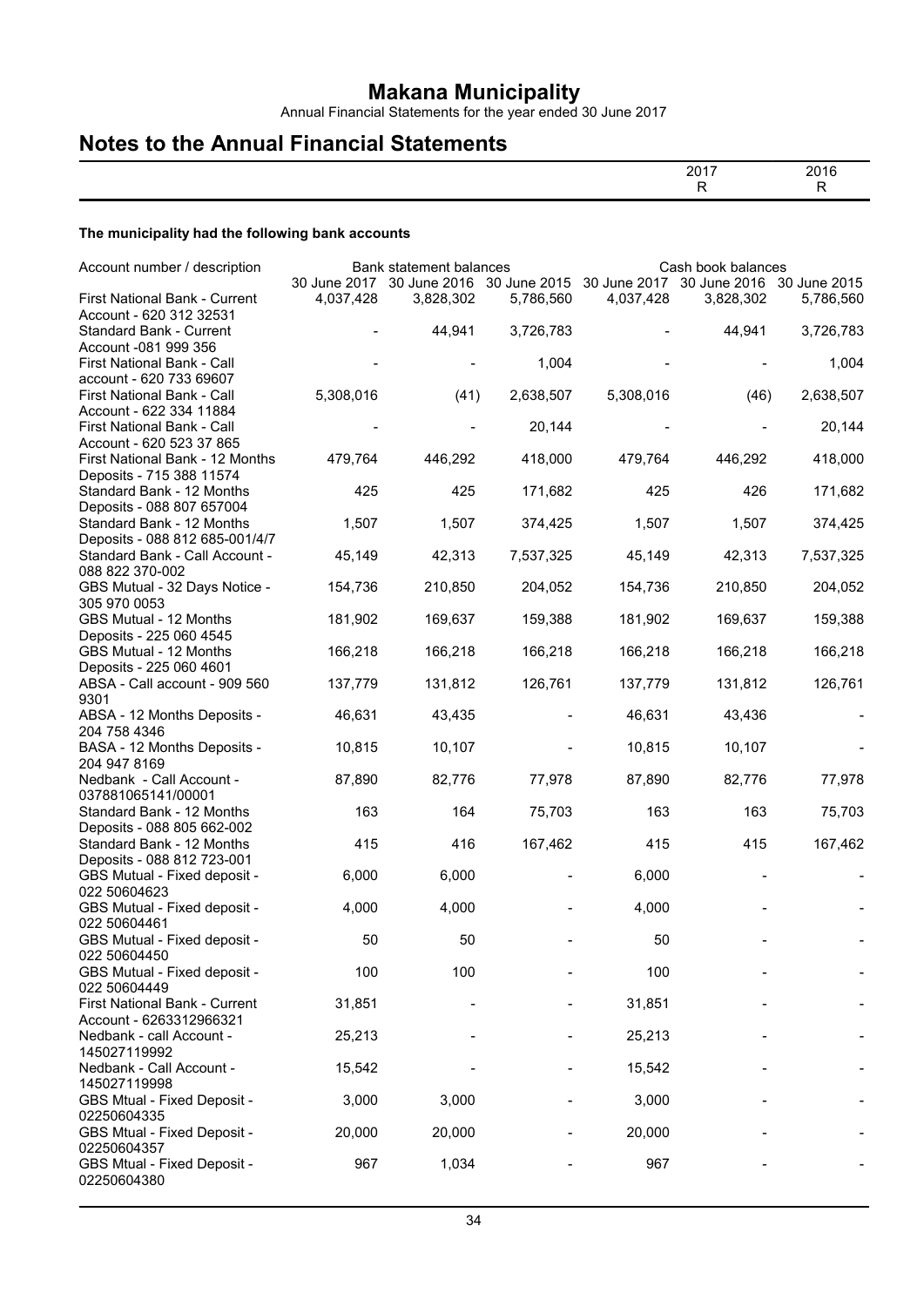Annual Financial Statements for the year ended 30 June 2017

## **Notes to the Annual Financial Statements**

|                                             |            |           |            |            | 2017<br>R | 2016<br>R  |
|---------------------------------------------|------------|-----------|------------|------------|-----------|------------|
| GBS Mtual - Fixed Deposit -<br>02250604391  | 5,000      | 5,000     |            | 5,000      |           |            |
| GBS Mtual - Fixed Deposit -<br>02250604438  | 4,000      | 4,000     |            | 4,000      |           |            |
| GBS Mtual - Fixed Deposit -<br>02250604472  | 4,500      | 4,500     |            | 4,500      |           |            |
| GBS Mtual - Fixed Deposit -<br>02250604494  | 3,600      | 3,600     |            | 3,600      |           |            |
| GBS Mtual - Fixed Deposit -<br>02250604531  | 4,000      | 4,000     |            | 4,000      |           |            |
| GBS Mtual - Fixed Deposit -<br>02250604553  | 6,700      | 6,700     |            | 6,700      |           |            |
| GBS Mtual - Fixed Deposit -<br>02250604564  | 5,400      | 5,400     |            | 5,400      |           |            |
| GBS Mtual - Fixed Deposit -<br>02250604597  | 3,200      | 3,200     |            | 3,200      |           |            |
| GBS Mtual - Fixed Deposit -<br>027680101015 | 2,000      | 2,000     |            | 2,000      |           |            |
| GBS Mtual - Fixed Deposit -<br>03059704019  | 14,000     | 14,000    |            | 14,000     |           |            |
| GBS Mtual - Fixed Deposit -<br>03059704380  | 1,811,905  |           |            | 1,811,905  |           |            |
| <b>Total</b>                                | 12,629,866 | 5,265,738 | 21,651,992 | 12,629,866 | 5,179,149 | 21,651,992 |

#### **Other Cash and Cash Equivalents**

#### **7. VAT SUSPENSE**

VAT Suspense (6,713,420) (2,934,558)

The VAT suspense account is used to record VAT on revenue and expenses incurred but for which no payment has been received or made.

#### **8. PROPERTY, PLANT AND EQUIPMENT**

| <b>Total</b>                                 | 1,051,420,972       | (202, 657, 351)                  |                | 848,763,621 1,026,232,425 | (149.034.497)                    | 877,197,928    |
|----------------------------------------------|---------------------|----------------------------------|----------------|---------------------------|----------------------------------|----------------|
| Landfill site                                | 1,951,843           | (325, 307)                       | 1,626,536      | 1,951,843                 | (162, 653)                       | 1,789,190      |
| Work in progress Community                   | 4,274,531           |                                  | 4,274,531      | 4,432,073                 |                                  | 4,432,073      |
| equipment<br>Work in progress Infrastructure | 212,126,803         |                                  | 212,126,803    | 160, 165, 978             |                                  | 160,165,978    |
| Other property, plant and                    | 44,378,705          | (23, 274, 402)                   | 21,104,303     | 44,679,023                | (21, 377, 894)                   | 23,301,129     |
| Community                                    | 50,571,670          | (24, 548, 531)                   | 26,023,139     | 50,215,907                | (10.916.641)                     | 39,299,266     |
| Infrastructure                               | 548,515,609         | (139.954.169)                    | 408.561.440    | 575.185.790               | (104,083,632)                    | 471,102,158    |
| <b>Buildings</b>                             | 113,236,400         | (14, 554, 942)                   | 98,681,458     | 113,236,400               | (12, 493, 677)                   | 100,742,723    |
| Land                                         | 76,365,411          |                                  | 76,365,411     | 76,365,411                |                                  | 76,365,411     |
|                                              |                     | and<br>accumulated<br>impairment |                |                           | and<br>accumulated<br>impairment |                |
|                                              | Cost /<br>Valuation | Accumulated<br>depreciation      | Carrying value | Cost/<br>Valuation        | Accumulated<br>depreciation      | Carrying value |
|                                              |                     | 2017                             |                |                           | 2016                             |                |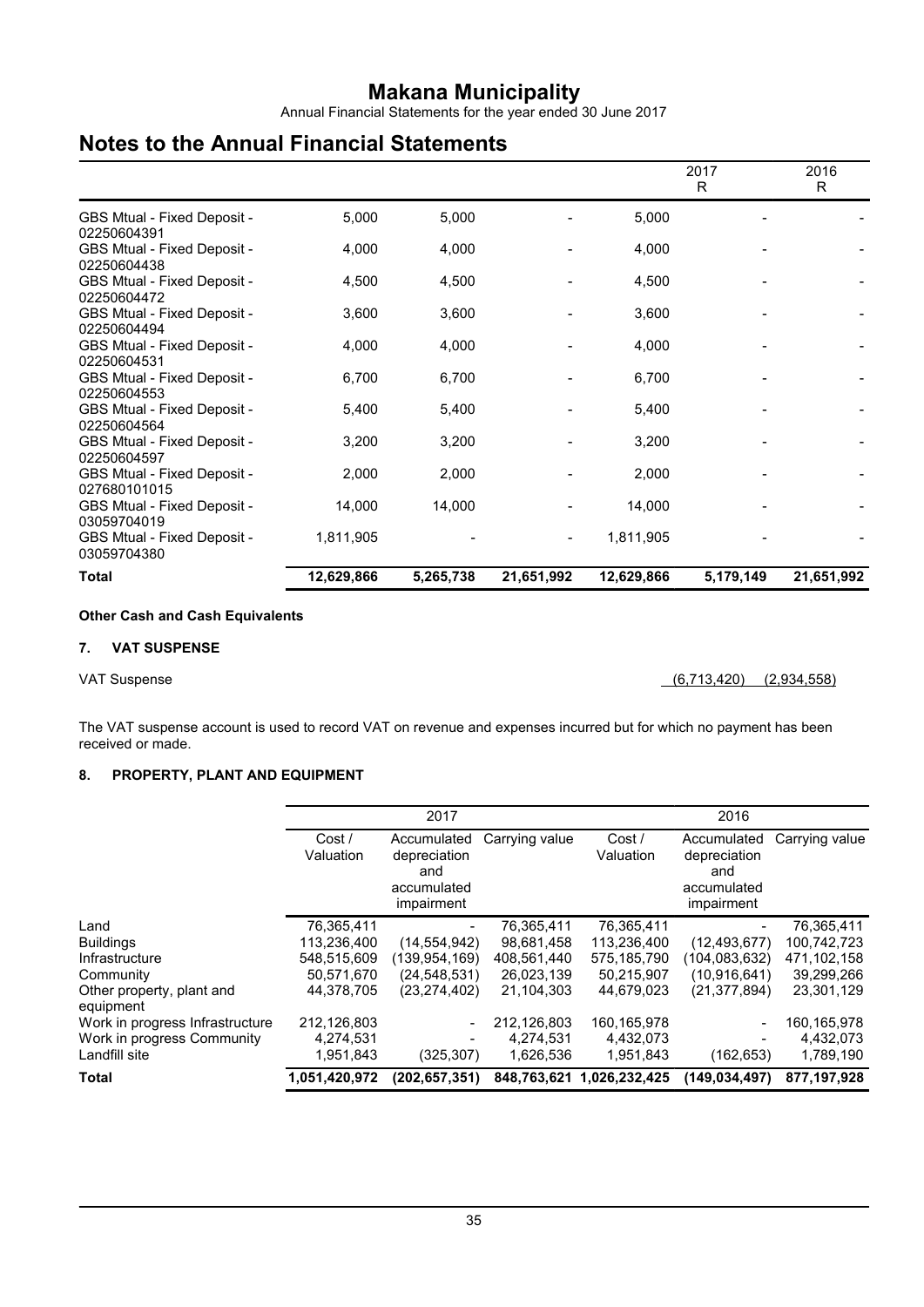Annual Financial Statements for the year ended 30 June 2017

### **Notes to the Annual Financial Statements**

#### Figures in Rand

#### **Reconciliation of property, plant and equipment - 2017**

|                                     | Opening     | Additions                | Depreciation   | Total       |
|-------------------------------------|-------------|--------------------------|----------------|-------------|
|                                     | balance     |                          |                |             |
| Land                                | 76.365.411  |                          |                | 76.365.411  |
| <b>Buildings</b>                    | 100.742.723 |                          | (2,061,265)    | 98,681,458  |
| Infrastructure                      | 471.102.158 |                          | (62, 540, 718) | 408,561,440 |
| Community                           | 39,299,266  | 355,763                  | (13,631,890)   | 26,023,139  |
| Other property, plant and equipment | 23.301.129  | 577.746                  | (2,774,572)    | 21,104,303  |
| Work in progress Infrastructure     | 160.165.978 | 51,960,825               |                | 212.126.803 |
| Work in progress Community          | 4.432.073   | $\overline{\phantom{a}}$ | (157.542)      | 4,274,531   |
| Landfill site                       | 1.789.190   | $\overline{\phantom{a}}$ | (162.654)      | 1,626,536   |
|                                     | 877.197.928 | 52,894,334               | (81,328,641)   | 848.763.621 |

#### **Reconciliation of property, plant and equipment - 2016**

|                                     | Openina     | Additions                | <b>Disposals</b> | Depreciation   | Total       |
|-------------------------------------|-------------|--------------------------|------------------|----------------|-------------|
|                                     | balance     |                          |                  |                |             |
| Land                                | 76.365.411  | $\overline{\phantom{0}}$ |                  |                | 76.365.411  |
| <b>Buildings</b>                    | 102,803,988 | $\overline{\phantom{0}}$ |                  | (2,061,265)    | 100,742,723 |
| Infrastructure                      | 485,983,814 | $\overline{\phantom{a}}$ |                  | (14,881,656)   | 471,102,158 |
| Community                           | 40.447.244  | 427,495                  |                  | (1,575,473)    | 39,299,266  |
| Other property, plant and equipment | 22.927.721  | 3,465,227                | (455, 044)       | (2,636,775)    | 23,301,129  |
| Work in progress Infrastructure     | 132.976.091 | 27,189,887               |                  |                | 160.165.978 |
| Work in progress Community          | 4.432.073   | $\overline{\phantom{0}}$ |                  |                | 4.432.073   |
| Landfill site                       | 1.951.844   | $\overline{\phantom{a}}$ |                  | (162,654)      | 1,789,190   |
|                                     | 867.888.186 | 31.082.609               | (455,044)        | (21, 317, 823) | 877.197.928 |

A register containing the information required by section 63 of the Municipal Finance Management Act is available for inspection at the registered office of the municipality.

No property, plant and equipment was pledged as security.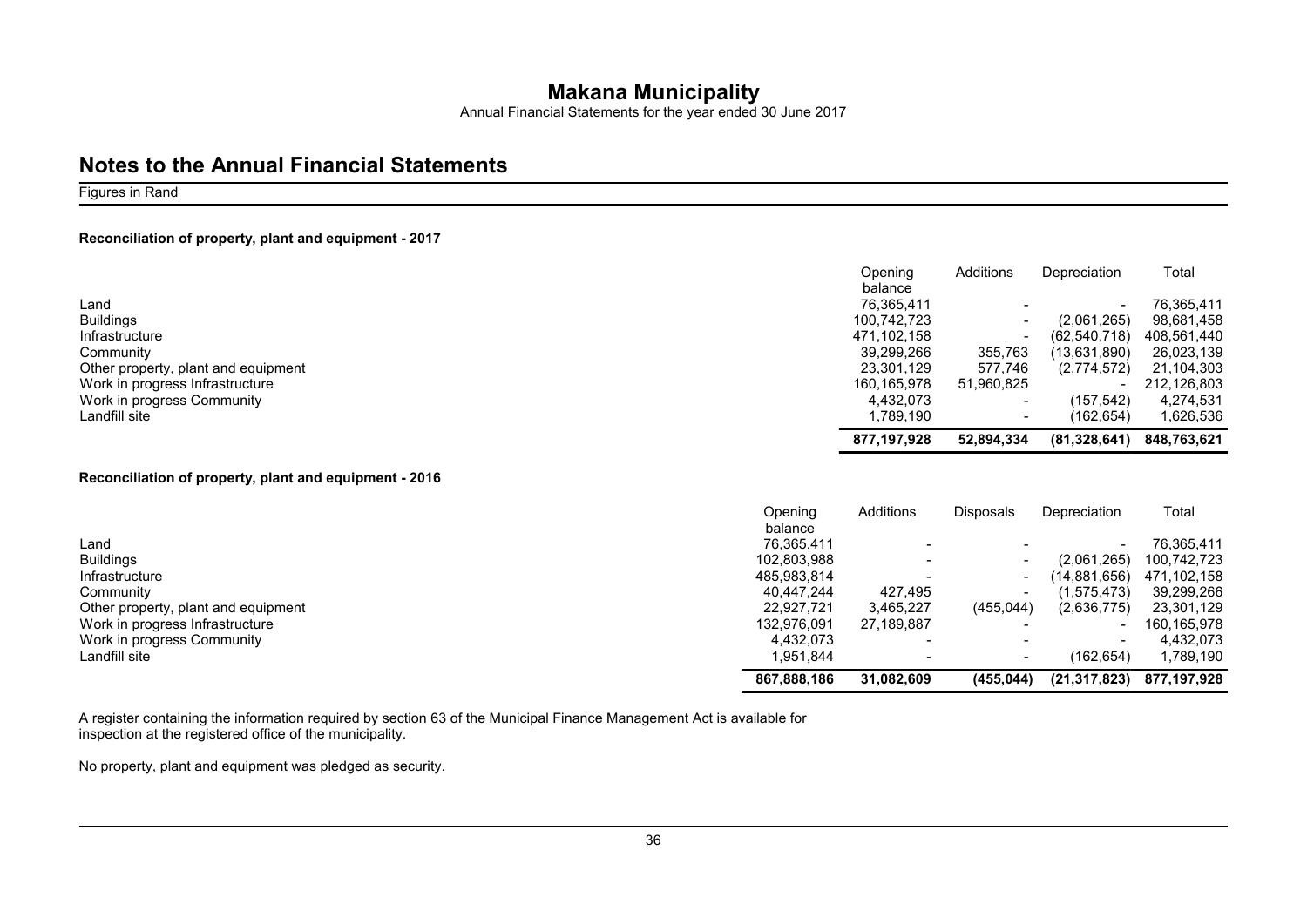Annual Financial Statements for the year ended 30 June 2017

## **Notes to the Annual Financial Statements**

| 0.047 | 2016<br>– ∪   |
|-------|---------------|
| . .   | $\sim$ $\sim$ |

### **9. INTANGIBLE ASSETS**

|                                            |                     | 2017                                                            |                | 2016                |                                                                 |                |  |
|--------------------------------------------|---------------------|-----------------------------------------------------------------|----------------|---------------------|-----------------------------------------------------------------|----------------|--|
|                                            | Cost /<br>Valuation | Accumulated<br>amortisation<br>and<br>accumulated<br>impairment | Carrying value | Cost /<br>Valuation | Accumulated<br>amortisation<br>and<br>accumulated<br>impairment | Carrying value |  |
| Computer software                          | 1,137,881           | (916, 805)                                                      | 221,076        | 1,137,881           | (707, 845)                                                      | 430,036        |  |
| Reconciliation of intangible assets - 2017 |                     |                                                                 |                |                     |                                                                 |                |  |
|                                            |                     |                                                                 |                | Opening<br>balance  | Amortisation                                                    | Total          |  |
| Computer software                          |                     |                                                                 |                | 430,036             | (208, 960)                                                      | 221,076        |  |
| Reconciliation of intangible assets - 2016 |                     |                                                                 |                |                     |                                                                 |                |  |
|                                            |                     |                                                                 |                | Opening<br>balance  | Amortisation                                                    | Total          |  |
| Computer software                          |                     |                                                                 |                | 597,039             | (167,003)                                                       | 430,036        |  |

#### **Pledged as security**

No intangible assets are pledged as security.

#### **10. HERITAGE ASSETS**

|                          |            | 2017                 |                            |            | 2016                 |                            |  |
|--------------------------|------------|----------------------|----------------------------|------------|----------------------|----------------------------|--|
|                          | Cost       | impairment<br>losses | Accumulated Carrying value | Cost       | impairment<br>losses | Accumulated Carrying value |  |
| <b>Historical Assets</b> | 34.608.200 | (1,243,332)          | 33,364,868                 | 34,608,200 | (1,243,332)          | 33,364,868                 |  |

#### **Reconciliation of heritage assets 2017**

| <b>Historical Assets</b>               | Opening<br>balance<br>33,364,868 | Total<br>33,364,868 |
|----------------------------------------|----------------------------------|---------------------|
| Reconciliation of heritage assets 2016 |                                  |                     |
|                                        | Opening<br>balance               | Total               |
| <b>Historical Assets</b>               | 33,364,868                       | 33,364,868          |
| $\mathbf{z}$                           |                                  |                     |

#### **Pledged as security**

No heritage assets are pledged as security.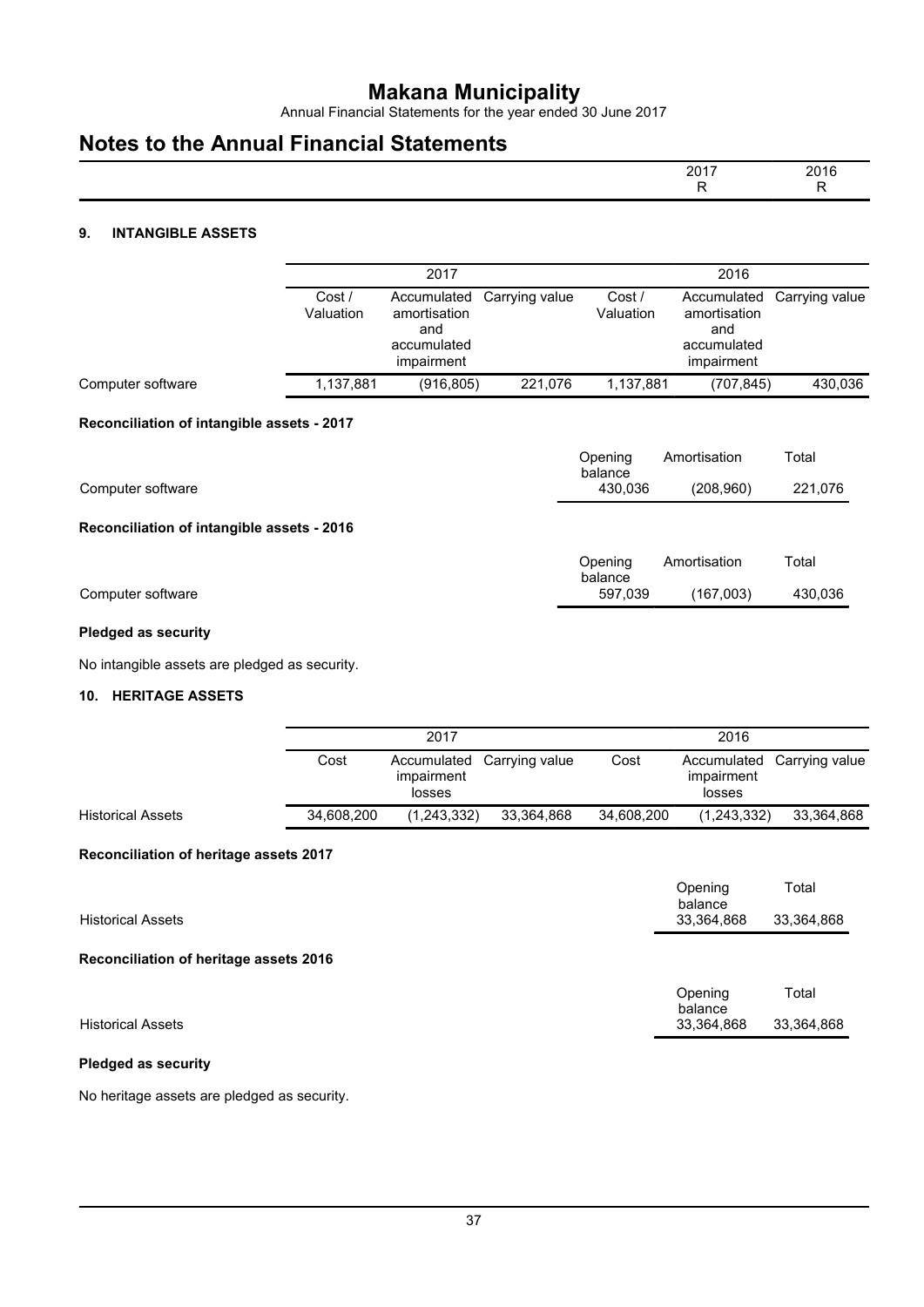Annual Financial Statements for the year ended 30 June 2017

### **Notes to the Annual Financial Statements**

| 2017<br>— U | 2016<br>$\sim$ |
|-------------|----------------|
|             | $\cdot$ .      |

#### **11. INVESTMENT PROPERTY**

|                                                      |                     | 2017                                                            |                    | 2016                |                                                                 |                |  |
|------------------------------------------------------|---------------------|-----------------------------------------------------------------|--------------------|---------------------|-----------------------------------------------------------------|----------------|--|
|                                                      | Cost /<br>Valuation | Accumulated<br>depreciation<br>and<br>accumulated<br>impairment | Carrying value     | Cost /<br>Valuation | Accumulated<br>depreciation<br>and<br>accumulated<br>impairment | Carrying value |  |
| Investment property                                  | 191,877,500         | (1,767,275)                                                     | 190,110,225        | 193,555,000         | (1,546,366)                                                     | 192,008,634    |  |
| Reconciliation of investment property - 2017         |                     |                                                                 |                    |                     |                                                                 |                |  |
|                                                      |                     |                                                                 | Opening<br>balance | <b>Transfers</b>    | Depreciation                                                    | Total          |  |
| Investment property                                  |                     |                                                                 | 192,008,634        | (1,677,500)         | (220, 909)                                                      | 190,110,225    |  |
| Reconciliation of investment property - 2016         |                     |                                                                 |                    |                     |                                                                 |                |  |
|                                                      |                     |                                                                 | Opening<br>balance | <b>Transfers</b>    | Depreciation                                                    | Total          |  |
| Investment property                                  |                     |                                                                 | 195,708,332        | (3,545,000)         | (154, 698)                                                      | 192,008,634    |  |
| No investment property has been pledged as security. |                     |                                                                 |                    |                     |                                                                 |                |  |

A register containing the infromation required by section 63 of the Municipal Financ Management Act is available for inspection at the registered office of the municipality.

#### **12. CONSUMER DEPOSITS**

| Electricity and water | 2,956,701 | 2,938,657 |
|-----------------------|-----------|-----------|
|                       |           |           |

Consumer Deposits are paid by consumers on application for new water and electricity connections. The deposits are repaid when the water and electricity connections are terminated. In cases where consumers default on their accounts, the municipality can utilise the deposit as payment for the outstanding account. No interest is paid on Consumer Deposits held.

#### **13. PAYABLES FROM EXCHANGE TRANSACTIONS**

| Trade payables               | 162.425.767 | 130.859.698 |
|------------------------------|-------------|-------------|
| Payments received in advance | 139.388     | 135.659     |
| Retentions                   | 1.667.779   | 1.553.824   |
| Debtors with Credit Balances | 11.478.824  | 29.675.998  |
|                              | 175.711.758 | 162.225.179 |

No interest is charged for the first 30 days from the date of receipt of the invoice. Thereafter interest is charged in accordance with the credit policies of the various individual creditors that the municipality deals with.

#### **14. PAYABLES FROM NON-EXCHANGE TRANSACTIONS**

| Leave Provision<br>Refundable deposits | 18.720.158<br>371.126<br>43.956.511 | 11.601.767<br>19.246.374 |
|----------------------------------------|-------------------------------------|--------------------------|
| <b>Other Creditor</b>                  | 19.483.372                          | 3,191,555                |
| <b>Bonus Provision</b>                 | 5.381.855                           | 4.453.052                |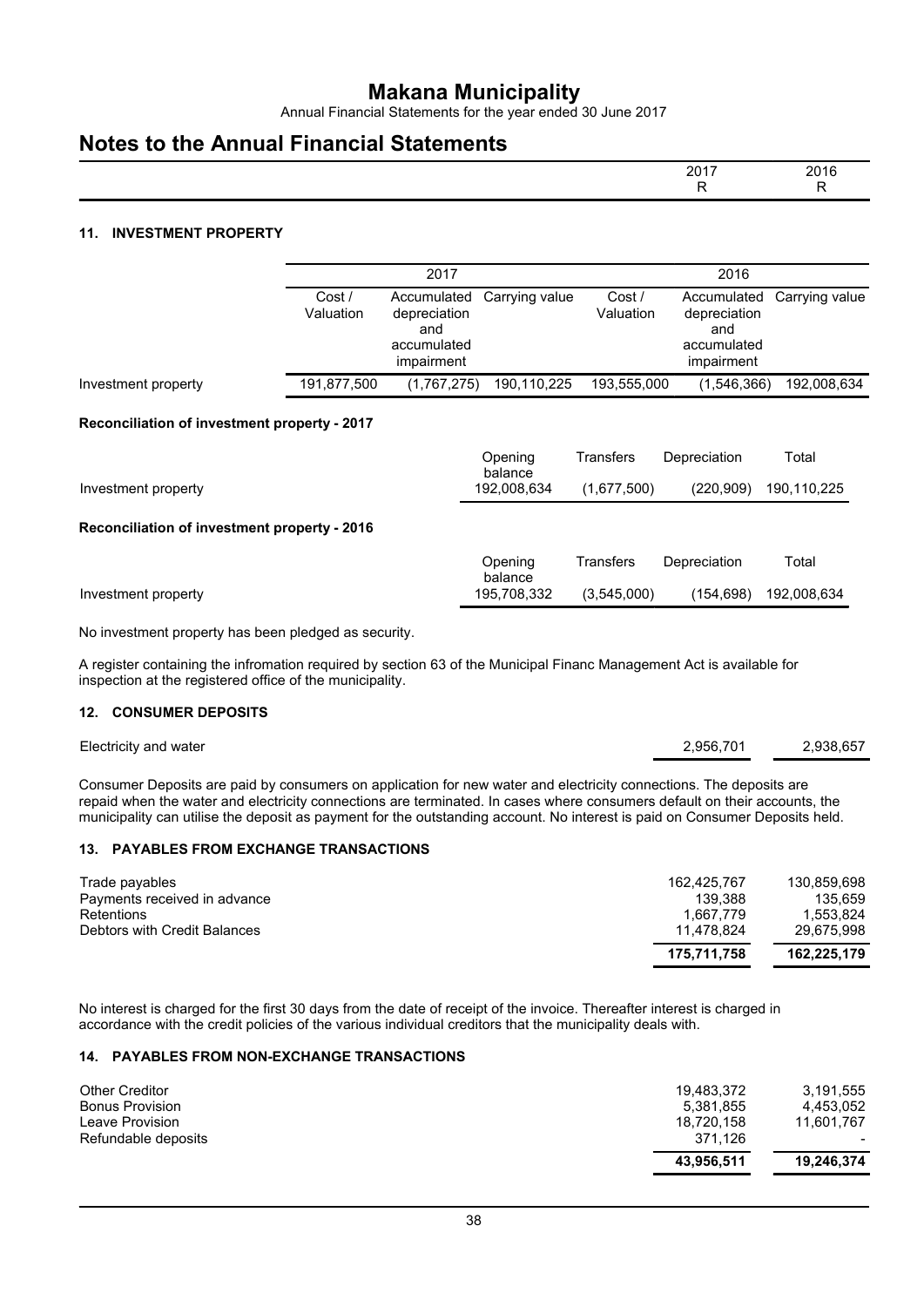Annual Financial Statements for the year ended 30 June 2017

## **Notes to the Annual Financial Statements**

| ,,<br>-- | - - -<br>201<br>$\sim$ |
|----------|------------------------|
|          | $\sim$ $\sim$          |

Bonus provision - staff bonuses accrue to the staff of the municipality on an annual basis, subject to certain conditions. The provision is an estimate of the amount due at the reporting date.

Leave provision - taff leave accrue to the staff of the municipality on an annual basis, subject to cartain conditions. The provision is an estimate of the amount due at the reporting date.

Other creditors is made out of third party payments outstanding at year end.

Refundable deposits is mad out of third party payments outstanding at year end.

#### **15. UNSPENT CONDITIONAL GRANTS AND RECEIPTS**

#### **Unspent conditional grants and receipts comprises of:**

#### **Unspent conditional grants and receipts**

|                                      | 12.701.549 | 4.017.068 |
|--------------------------------------|------------|-----------|
| Disaster Grant                       | 3.876.000  | 3.876.000 |
| Provincial: Other Grants             | 2.729.259  |           |
| Department of Minerals & Energy(DME) | 3.758.961  |           |
| Department of Water affairs (DWA)    | 1.403.509  |           |
| Expanded Public Works program (EPWP) | 4.036      | 141.068   |
| Municipal Infrastructure Grant       | 929.784    |           |
|                                      |            |           |

The nature and extent of government grants recognised in the annual financial statements are an indication of other forms of government assistance from which the municipality has directly benefited; and

Unfulfilled conditions and other contingencies attaching to government assistance that has been recognised.

See note 25 for reconciliation of grants from National/Provincial Government.

These amounts are invested in a ring-fenced investment until utilised.

#### **16. LONG TERM LOAN**

| Designated at fair value<br>Bank loan<br>The municipality has restructured its loan with the Development Bank of south<br>Africa effectively on the 30 September 2015. The borrowed amount amounts to<br>R56 358 399 with an interest rate of 10.5% p.a for a period of 20 years with the<br>first installment which started on 31 January 2017. | 55,832,375 | 56,358,400 |
|--------------------------------------------------------------------------------------------------------------------------------------------------------------------------------------------------------------------------------------------------------------------------------------------------------------------------------------------------|------------|------------|
| <b>Non-current liabilities</b><br>Designated at fair value                                                                                                                                                                                                                                                                                       | 55,306,350 | 55,832,375 |
| <b>Current liabilities</b><br>Designated at fair value                                                                                                                                                                                                                                                                                           | 526,025    | 526.025    |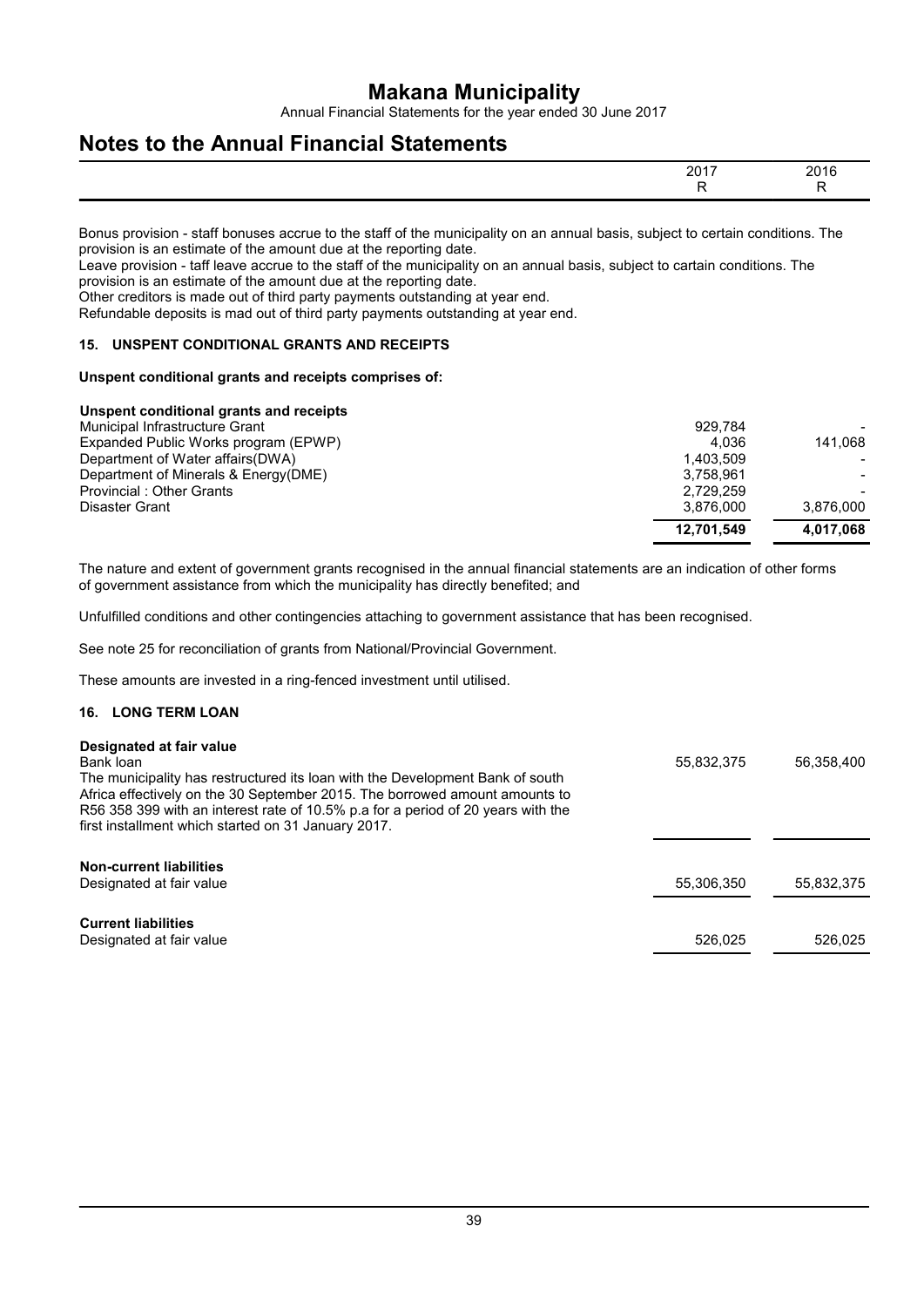Annual Financial Statements for the year ended 30 June 2017

## **Notes to the Annual Financial Statements**

| 2017<br>--<br>. . | 2016<br>$- - -$ |
|-------------------|-----------------|
|                   | $\sim$          |

#### **17. EMPLOYEE BENEFIT OBLIGATIONS**

#### **Defined benefit plan**

The amounts recognised in the statement of financial position are as follows:

| <b>Carrying Value</b>                 |            |            |
|---------------------------------------|------------|------------|
| Post retirement benefits: medical aid | 70.373.179 | 61,362,940 |
| Long service awards                   | 6,676,434  | 6,573,769  |
|                                       | 77,049,613 | 67,936,709 |
| Current portion of liability          | 2.679.520  | 3,276,820  |
| Non-current portion of liability      | 74.370.093 | 64.659.889 |
|                                       | 77,049,613 | 67,936,709 |

#### **Post retirement health care benefit liability**

The municipality operates an unfunded defined benefit plan for qualifying employees, and offers employees and continuation members the opportunity of belonging to one of several medical schemes, most of which offer a range of options pertaining to levels of cover. Upon retirement, an employee may continue membership of the medical scheme. Upon a member's death-in-service or death-in-retirement, the surviving dependants may continue membership of the medical scheme. The accrued unfunded liability at 30 June 2016 is based on the municipality's accrued contributiionsbased liability and takes no account of any potential contingent Cros-subsidy liability. The obligation in respect of medical care contributions for retirement benefits is valued every year by independent qualified actuaries. The last actuarial valuation report was performed on 30 June 2016 by Arch Actuarial Consulting using the Projected Unit Credit Method.

#### **The members of the Post-employment Health Care Benefit Plan are made up as follows:**

| In-service (employee) members<br>In-service (employee) members<br>In-service (employee) members                | 408<br>268<br>66                      | 386<br>320<br>61                      |
|----------------------------------------------------------------------------------------------------------------|---------------------------------------|---------------------------------------|
|                                                                                                                | 742                                   | 767                                   |
| The liability in respect of past service has been estimated as follow:                                         |                                       |                                       |
| In-service (employee) members<br>In-service (employee) non-members<br>Continuation (retiree and widow) members | 32,393,834<br>6,223,886<br>31.755.459 | 29.168.920<br>6,951,484<br>25,242,536 |
|                                                                                                                | 70,373,179                            | 61,362,940                            |

**The municipality makes monthly contributions for health-care arrangements to the following Medical Aid Schemes**

Bonitas Samwumed Keyhealth Hosmed LA Health

#### **Changes in the present value of the defined benefit obligation are as follows:**

| Opening balance                                                  | 61.362.940 | 61.612.536 |
|------------------------------------------------------------------|------------|------------|
| Net expense recognised in the statement of financial performance | 9.010.239  | (249.596)  |
|                                                                  | 70.373.179 | 61.362.940 |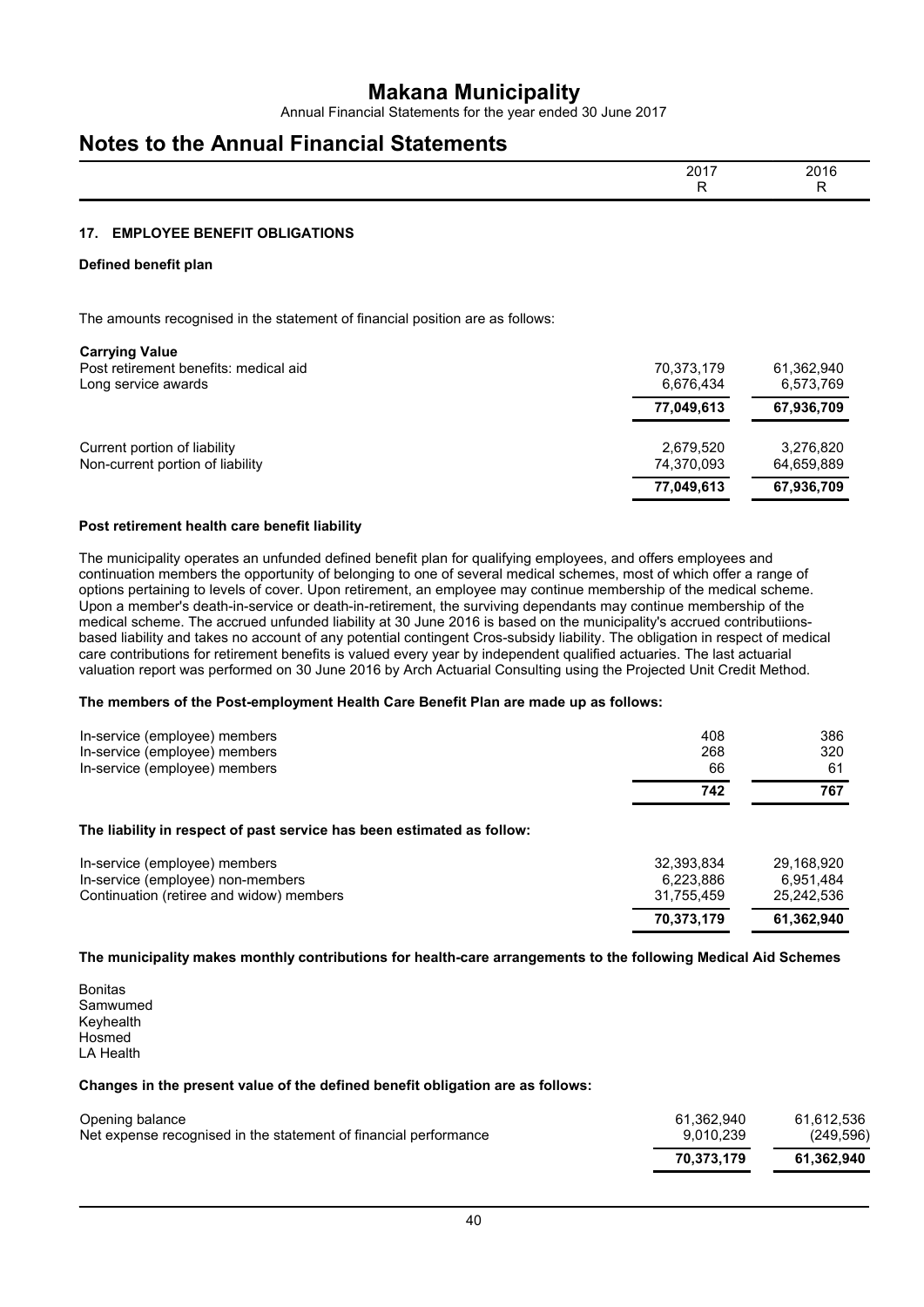Annual Financial Statements for the year ended 30 June 2017

## **Notes to the Annual Financial Statements**

|                                                                                                                                                                                                                                                                                                                                                                                    | 2017<br>R                                                                       | 2016<br>R.                                                                           |
|------------------------------------------------------------------------------------------------------------------------------------------------------------------------------------------------------------------------------------------------------------------------------------------------------------------------------------------------------------------------------------|---------------------------------------------------------------------------------|--------------------------------------------------------------------------------------|
| The amounts recognised in the statement of financial performance are as follows                                                                                                                                                                                                                                                                                                    |                                                                                 |                                                                                      |
| Current service cost<br>Interest cost<br>Actuarial (gains) losses<br>Curtailment<br>Past service cost                                                                                                                                                                                                                                                                              | 3,355,270<br>5,634,155<br>(8.959.981)<br>(2,064,036)<br>11,044,831<br>9,010,239 | 3,098,268<br>5,468,733<br>(6,870,329)<br>(1,946,268)<br>(249, 596)                   |
| The principal assumptions used for the purpose of the actuarial valuations were as follows:                                                                                                                                                                                                                                                                                        |                                                                                 |                                                                                      |
| (i) SA 85-90 table was used for pre-retirement mortality adjusted for female lives, and table PA (90)-1 was used for post-<br>retirement mortality, adjusted year of age.                                                                                                                                                                                                          |                                                                                 |                                                                                      |
| Discount rates used<br>Expected rate of return on reimbursement rights<br>Medical cost trend rates<br>Expected increase in salaries<br>Expected pension increases<br>Proportion of employees opting for early retirement<br>Expected increase in healthcare costs<br>Future changes in maximum state healthcare benefits<br>Other material actuarial assumptions [provide details] | 9.63%<br>$-$ %<br>$-$ %<br>8.27%<br>6.09%<br>2.05%<br>7.92 %<br>$-$ %<br>$-$ %  | 9.34%<br>0.86%<br>8.40 %<br>8.35 %<br>7.02 %<br>1.24 %<br>5.93 %<br>3.22%<br>20.00 % |
| (ii) Normal Retirement Age<br>Expected Retirement Age (females)<br>63                                                                                                                                                                                                                                                                                                              |                                                                                 | 63                                                                                   |

Expected Retirement Age (males) 63 63

The PA 90-1 mortality table, adjusted down by one year of age, was used. The SA85-90 ultimate table, adjusted for female lives was used.

#### **Other assumptions**

it is further assumed that the level of benefits receivable, and the cocntributions payable in respect of such, would remain unchanged, with the exception of allowing for inflationary adjustments.

#### **The history of experienced adjustments is as follows:**

The fair value of Plan assets: The post-employment health care liability and Long- Service Awards are not a funded arrangement i.e no separate assets have been set aside to meet this liability

|                                            | 2017         | 2016           | 2015         | 2014         | 2013<br>R    |
|--------------------------------------------|--------------|----------------|--------------|--------------|--------------|
| Defined benefit obligation                 | 70.373.000   | 61.362.940     | 61.362.940   | 57.100.887   | 45.862.298   |
| Surplus (deficit)                          | (70.373.000) | (61, 362, 940) | (61.362.940) | (57.100.887) | (45.862.298) |
| Experience adjustments on plan liabilities | (340.000)    | (899.000)      | (789.000)    | 4.866.000    | (7,717,000)  |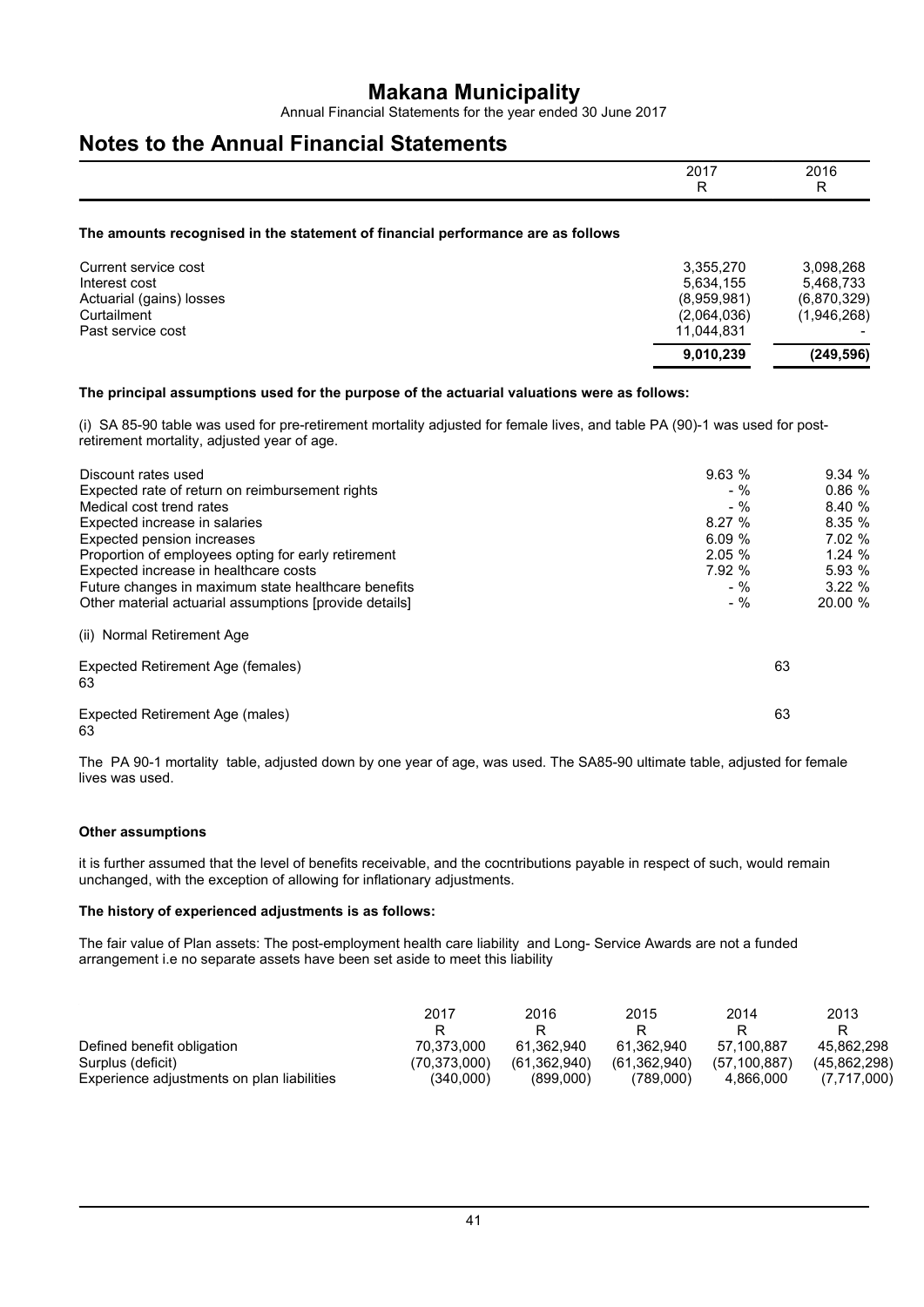Annual Financial Statements for the year ended 30 June 2017

## **Notes to the Annual Financial Statements**

|                                                                                                                    |                                        | 2017<br>R                              | 2016<br>R             |
|--------------------------------------------------------------------------------------------------------------------|----------------------------------------|----------------------------------------|-----------------------|
| Long -service awards                                                                                               |                                        |                                        |                       |
| Changes in the present value of the defined benefit obligation are as<br>follows:                                  |                                        |                                        |                       |
|                                                                                                                    |                                        | 6,573,769<br>102,665                   | 5,861,625<br>712,144  |
|                                                                                                                    |                                        | 6,676,434                              | 6,573,769             |
| The amount recognised in the Statement of Financial Position are as follows:                                       |                                        |                                        |                       |
| The total economic entity contribution to such schemes                                                             |                                        | 6,592,956                              | 6,584,080             |
| The amount recognised as an expense for defined contribution plans is                                              |                                        | 102,665                                | 712,144               |
| Net expense recognised in the statement of financial performance<br><b>Current Service Costs</b><br>Interest costs |                                        | 1,038,426<br>499,158                   | 865,251<br>426,026    |
| <b>Actuarial Gain</b><br>Benefits paid                                                                             |                                        | (1,434,919)                            | 202,761<br>(781, 894) |
|                                                                                                                    |                                        | 102,665                                | 712,144               |
| <b>PROVISIONS</b><br>18.                                                                                           |                                        |                                        |                       |
| Reconciliation of provisions - 2017                                                                                |                                        |                                        |                       |
| Environmental rehabilitation                                                                                       | Opening<br><b>Balance</b>              | Utilised during<br>the year            | Total                 |
|                                                                                                                    | 3,093,432                              | 800,949                                | 3,894,381             |
| Reconciliation of provisions - 2016                                                                                |                                        |                                        |                       |
| Environmental rehabilitation                                                                                       | Opening<br><b>Balance</b><br>2,457,213 | Utilised during<br>the year<br>636,219 | Total<br>3,093,432    |

The Municipality has an oblication to restore three landfill sites situated in Grahamastown, Alicedale and Riebeek east. The landfill sites are currently licensed and used for general waste disposal ( non-hazardous) purpose. Assumptions and estimates are based on an operational life expetancy of 30 years and the average interest rate used is 5-

7%. The valuations were done by Sean Nel from Bosch Munitech (Pty) Ltd based in East London.

#### **19. SERVICE CHARGES**

| 46.969<br>Service charges<br>Sale of electricity<br>130.626.666<br>Sale of water<br>66.686.740<br>Sewerage and sanitation charges<br>24.371.763<br>Refuse removal<br>11.819.356 | 233,551,494 | 202,543,006 |
|---------------------------------------------------------------------------------------------------------------------------------------------------------------------------------|-------------|-------------|
|                                                                                                                                                                                 |             |             |
|                                                                                                                                                                                 |             | 7,225,354   |
|                                                                                                                                                                                 |             | 19.286.627  |
|                                                                                                                                                                                 |             | 40,778,025  |
|                                                                                                                                                                                 |             | 135.221.603 |
|                                                                                                                                                                                 |             | 31.397      |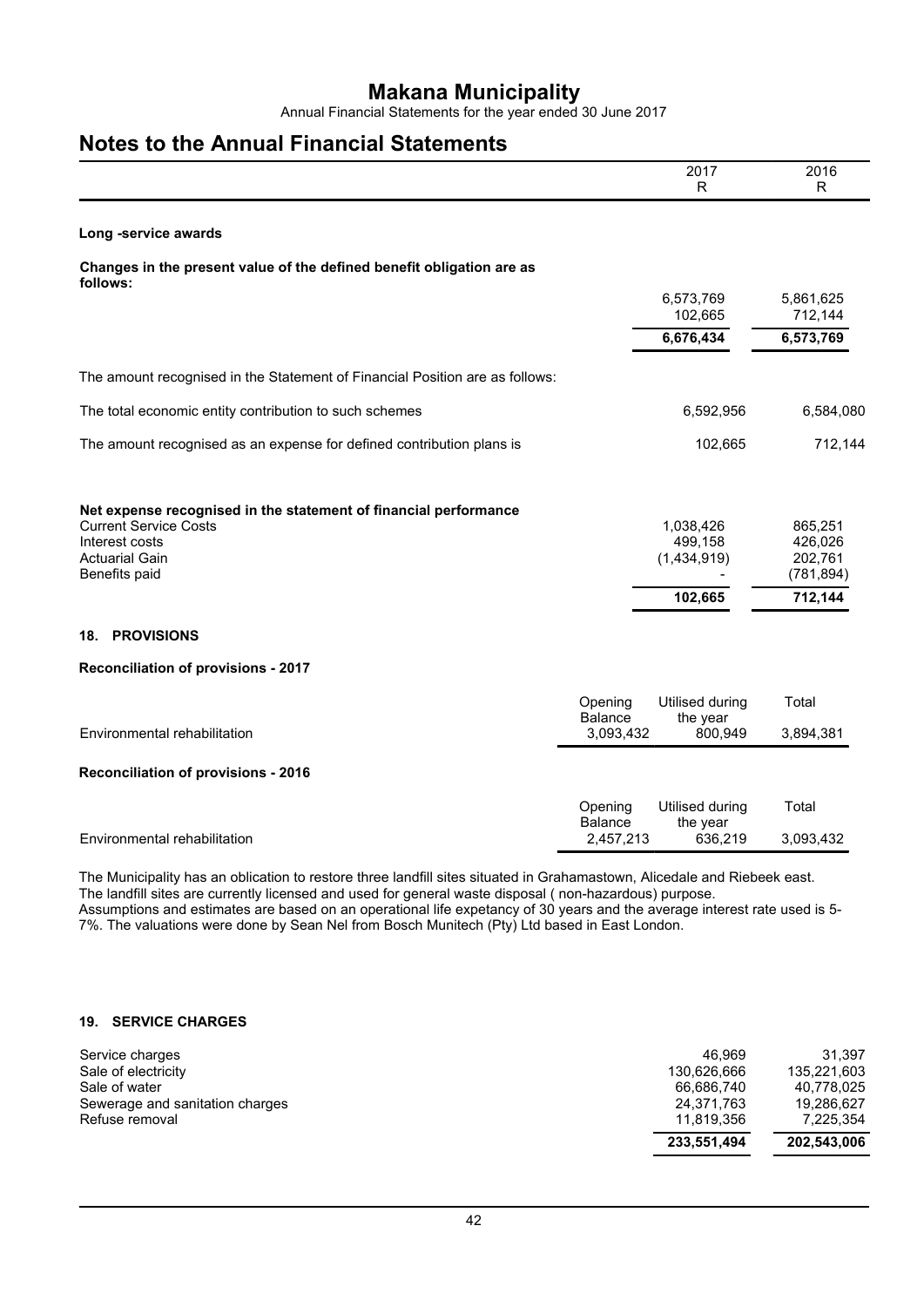Annual Financial Statements for the year ended 30 June 2017

## **Notes to the Annual Financial Statements**

|                                                                | 2017<br>R               | 2016<br>R             |
|----------------------------------------------------------------|-------------------------|-----------------------|
|                                                                |                         |                       |
| <b>RENTAL OF FACILITIES AND EQUIPMENT</b><br>20.               |                         |                       |
| <b>Premises</b>                                                |                         |                       |
| Encroachments<br>Venue hire                                    | 1,144,102<br>95,557     | 1,012,733<br>133,603  |
|                                                                | 1,239,659               | 1,146,336             |
| <b>Facilities and equipment</b>                                |                         |                       |
| Amenities                                                      | 39,897                  | 20,462                |
|                                                                | 1,279,556               | 1,166,798             |
| <b>INTEREST REVENUE</b><br>21.                                 |                         |                       |
| Interest revenue                                               |                         |                       |
| <b>Bank</b><br>Interest charged on trade and other receivables | 1,086,258<br>18,731,054 | 999,800<br>16,980,125 |
|                                                                | 19,817,312              | 17,979,925            |
| <b>OTHER INCOME</b><br>22.                                     |                         |                       |
| Administration/sale of plots                                   | 302,882                 | 479,354               |
| Advertising fees<br><b>Building Plans</b>                      | 427,292                 | 277<br>198,421        |
| Grazing fees                                                   | 25,613                  | 23,608                |
| Weighbridge fees                                               | 932                     | 240                   |
| Sundry revenue                                                 | 9,135,558               | 4,907,511             |
| Search fees<br>Printing and photocopies                        | 10,515<br>3,601         | 17,646<br>17,136      |
| Refuse bags and bins                                           | 8,073                   | 22,268                |
| Vacuum tanker                                                  |                         | 31,992                |
| Donations                                                      | 5,000                   | 5,655,799             |
| Other income                                                   | 1,820                   | 261,732               |
|                                                                | 9,921,286               | 11,615,984            |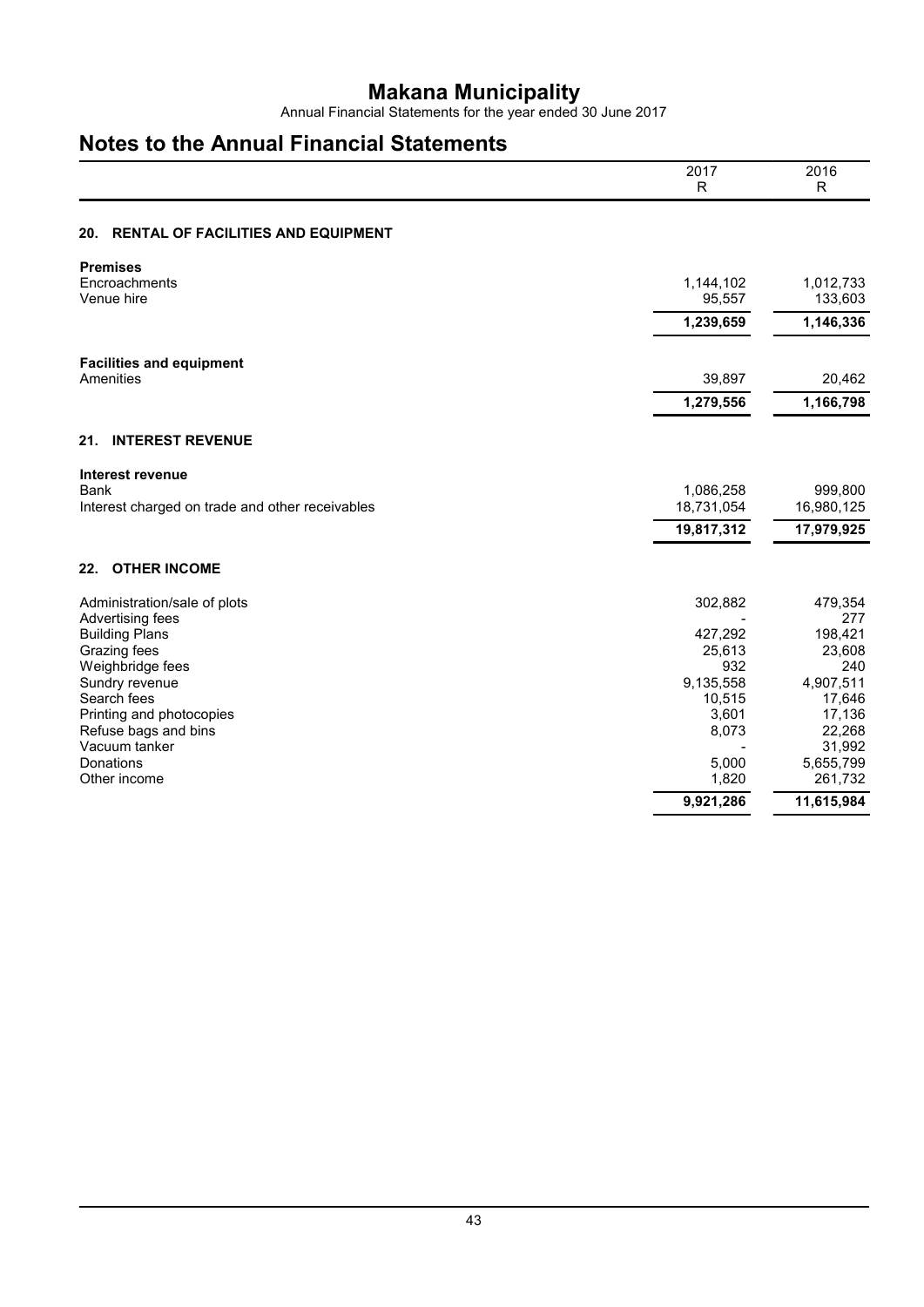Annual Financial Statements for the year ended 30 June 2017

## **Notes to the Annual Financial Statements**

|                                                                                                                  | 2017<br>R                                                                                                                | 2016<br>R                                                                                           |
|------------------------------------------------------------------------------------------------------------------|--------------------------------------------------------------------------------------------------------------------------|-----------------------------------------------------------------------------------------------------|
| <b>PROPERTY RATES</b><br>23.                                                                                     |                                                                                                                          |                                                                                                     |
| <b>Rates received</b>                                                                                            |                                                                                                                          |                                                                                                     |
| Property rates<br>Less: Income forgone                                                                           | 63,699,215<br>(1, 133, 295)                                                                                              | 57,106,845<br>(3,657,237)                                                                           |
|                                                                                                                  | 62,565,920                                                                                                               | 53,449,608                                                                                          |
| <b>Valuations</b>                                                                                                |                                                                                                                          |                                                                                                     |
| Residential<br>Commercial<br>State<br>Undetermined<br>Agricultural<br>Industrial<br>Educational<br>Institutional | 5,357,056,525<br>806,428,300<br>788,160,700<br>656,575,647<br>2,117,414,200<br>261,146,100<br>1,677,115,850<br>5,148,800 | 22,127,088<br>10,752,972<br>12,639,627<br>384,826<br>2,194,112<br>1,662,875<br>11,302,543<br>57,234 |
|                                                                                                                  | 1,669,046,122                                                                                                            | 61,121,277                                                                                          |

Valuations on land and buildings are performed every 4 years. The last general valuation came into effect on 1 July 2014. Interim valuations are processed on an annual basis to take into account changes in individual property values due to alterations and subdivisions.

The new general valuation will be implemented on 01 July 2018.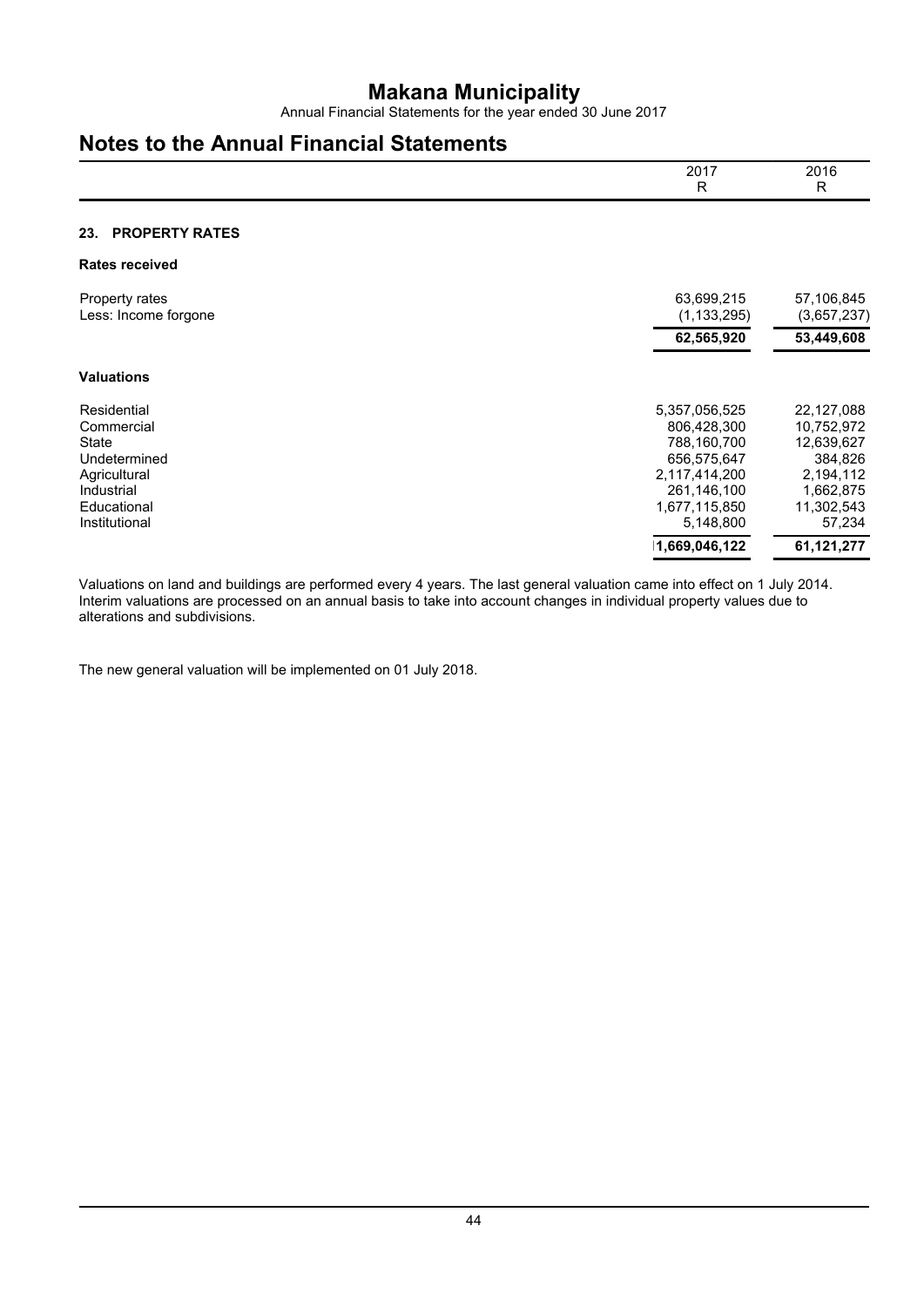Annual Financial Statements for the year ended 30 June 2017

## **Notes to the Annual Financial Statements**

|                                                                                | 2017<br>R              | 2016<br>R              |
|--------------------------------------------------------------------------------|------------------------|------------------------|
| <b>GOVERNMENT GRANTS AND SUBSIDIES</b><br>24.                                  |                        |                        |
| <b>Operating grants</b>                                                        |                        |                        |
| Equitable share                                                                | 77,008,000             | 75,454,000             |
| Municipal System Improvement Grant (MSIG)                                      |                        | 930,000                |
| Department Sport, Recreation, Arts & Culture<br>Finance Management Grant (FMG) | 3,508,772<br>1,810,000 | 3,985,000<br>2,021,992 |
| Other Government: LG Seta                                                      | 195,137                | 165,600                |
| Fire Subsidy grant                                                             | 2,806,300              | 2,400,502              |
| Expanded Public Works Programme (EPWP)                                         | 1,000,000              | 1,137,137              |
|                                                                                | 86,328,209             | 86,094,231             |
| <b>Capital grants</b>                                                          |                        |                        |
| <b>DWA</b>                                                                     | 3,962,437              | 538,118                |
| Municipal Infrastructure Grant (MIG)                                           | 24,014,469             | 30,101,015             |
|                                                                                | 27,976,906             | 30,639,133             |
|                                                                                | 114,305,115            | 116,733,364            |
| <b>Disaster</b>                                                                |                        |                        |
| Included in above are the following grants and subsidies received:             |                        |                        |
|                                                                                | 3,876,000              | 3,876,000              |
| <b>Municipal Infrastructure Grant</b>                                          |                        |                        |
| Current-year receipts                                                          | 24,610,784             | 29,641,330             |
| Conditions met - transferred to revenue                                        | (23,681,000)           | (29, 641, 330)         |
|                                                                                | 929,784                |                        |

The municipal Infrastructure Grant (MIG) was allocated for construction of Roads, basic sewere and water infrastructure as part of the life of poor households,micro enterprise and social instituition, to provide new infrastructure , rehabilitation and upgrading of municipal infrastructure. The municipality's MIG funds are deposited to Sarah Baartman District Municipality and the municipality receives a portion of expenditure to be incured upon submission of valid invoices to Sarah Baartman. Unspent Grant at year end as well as roll over application is done by the district municipality and will be disbursed to the municipality upon submission of valid tax invoices.

#### **Finance Management Grant**

| Balance unspent at beginning of year    | $\overline{\phantom{0}}$ | 346.992     |
|-----------------------------------------|--------------------------|-------------|
| Current-year receipts                   | 1.810.000                | 1.675.000   |
| Conditions met - transferred to revenue | (1.810.000)              | (2,021,992) |
|                                         |                          |             |

The Finance Management Grant is paid by National Treasury to municipalities to help them implement the finance management reforms required by Municipal finance Management Grant (MFMA) 2003

#### **Municipal Systems Improvement Grant**

| Current-year receipts                   | $\overline{\phantom{a}}$ | 930.000   |
|-----------------------------------------|--------------------------|-----------|
| Conditions met - transferred to revenue | $\overline{\phantom{0}}$ | (930,000) |
|                                         |                          |           |

The Municipal Systems Improvement Grant is allocated to municipalities to assist in building in-house capacity to perform their functions and to improve and stabilise municipal systems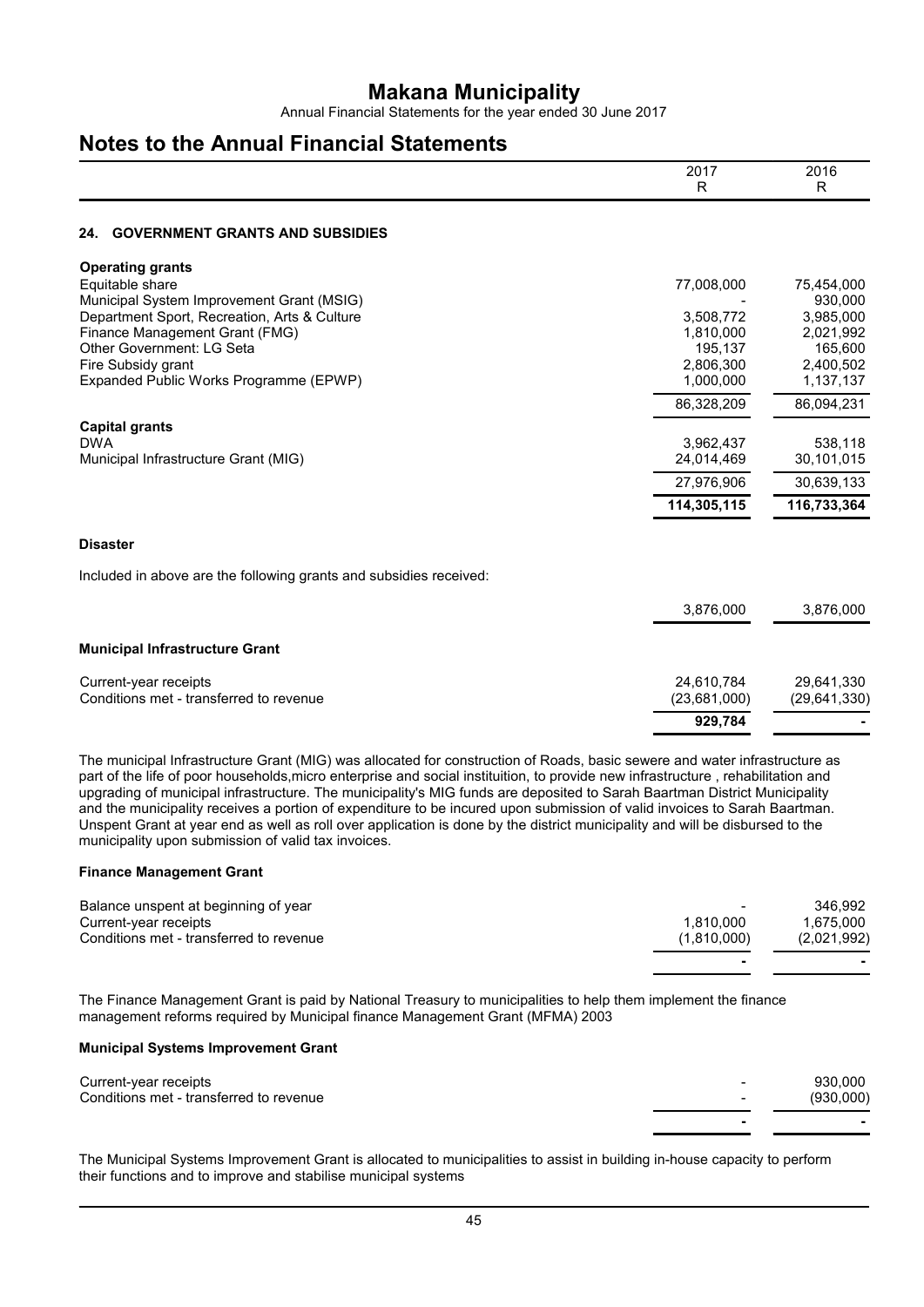Annual Financial Statements for the year ended 30 June 2017

## **Notes to the Annual Financial Statements**

|                                                                                                                                                         | 2017<br>R                             | 2016<br>R                             |
|---------------------------------------------------------------------------------------------------------------------------------------------------------|---------------------------------------|---------------------------------------|
| <b>Expanded Public Works program</b>                                                                                                                    |                                       |                                       |
| Balance unspent at beginning of year<br>Current-year receipts<br>Conditions met - transferred to revenue                                                | 141,068<br>1,000,000<br>(1, 137, 032) | 276,205<br>1,002,000<br>(1, 137, 137) |
|                                                                                                                                                         | 4,036                                 | 141,068                               |
| The Expanded Public works Program was allocated to the municipality for enviromental and water infrastructure projects.<br><b>Other Grants: LG Seta</b> |                                       |                                       |
| Current-year receipts<br>Conditions met - transferred to revenue                                                                                        | 195,137<br>(195, 137)                 | 165,600<br>(165,600)                  |
| Department of Sport, Recreation, Arts & Culture                                                                                                         |                                       |                                       |
| Current-year receipts<br>Conditions met - transferred to revenue                                                                                        | 4,000,000<br>(4,000,000)              | 3,985,000<br>(3,985,000)              |

This Grant was allocated to the municipality for purpose of mantaining and building libraries in the community

#### **Department of Water Affairs**

| Conditions met - transferred to revenue | $\overline{\phantom{0}}$<br>1.403.509 | (538, 118) |
|-----------------------------------------|---------------------------------------|------------|
| Current-year receipts                   | 1.403.509                             | 538.118    |

This Grant was transferred to the municipality for the operation and mantainance of sewerage and water schemes transfered from DWA to the municipality and refurbishment of water infrastructure.

#### **INEG**

| 3,758,961  | -                        |
|------------|--------------------------|
| (241, 039) |                          |
| 4.000.000  | $\overline{\phantom{0}}$ |
|            |                          |

This Grant was allocated to the municipality for electricity infrastructure

#### **Provincial: Other Grants**

| Current-year receipts                   | 2.730.159 | $\sim$                   |
|-----------------------------------------|-----------|--------------------------|
| Conditions met - transferred to revenue | (900)     | $\overline{\phantom{0}}$ |
|                                         | 2,729,259 |                          |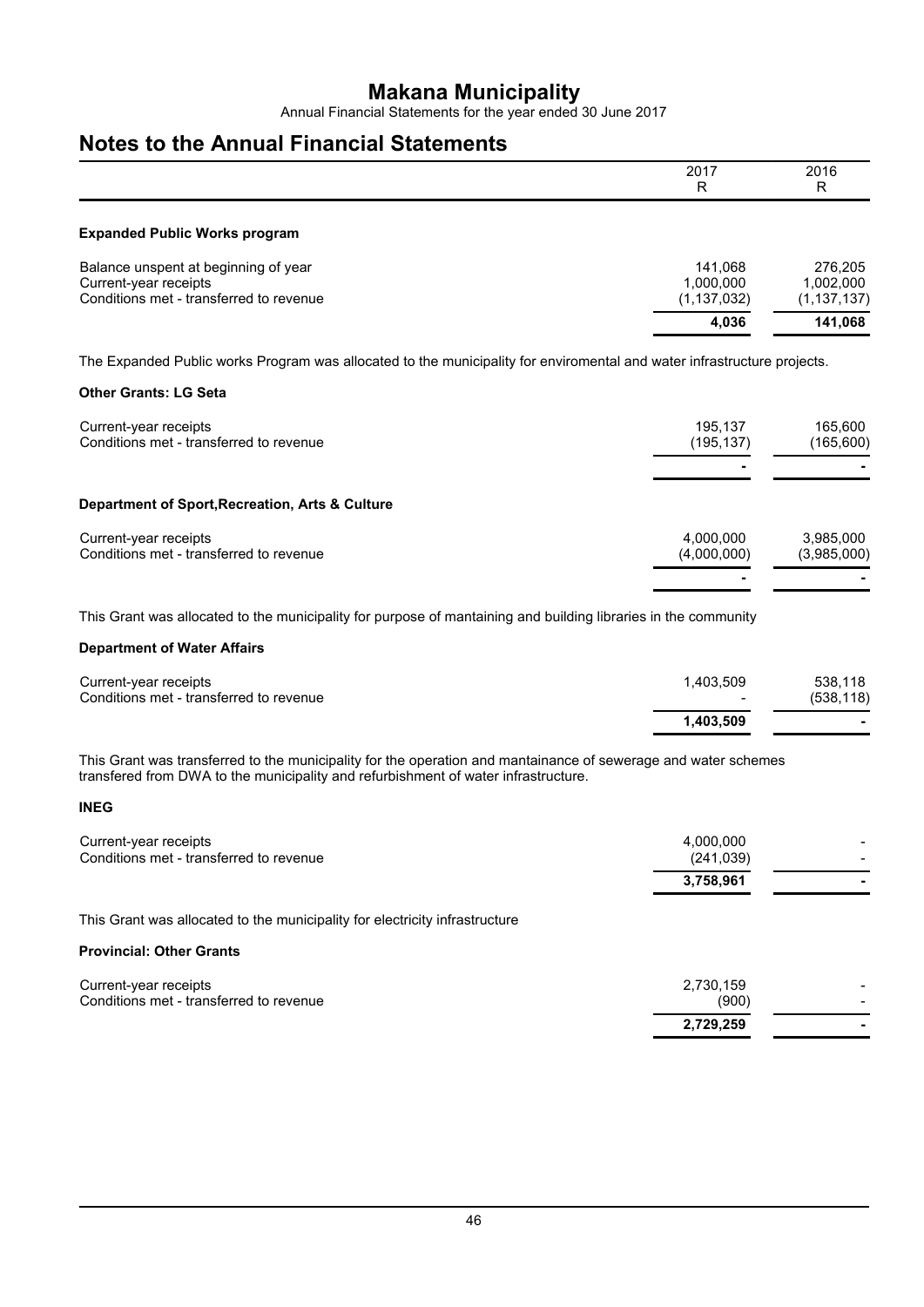Annual Financial Statements for the year ended 30 June 2017

## **Notes to the Annual Financial Statements**

|                                                                                         | 2017                   | 2016                 |
|-----------------------------------------------------------------------------------------|------------------------|----------------------|
|                                                                                         | R                      | R                    |
| <b>REVENUE</b><br>25.                                                                   |                        |                      |
|                                                                                         |                        |                      |
| Service charges                                                                         | 233,551,494            | 202,543,006          |
| Rental of facilities and equipment                                                      | 1,279,556              | 1,166,798            |
| Interest received Debtors                                                               | 18,731,054             | 16,980,125           |
| Agency services<br>Licences and permits                                                 | 1,818,248<br>2,360,169 | 995,783<br>2,220,899 |
| Other income                                                                            | 9,921,286              | 11,615,984           |
| Interest received - investment                                                          | 1,086,258              | 999,800              |
| Property rates                                                                          | 62,565,920             | 53,449,608           |
| Government grants & subsidies                                                           | 114,305,115            | 116,733,364          |
| Fines, Penalties and Forfeits                                                           | 492,265                | 49,016               |
|                                                                                         | 446, 111, 365          | 406,754,383          |
| The amount included in revenue arising from exchanges of goods or                       |                        |                      |
| services are as follows:                                                                |                        |                      |
| Service charges                                                                         | 233,551,494            | 202,543,006          |
| Rental of facilities and equipment                                                      | 1,279,556              | 1,166,798            |
| Interest received Debtors                                                               | 18,731,054             | 16,980,125           |
| Agency services                                                                         | 1,818,248<br>2,360,169 | 995,783<br>2,220,899 |
| Licences and permits<br>Other income                                                    | 9,921,286              | 11,615,984           |
| Interest received - investment                                                          | 1,086,258              | 999,800              |
|                                                                                         | 268,748,065            | 236,522,395          |
|                                                                                         |                        |                      |
| The amount included in revenue arising from non-exchange transactions<br>is as follows: |                        |                      |
| <b>Taxation revenue</b>                                                                 |                        |                      |
| Property rates                                                                          | 62,565,920             | 53,449,608           |
| <b>Transfer revenue</b>                                                                 |                        |                      |
| Government grants & subsidies                                                           | 114,305,115            | 116,733,364          |
| Fines, Penalties and Forfeits                                                           | 492,265                | 49,016               |
|                                                                                         | 177,363,300            | 170,231,988          |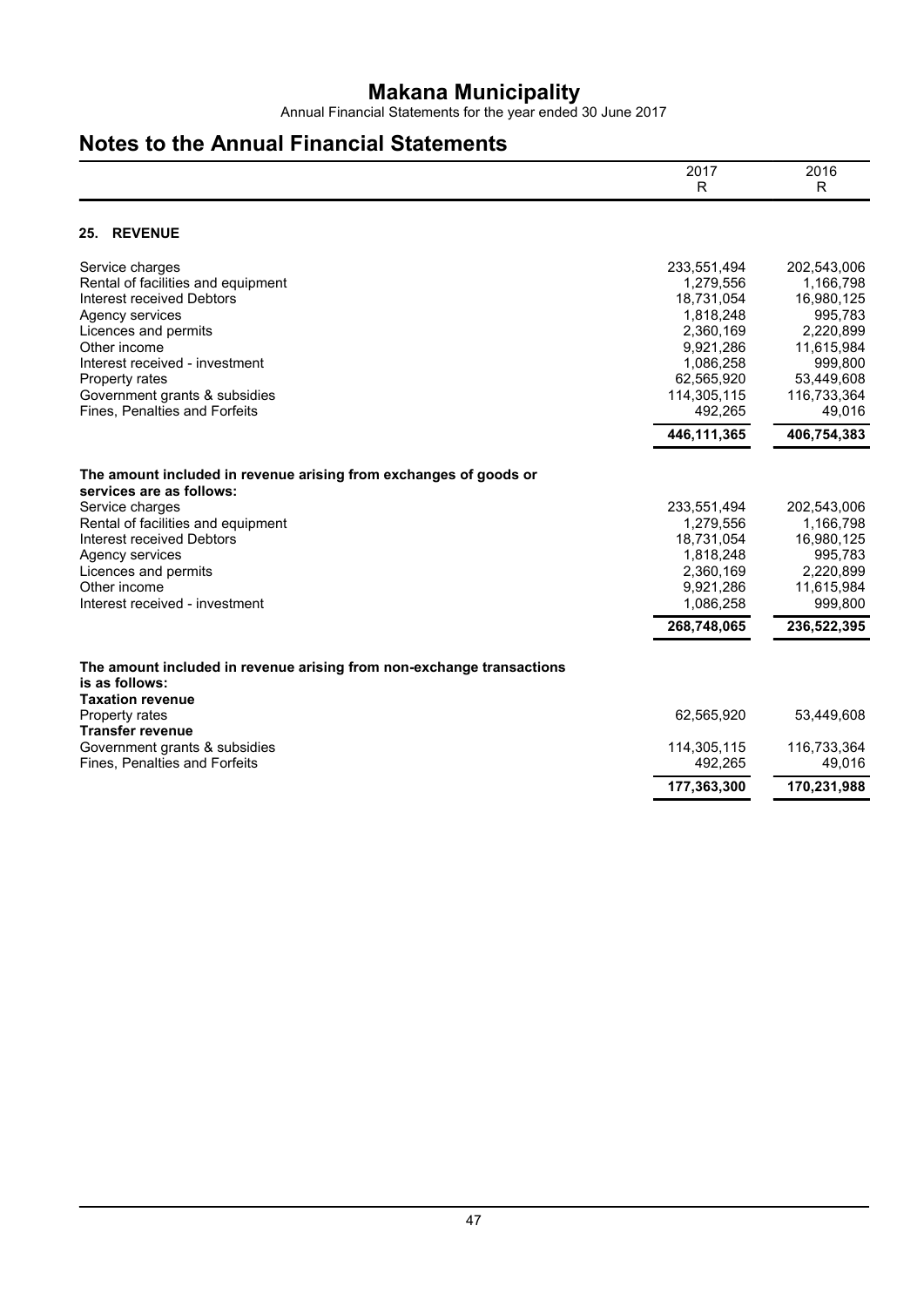Annual Financial Statements for the year ended 30 June 2017

## **Notes to the Annual Financial Statements**

| <b>EMPLOYEE RELATED COSTS</b><br>26.<br><b>Basic</b><br>107,656,836<br>98,681,571<br><b>Bonus</b><br>1,359,065<br>1,520,490<br>9,499,387<br>7,054,586<br>Medical aid - company contributions<br>UIF<br>1,054,394<br>891,541<br><b>SDL</b><br>1,337,618<br>1,187,314<br>9,457,417<br>457,158<br>Leave payments<br>683,991<br>Insurance contribution<br>810,666<br>29,008,168<br>14,979,981<br>Pension fund contributions<br>Overtime payments<br>9,811,864<br>9,224,132<br>Transport allowance<br>3,718,305<br>3,651,367<br>Housing benefits and allowances<br>1,895,882<br>1,737,276<br>Stand by allowance<br>636,540<br>914,004<br>Telephone allowance<br>317,108<br>213,828<br>Medical aid for retired members<br>2,336,141<br>3,141,151<br>63,974<br>Industrial Council Levy<br>58,723<br>179,240,829<br>144,119,649<br><b>Acting Municipal Manager: Various</b><br>327,930<br>297,700<br>Earnings<br><b>Chief Financial Officer: NF Siwahla</b><br>625,081<br>Earnings<br>91,120<br>Allowance<br>343,562<br>46,853<br>11,038<br>6,600<br>Company contributions<br>979,681<br>144,573<br>Acting Chief Financial Officer: Colleen Mani<br>Company contributions<br>32,691<br>98,585<br>Acting allowance<br>117,058<br>32,691<br>215,643<br>Director: Community & Social Services: M Planga<br>828,617<br>786,194<br>Earnings<br>178,901<br>157,131<br>Allowance<br>Company contributions<br>13,052<br>1,020,570<br>943,325<br>Director: Corporate Services: M Madlavu<br>90,679<br>550,638<br>Earnings<br>Allowance<br>108,225<br>Company contributions<br>1,056<br>91,735<br>658,863<br><b>Acting Director: Corporate Services: Various</b><br>148,481<br>207,676<br>Earnings<br>Director: Local Economic Development: MJ Meiring<br>789,208<br>Earnings<br>754,030<br>Allowance<br>180,306<br>152,530<br>Company contributions<br>12,835<br>982,349<br>906,560 | 2017<br>R | 2016<br>R |
|--------------------------------------------------------------------------------------------------------------------------------------------------------------------------------------------------------------------------------------------------------------------------------------------------------------------------------------------------------------------------------------------------------------------------------------------------------------------------------------------------------------------------------------------------------------------------------------------------------------------------------------------------------------------------------------------------------------------------------------------------------------------------------------------------------------------------------------------------------------------------------------------------------------------------------------------------------------------------------------------------------------------------------------------------------------------------------------------------------------------------------------------------------------------------------------------------------------------------------------------------------------------------------------------------------------------------------------------------------------------------------------------------------------------------------------------------------------------------------------------------------------------------------------------------------------------------------------------------------------------------------------------------------------------------------------------------------------------------------------------------------------------------------------------------------------------------------------------------------------------|-----------|-----------|
|                                                                                                                                                                                                                                                                                                                                                                                                                                                                                                                                                                                                                                                                                                                                                                                                                                                                                                                                                                                                                                                                                                                                                                                                                                                                                                                                                                                                                                                                                                                                                                                                                                                                                                                                                                                                                                                                    |           |           |
|                                                                                                                                                                                                                                                                                                                                                                                                                                                                                                                                                                                                                                                                                                                                                                                                                                                                                                                                                                                                                                                                                                                                                                                                                                                                                                                                                                                                                                                                                                                                                                                                                                                                                                                                                                                                                                                                    |           |           |
|                                                                                                                                                                                                                                                                                                                                                                                                                                                                                                                                                                                                                                                                                                                                                                                                                                                                                                                                                                                                                                                                                                                                                                                                                                                                                                                                                                                                                                                                                                                                                                                                                                                                                                                                                                                                                                                                    |           |           |
|                                                                                                                                                                                                                                                                                                                                                                                                                                                                                                                                                                                                                                                                                                                                                                                                                                                                                                                                                                                                                                                                                                                                                                                                                                                                                                                                                                                                                                                                                                                                                                                                                                                                                                                                                                                                                                                                    |           |           |
|                                                                                                                                                                                                                                                                                                                                                                                                                                                                                                                                                                                                                                                                                                                                                                                                                                                                                                                                                                                                                                                                                                                                                                                                                                                                                                                                                                                                                                                                                                                                                                                                                                                                                                                                                                                                                                                                    |           |           |
|                                                                                                                                                                                                                                                                                                                                                                                                                                                                                                                                                                                                                                                                                                                                                                                                                                                                                                                                                                                                                                                                                                                                                                                                                                                                                                                                                                                                                                                                                                                                                                                                                                                                                                                                                                                                                                                                    |           |           |
|                                                                                                                                                                                                                                                                                                                                                                                                                                                                                                                                                                                                                                                                                                                                                                                                                                                                                                                                                                                                                                                                                                                                                                                                                                                                                                                                                                                                                                                                                                                                                                                                                                                                                                                                                                                                                                                                    |           |           |
|                                                                                                                                                                                                                                                                                                                                                                                                                                                                                                                                                                                                                                                                                                                                                                                                                                                                                                                                                                                                                                                                                                                                                                                                                                                                                                                                                                                                                                                                                                                                                                                                                                                                                                                                                                                                                                                                    |           |           |
|                                                                                                                                                                                                                                                                                                                                                                                                                                                                                                                                                                                                                                                                                                                                                                                                                                                                                                                                                                                                                                                                                                                                                                                                                                                                                                                                                                                                                                                                                                                                                                                                                                                                                                                                                                                                                                                                    |           |           |
|                                                                                                                                                                                                                                                                                                                                                                                                                                                                                                                                                                                                                                                                                                                                                                                                                                                                                                                                                                                                                                                                                                                                                                                                                                                                                                                                                                                                                                                                                                                                                                                                                                                                                                                                                                                                                                                                    |           |           |
|                                                                                                                                                                                                                                                                                                                                                                                                                                                                                                                                                                                                                                                                                                                                                                                                                                                                                                                                                                                                                                                                                                                                                                                                                                                                                                                                                                                                                                                                                                                                                                                                                                                                                                                                                                                                                                                                    |           |           |
|                                                                                                                                                                                                                                                                                                                                                                                                                                                                                                                                                                                                                                                                                                                                                                                                                                                                                                                                                                                                                                                                                                                                                                                                                                                                                                                                                                                                                                                                                                                                                                                                                                                                                                                                                                                                                                                                    |           |           |
|                                                                                                                                                                                                                                                                                                                                                                                                                                                                                                                                                                                                                                                                                                                                                                                                                                                                                                                                                                                                                                                                                                                                                                                                                                                                                                                                                                                                                                                                                                                                                                                                                                                                                                                                                                                                                                                                    |           |           |
|                                                                                                                                                                                                                                                                                                                                                                                                                                                                                                                                                                                                                                                                                                                                                                                                                                                                                                                                                                                                                                                                                                                                                                                                                                                                                                                                                                                                                                                                                                                                                                                                                                                                                                                                                                                                                                                                    |           |           |
|                                                                                                                                                                                                                                                                                                                                                                                                                                                                                                                                                                                                                                                                                                                                                                                                                                                                                                                                                                                                                                                                                                                                                                                                                                                                                                                                                                                                                                                                                                                                                                                                                                                                                                                                                                                                                                                                    |           |           |
|                                                                                                                                                                                                                                                                                                                                                                                                                                                                                                                                                                                                                                                                                                                                                                                                                                                                                                                                                                                                                                                                                                                                                                                                                                                                                                                                                                                                                                                                                                                                                                                                                                                                                                                                                                                                                                                                    |           |           |
|                                                                                                                                                                                                                                                                                                                                                                                                                                                                                                                                                                                                                                                                                                                                                                                                                                                                                                                                                                                                                                                                                                                                                                                                                                                                                                                                                                                                                                                                                                                                                                                                                                                                                                                                                                                                                                                                    |           |           |
|                                                                                                                                                                                                                                                                                                                                                                                                                                                                                                                                                                                                                                                                                                                                                                                                                                                                                                                                                                                                                                                                                                                                                                                                                                                                                                                                                                                                                                                                                                                                                                                                                                                                                                                                                                                                                                                                    |           |           |
|                                                                                                                                                                                                                                                                                                                                                                                                                                                                                                                                                                                                                                                                                                                                                                                                                                                                                                                                                                                                                                                                                                                                                                                                                                                                                                                                                                                                                                                                                                                                                                                                                                                                                                                                                                                                                                                                    |           |           |
|                                                                                                                                                                                                                                                                                                                                                                                                                                                                                                                                                                                                                                                                                                                                                                                                                                                                                                                                                                                                                                                                                                                                                                                                                                                                                                                                                                                                                                                                                                                                                                                                                                                                                                                                                                                                                                                                    |           |           |
|                                                                                                                                                                                                                                                                                                                                                                                                                                                                                                                                                                                                                                                                                                                                                                                                                                                                                                                                                                                                                                                                                                                                                                                                                                                                                                                                                                                                                                                                                                                                                                                                                                                                                                                                                                                                                                                                    |           |           |
|                                                                                                                                                                                                                                                                                                                                                                                                                                                                                                                                                                                                                                                                                                                                                                                                                                                                                                                                                                                                                                                                                                                                                                                                                                                                                                                                                                                                                                                                                                                                                                                                                                                                                                                                                                                                                                                                    |           |           |
|                                                                                                                                                                                                                                                                                                                                                                                                                                                                                                                                                                                                                                                                                                                                                                                                                                                                                                                                                                                                                                                                                                                                                                                                                                                                                                                                                                                                                                                                                                                                                                                                                                                                                                                                                                                                                                                                    |           |           |
|                                                                                                                                                                                                                                                                                                                                                                                                                                                                                                                                                                                                                                                                                                                                                                                                                                                                                                                                                                                                                                                                                                                                                                                                                                                                                                                                                                                                                                                                                                                                                                                                                                                                                                                                                                                                                                                                    |           |           |
|                                                                                                                                                                                                                                                                                                                                                                                                                                                                                                                                                                                                                                                                                                                                                                                                                                                                                                                                                                                                                                                                                                                                                                                                                                                                                                                                                                                                                                                                                                                                                                                                                                                                                                                                                                                                                                                                    |           |           |
|                                                                                                                                                                                                                                                                                                                                                                                                                                                                                                                                                                                                                                                                                                                                                                                                                                                                                                                                                                                                                                                                                                                                                                                                                                                                                                                                                                                                                                                                                                                                                                                                                                                                                                                                                                                                                                                                    |           |           |
|                                                                                                                                                                                                                                                                                                                                                                                                                                                                                                                                                                                                                                                                                                                                                                                                                                                                                                                                                                                                                                                                                                                                                                                                                                                                                                                                                                                                                                                                                                                                                                                                                                                                                                                                                                                                                                                                    |           |           |
|                                                                                                                                                                                                                                                                                                                                                                                                                                                                                                                                                                                                                                                                                                                                                                                                                                                                                                                                                                                                                                                                                                                                                                                                                                                                                                                                                                                                                                                                                                                                                                                                                                                                                                                                                                                                                                                                    |           |           |
|                                                                                                                                                                                                                                                                                                                                                                                                                                                                                                                                                                                                                                                                                                                                                                                                                                                                                                                                                                                                                                                                                                                                                                                                                                                                                                                                                                                                                                                                                                                                                                                                                                                                                                                                                                                                                                                                    |           |           |
|                                                                                                                                                                                                                                                                                                                                                                                                                                                                                                                                                                                                                                                                                                                                                                                                                                                                                                                                                                                                                                                                                                                                                                                                                                                                                                                                                                                                                                                                                                                                                                                                                                                                                                                                                                                                                                                                    |           |           |
|                                                                                                                                                                                                                                                                                                                                                                                                                                                                                                                                                                                                                                                                                                                                                                                                                                                                                                                                                                                                                                                                                                                                                                                                                                                                                                                                                                                                                                                                                                                                                                                                                                                                                                                                                                                                                                                                    |           |           |
|                                                                                                                                                                                                                                                                                                                                                                                                                                                                                                                                                                                                                                                                                                                                                                                                                                                                                                                                                                                                                                                                                                                                                                                                                                                                                                                                                                                                                                                                                                                                                                                                                                                                                                                                                                                                                                                                    |           |           |
|                                                                                                                                                                                                                                                                                                                                                                                                                                                                                                                                                                                                                                                                                                                                                                                                                                                                                                                                                                                                                                                                                                                                                                                                                                                                                                                                                                                                                                                                                                                                                                                                                                                                                                                                                                                                                                                                    |           |           |
|                                                                                                                                                                                                                                                                                                                                                                                                                                                                                                                                                                                                                                                                                                                                                                                                                                                                                                                                                                                                                                                                                                                                                                                                                                                                                                                                                                                                                                                                                                                                                                                                                                                                                                                                                                                                                                                                    |           |           |
|                                                                                                                                                                                                                                                                                                                                                                                                                                                                                                                                                                                                                                                                                                                                                                                                                                                                                                                                                                                                                                                                                                                                                                                                                                                                                                                                                                                                                                                                                                                                                                                                                                                                                                                                                                                                                                                                    |           |           |
|                                                                                                                                                                                                                                                                                                                                                                                                                                                                                                                                                                                                                                                                                                                                                                                                                                                                                                                                                                                                                                                                                                                                                                                                                                                                                                                                                                                                                                                                                                                                                                                                                                                                                                                                                                                                                                                                    |           |           |
|                                                                                                                                                                                                                                                                                                                                                                                                                                                                                                                                                                                                                                                                                                                                                                                                                                                                                                                                                                                                                                                                                                                                                                                                                                                                                                                                                                                                                                                                                                                                                                                                                                                                                                                                                                                                                                                                    |           |           |
|                                                                                                                                                                                                                                                                                                                                                                                                                                                                                                                                                                                                                                                                                                                                                                                                                                                                                                                                                                                                                                                                                                                                                                                                                                                                                                                                                                                                                                                                                                                                                                                                                                                                                                                                                                                                                                                                    |           |           |
|                                                                                                                                                                                                                                                                                                                                                                                                                                                                                                                                                                                                                                                                                                                                                                                                                                                                                                                                                                                                                                                                                                                                                                                                                                                                                                                                                                                                                                                                                                                                                                                                                                                                                                                                                                                                                                                                    |           |           |
|                                                                                                                                                                                                                                                                                                                                                                                                                                                                                                                                                                                                                                                                                                                                                                                                                                                                                                                                                                                                                                                                                                                                                                                                                                                                                                                                                                                                                                                                                                                                                                                                                                                                                                                                                                                                                                                                    |           |           |
|                                                                                                                                                                                                                                                                                                                                                                                                                                                                                                                                                                                                                                                                                                                                                                                                                                                                                                                                                                                                                                                                                                                                                                                                                                                                                                                                                                                                                                                                                                                                                                                                                                                                                                                                                                                                                                                                    |           |           |
|                                                                                                                                                                                                                                                                                                                                                                                                                                                                                                                                                                                                                                                                                                                                                                                                                                                                                                                                                                                                                                                                                                                                                                                                                                                                                                                                                                                                                                                                                                                                                                                                                                                                                                                                                                                                                                                                    |           |           |
|                                                                                                                                                                                                                                                                                                                                                                                                                                                                                                                                                                                                                                                                                                                                                                                                                                                                                                                                                                                                                                                                                                                                                                                                                                                                                                                                                                                                                                                                                                                                                                                                                                                                                                                                                                                                                                                                    |           |           |
|                                                                                                                                                                                                                                                                                                                                                                                                                                                                                                                                                                                                                                                                                                                                                                                                                                                                                                                                                                                                                                                                                                                                                                                                                                                                                                                                                                                                                                                                                                                                                                                                                                                                                                                                                                                                                                                                    |           |           |
|                                                                                                                                                                                                                                                                                                                                                                                                                                                                                                                                                                                                                                                                                                                                                                                                                                                                                                                                                                                                                                                                                                                                                                                                                                                                                                                                                                                                                                                                                                                                                                                                                                                                                                                                                                                                                                                                    |           |           |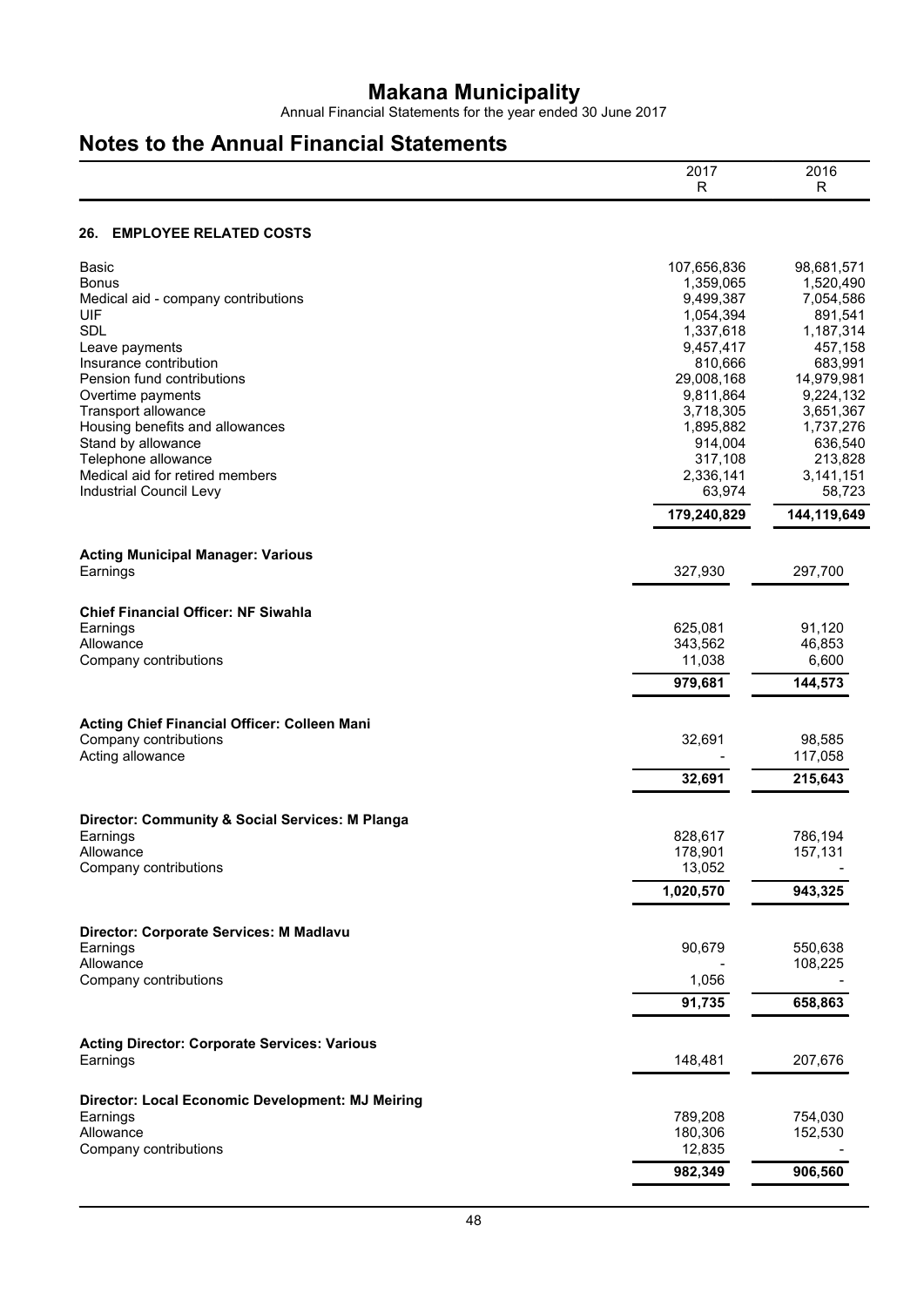Annual Financial Statements for the year ended 30 June 2017

## **Notes to the Annual Financial Statements**

|                                                           | 2017<br>R  | 2016<br>R  |
|-----------------------------------------------------------|------------|------------|
|                                                           |            |            |
| Director: Technical & Infrastructure Services: D Mlenzane |            |            |
| Earnings                                                  | 748,647    | 339,440    |
| Allowance                                                 | 158,094    | 8,760      |
| Company contributions                                     | 10,567     | 163,403    |
| Acting allowance                                          |            |            |
|                                                           | 917,308    | 511,603    |
| <b>REMUNERATION OF COUNCILLORS</b><br>27.                 |            |            |
| <b>Executive Mayor</b>                                    | 781,303    | 780,725    |
| <b>Councillors Other allowance</b>                        | 6,333,825  | 6,230,437  |
| Councillors Cellphone allowance                           | 580,396    | 549,173    |
| <b>Councillors Travelling allowance</b>                   | 1,941,050  | 1,861,224  |
|                                                           | 9,636,574  | 9,421,559  |
| <b>DEPRECIATION AND AMORTISATION</b><br>28.               |            |            |
| Property, plant and equipment                             | 56,921,038 | 27,104,096 |
| Investment property                                       | 3,978,912  | 263,460    |
| Intangible assets                                         | 208,960    | 167,003    |
|                                                           | 61,108,910 | 27,534,559 |
| <b>FINANCE COSTS</b><br>29.                               |            |            |
| Provisions                                                | 3,724,213  | 9,249,282  |
| Interest paid                                             | 13,307,062 | 8,687,643  |
|                                                           | 17,031,275 | 17,936,925 |

The finance costs includes Eskom, landfill site, DBSA and other interest paid for late payments.

#### **30. DEBT IMPAIRMENT**

| Debt impairment | (65,650,261) | 72,490,292 |
|-----------------|--------------|------------|
|                 |              |            |

The debt impairment is made out of the movement allowance of R29,613,515 and the bad debts of R42,876,777.

#### **31. BULK PURCHASES**

| Electricity<br>Water                    | 110,701,988<br>5,432,908 | 93,733,596<br>1,627,322 |
|-----------------------------------------|--------------------------|-------------------------|
|                                         | 116,134,896              | 95,360,918              |
| 32. CONTRACTED SERVICES                 |                          |                         |
| <b>Consultant and Professional Fees</b> | 35,553,113               | 8,456,107               |

The professional fees is made out of consulting fees for services rendered i.e debt collectors,financial system and other.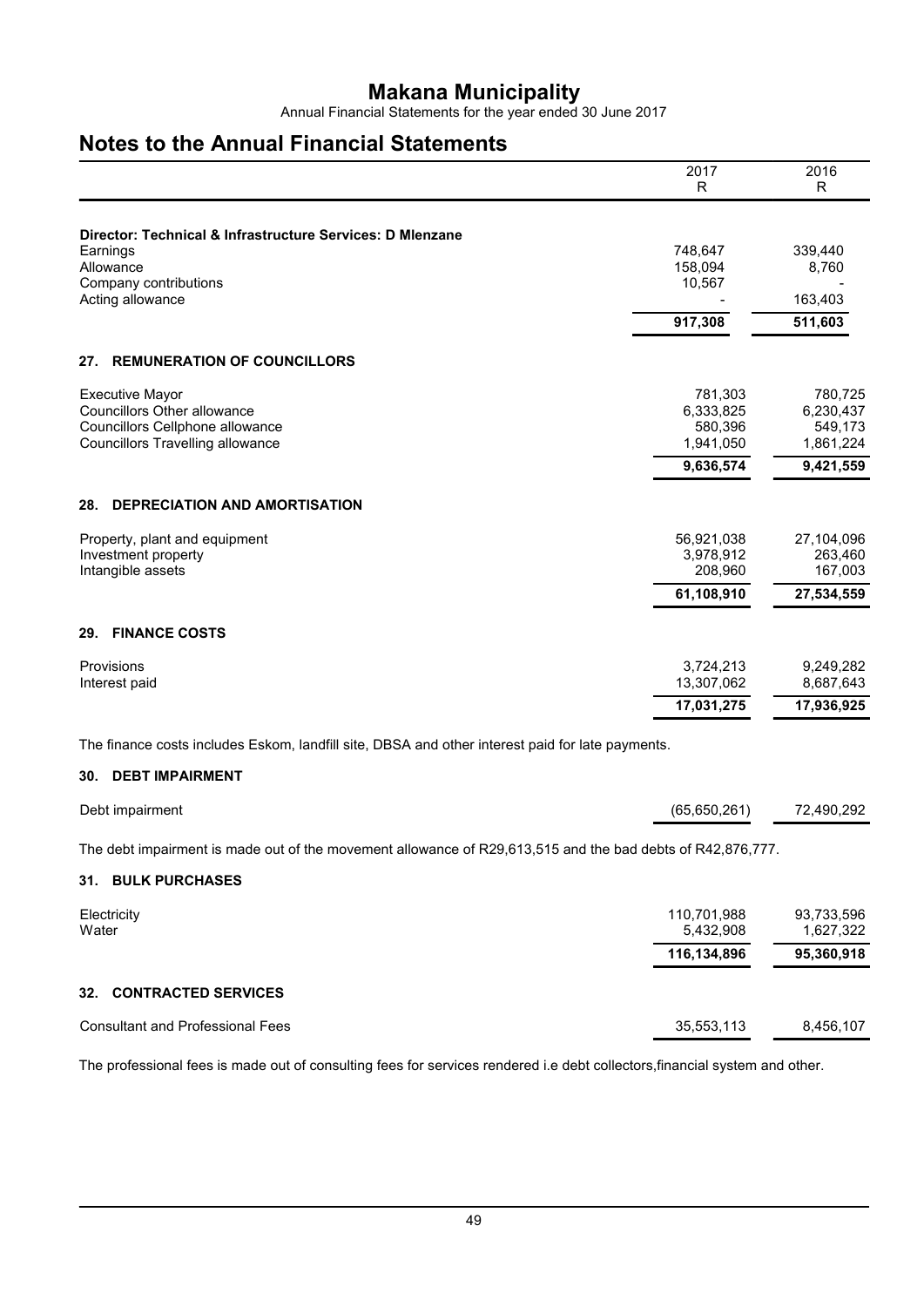Annual Financial Statements for the year ended 30 June 2017

## **Notes to the Annual Financial Statements**

|                                           | 2017<br>R  | 2016<br>R  |
|-------------------------------------------|------------|------------|
| <b>GRANTS AND SUBSIDIES PAID</b><br>33.   |            |            |
| <b>Other subsidies</b>                    |            |            |
| Grants in aid                             |            | 68,021     |
| Free basic services                       | 19,922,281 | 459,239    |
| <b>Makana Tourism</b>                     | 850,000    | 986,345    |
| Internship programme                      | 1,558,528  | 1,453,156  |
|                                           | 22,330,809 | 2,966,761  |
| <b>GENERAL EXPENSES</b><br>34.            |            |            |
| <b>Audit Fees</b>                         | 3,919,406  | 4,470,205  |
| <b>Administration Charges</b>             | 1,841,942  | 3,610,396  |
| Advertising                               | 709,725    | 984,150    |
| <b>Audit Committee</b>                    | 94,432     | 126,500    |
| Bank charges                              | 273,796    | 616,661    |
| Chemicals                                 | 3,347      | 12,286     |
| Cleaning and materials                    | 60,211     | 142,897    |
| Commission paid                           | 1,295,151  | 1,820,909  |
| Complaints: water and electricity         | 85,160     | 129,532    |
| Conferences and seminars                  | 1,063,803  | 705,057    |
| <b>Consumable Tools</b>                   |            | 4,270      |
| Council events and projects               | 793,474    | 3,345,745  |
| <b>Electricity and Water</b>              | 7,400,494  | 11,768,027 |
| Electricity connection                    | 13,626     | 2,471,408  |
| Fuel and oil                              | 293,605    | 4,832,588  |
| <b>Grants and Subsidies</b>               | 949,132    | 1,152,584  |
| Insurance                                 | 599,022    | 1,082,838  |
| Internal Audit Fees                       |            | 54,906     |
| Interviews and Relocation Expenses        | 228,545    | 433,165    |
| <b>Legal Fees</b>                         | 2,577,188  | 7,552,486  |
| License Cards                             | 567,018    | 587,825    |
| Materials and stores                      | 10,401,495 | 5,706,866  |
| Other expenses                            | 3,414,600  | 1,557,503  |
| Postage and courier                       | 968,508    | 981,697    |
| Printing and stationery                   | 14,772     | 55,248     |
| Protective clothing                       | 107,106    | 374,592    |
| Refuse bags                               | 292,795    | 252,051    |
| Security (Guarding of municipal property) | 206,639    | 2,529,710  |
| Subsistence and Traveling                 | 265,139    | 307,152    |
| Telephone and fax                         | 3,493,487  | 3,012,475  |
| Training                                  | 719,910    | 751,691    |
| Uniforms                                  | 82,331     | 71,965     |
| Valuation expenses                        |            | 1,331,902  |
|                                           | 42,735,859 | 62,837,287 |
| 35. AUDITORS' REMUNERATION                |            |            |
| <b>Audit Fees</b>                         | 3,919,406  | 4,470,205  |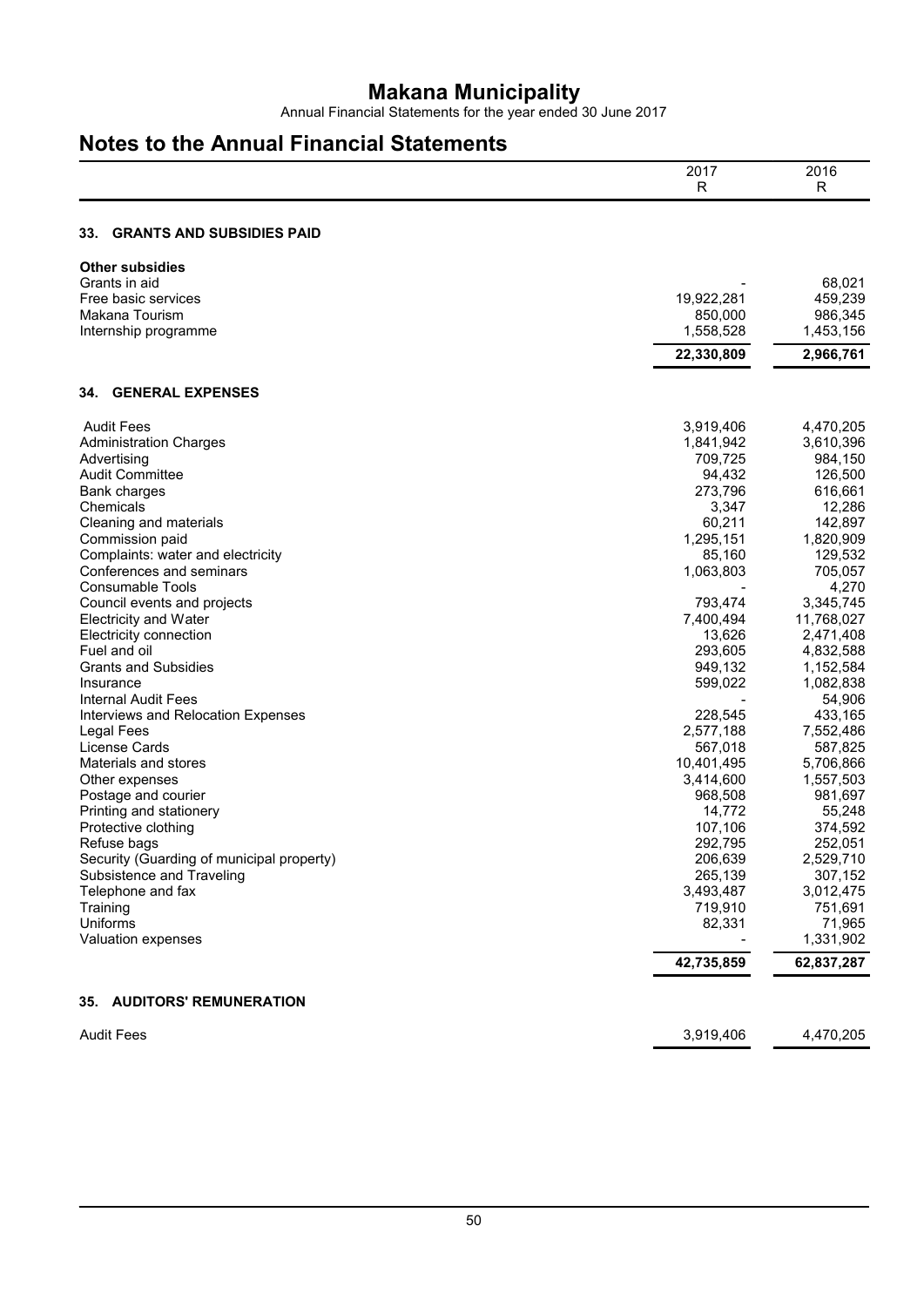Annual Financial Statements for the year ended 30 June 2017

## **Notes to the Annual Financial Statements**

|                                                                                                             | 2017<br>R                    | 2016<br>R      |
|-------------------------------------------------------------------------------------------------------------|------------------------------|----------------|
| <b>CASH GENERATED FROM (USED IN) OPERATIONS</b><br>36.                                                      |                              |                |
| Surplus (deficit)                                                                                           | 12, 177, 284                 | (79, 483, 448) |
| <b>Adjustments for:</b>                                                                                     |                              |                |
| Depreciation and amortisation                                                                               | 61,108,910                   | 27,534,559     |
| Gain on sale of assets and liabilities                                                                      | 517,761                      | 107,881        |
| Debt impairment                                                                                             | (65, 650, 261)               | 72,490,292     |
| Actuarial gain                                                                                              | (10, 394, 900)               | (6,870,329)    |
| <b>Changes in working capital:</b>                                                                          |                              |                |
| Inventories                                                                                                 | 2,763,211                    | 356,659        |
| Receivables from exchange transactions                                                                      | 10,067,878                   | (58, 321, 600) |
| Other receivables from non-exchange transactions<br>Receivables from exchange and non-exchange transactions |                              | (6,863,949)    |
| Payables from exchange transactions                                                                         | (18, 520, 277)<br>44,317,259 | 24,361,178     |
| Payables from exchange transactions                                                                         |                              |                |
| <b>VAT</b>                                                                                                  | 7,352,026                    | 4,982,050      |
| Unspent conditional grants and receipts                                                                     | 10,095,206                   | (482, 129)     |
| Consumer deposits                                                                                           | 18,044                       | 123,948        |
| Provisions                                                                                                  | 800,949                      | 701,882        |
| Employee benefit                                                                                            | 19,507,804                   | 7,332,677      |
|                                                                                                             |                              |                |
|                                                                                                             | 74,160,894                   | (14,030,329)   |
| <b>COMMITMENTS</b><br>37.                                                                                   |                              |                |
| Authorised capital expenditure                                                                              |                              |                |
| Already contracted for but not provided for                                                                 |                              |                |
| Property, plant and equipment                                                                               | 14,019,097                   | 35,053,698     |
| <b>Total capital commitments</b>                                                                            |                              |                |
| Already contracted for but not provided for                                                                 | 14,019,097                   | 35,053,698     |
|                                                                                                             |                              |                |

#### **38. RISK MANAGEMENT**

#### **Financial risk management**

The Accounting Officer has overall responsibility for the establishment and oversight of the municipality's risk management framework. The municipality's risk management policies are established to identify and analyse the risks faced by the municipality, to set appropriate risk limits and controls and to monitor risks and adherence to limits.

Due to the largely non-trading nature of activities and the way in which they are financed, municipalities are not exposed to the degree of financial risk faced by business entities. Financial Instruments play a much more limited role in creating or changing risks that would be typical of listed companies to which the IAS's mainly apply. Generally, Financial Assets and Liabilities are generated by day-to-day operational activities and are not held to manage the risks facing the municipality in undertaking its activities.

The Department Financial Services monitors and manages the financial risks relating to the operations through internal policies and procedures. These risks include interest rate risk, credit risk and liquidity risk. Compliance with policies and procedures is reviewed by the internal auditors on a continuous basis, and annually by external auditors. The municipality does not enter into or trade financial instruments for speculative purposes.

Internal audit, responsible for initiating a control framework and monitoring and responding to potential risk, reports periodically to the municipality's audit committee, an independent body that monitors the effectiveness of the internal audit function. There has not been any reviews conducted during the year which exposed the municipality to high financial risks. Further quantitative disclosures are included throughout these Annual Financial Statements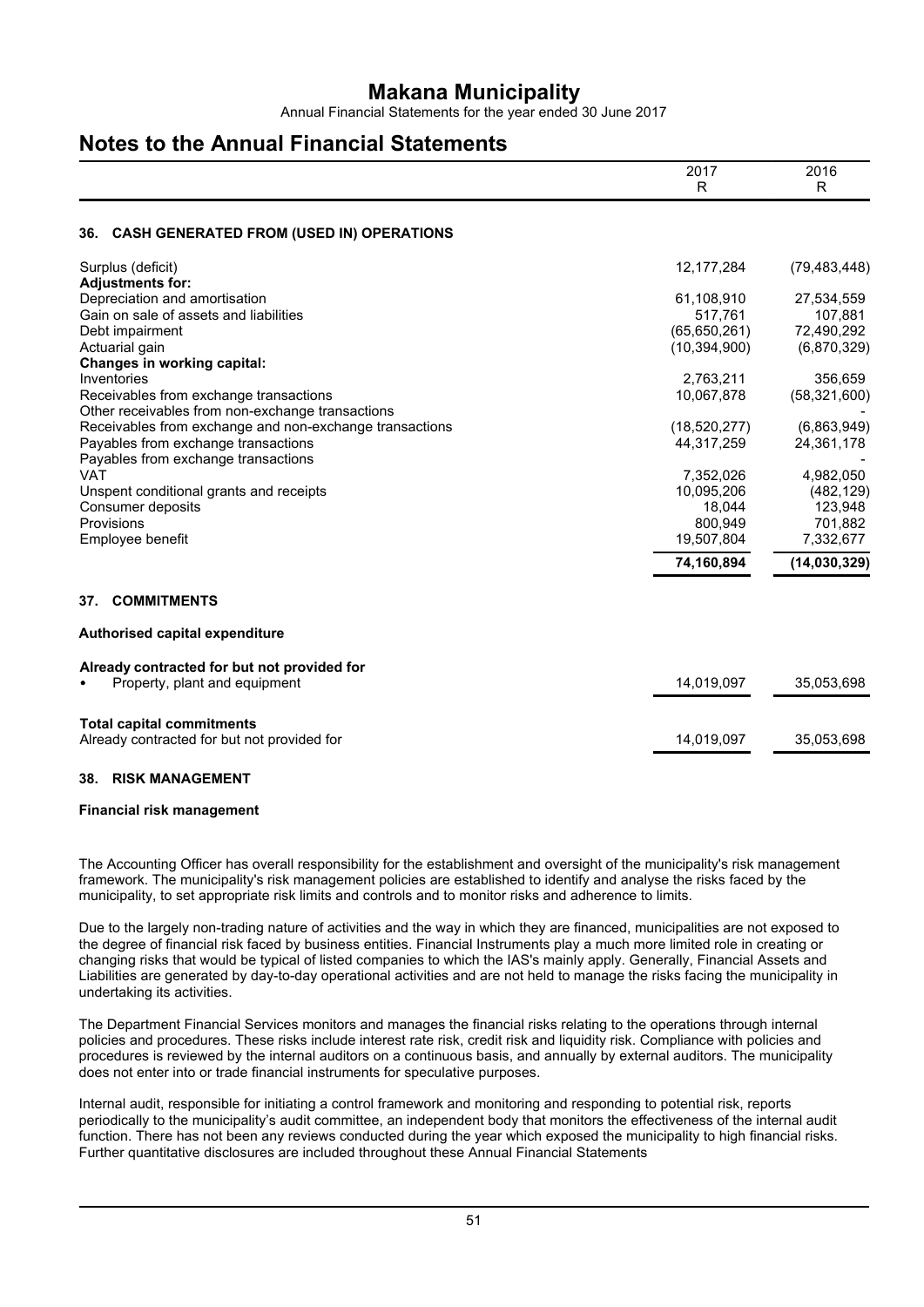Annual Financial Statements for the year ended 30 June 2017

### **Notes to the Annual Financial Statements**

| 0.017<br>∠∪<br>______ | nn, |
|-----------------------|-----|
|                       |     |

#### **Liquidity risk**

The municipality's risk to liquidity is a result of the funds available to cover future commitments. The municipality manages liquidity risk through an ongoing review of future commitments and credit facilities.

Liquidity Risk is the risk that the municipality will encounter difficulty in meeting the obligations associated with its Financial Liabilities that are settled by delivering cash or another financial asset. The municipality's approach to managing liquidity is to ensure, as far as possible, that it will always have sufficient liquidity to meet its liabilities when due, under both normal and stressed conditions, without incurring unacceptable losses or risking damage to the municipality's reputation.

Liquidity Risk is managed by ensuring that all assets are reinvested at maturity at competitive interest rates in relation to cash flow requirements. Liabilities are managed by ensuring that all contractual payments are met on a timeous basis and, if required, additional new arrangements are established at competitive rates to ensure that cash flow requirements are met.

#### **Interest rate risk**

Interest Rate Risk is defined as the risk that the fair value or future cash flows associated with a financial instrument will fluctuate in amount as a result of market interest changes. Potential concentrations of interest rate risk consist mainly of variable rate deposit investments, long-term receivables, consumer debtors, other debtors, bank and cash balances. The municipality limits its counterparty exposures from its money market investment operations by only dealing with Absa Bank, First National Bank, Nedbank and Standard Bank. No investments with a tenure exceeding twelve months are made. Consumer Debtors comprise of a large number of ratepayers, dispersed across different industries and geographical areas. Consumer debtors are presented net of a provision for impairment.

In the case of debtors whose accounts become in arrears, it is endeavoured to collect such accounts by "levying of penalty charges", "demand for payment", "restriction of services" and, as a last resort, "handed over for collection", whichever procedure is applicable in terms of Council's Credit Control and Debt Collection Policy. Consumer Deposits are increased accordingly.

Long-term Receivables and Other Debtors are individually evaluated annually at Balance Sheet date for impairment or discounting. A report on the various categories of debtors is drafted to substantiate such evaluation and subsequent impairment / discounting, where applicable. The municipality is not exposed to credit interest rate risk as the municipality has no borrowings. The municipality's exposures to interest rates on Financial Assets and Financial Liabilities are detailed in the Credit Risk Management section of this note.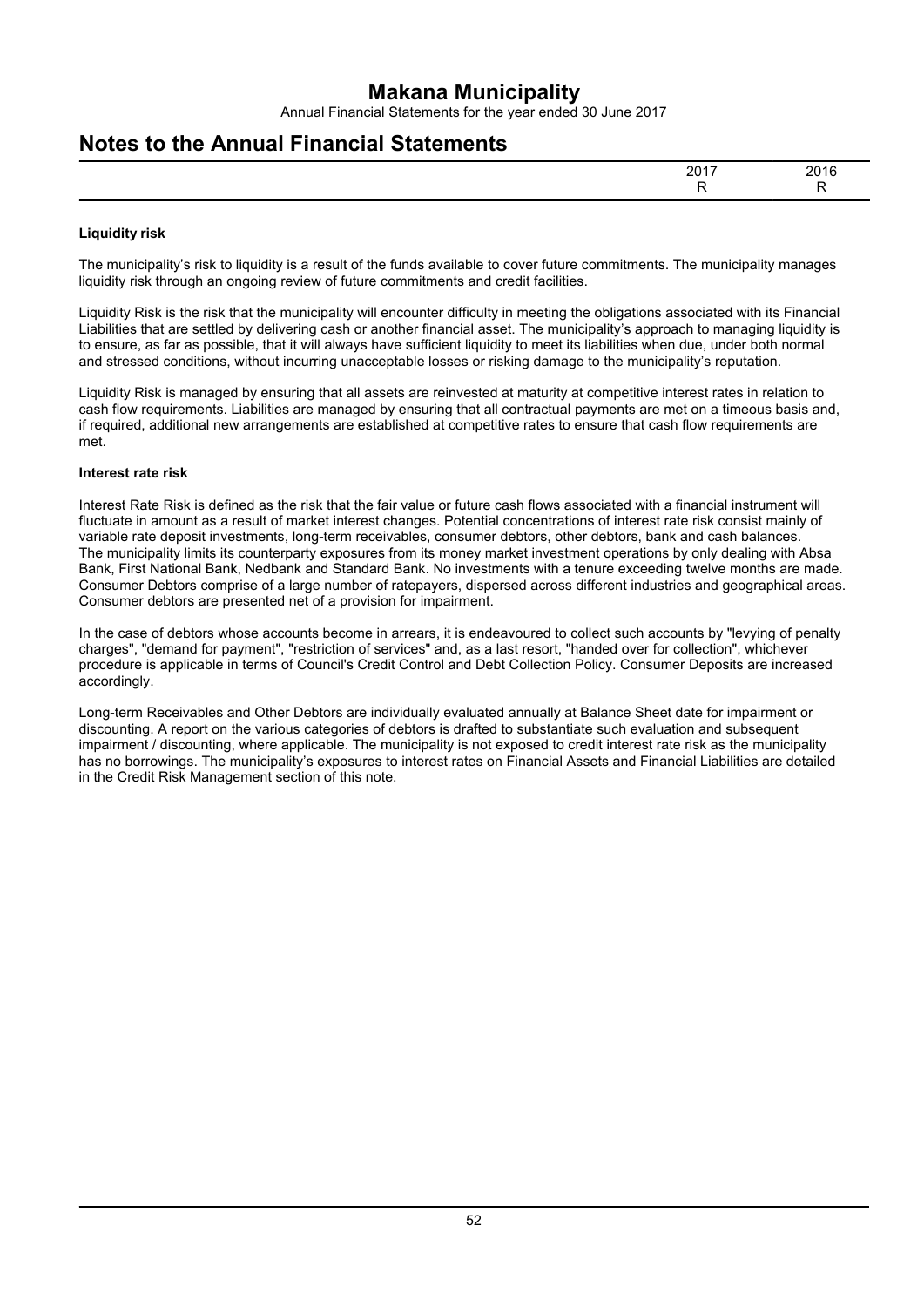Annual Financial Statements for the year ended 30 June 2017

### **Notes to the Annual Financial Statements**

|  | - |
|--|---|

#### **Credit risk**

Credit Risk refers to the risk that a counterparty will default on its contractual obligations resulting in financial loss to the municipality. The municipality has a sound credit control and debt collection policy and obtains sufficient collateral, where appropriate, as a means of mitigating the risk of financial loss from defaults. The municipality uses its own trading records to assess its major customers. The municipality's exposure of its counterparties are monitored regularly.

Potential concentrations of credit rate risk consist mainly of variable rate deposit investments, long-term receivables, consumer debtors, other debtors, bank and cash balances.

The municipality limits its counterparty exposures from its money market investment operations (financial assets that are neither past due nor (impaired) by only dealing with Absa Bank, First National Bank, Nedbank and Standard Bank. No investments with a tenure exceeding twelveo credit limits were exceeded during the reporting period, and management does not expect any deficits from non-performance by these counterparties.

Trade and Other Receivables are amounts owed by consumers and are presented net of impairment losses. The municipality has a credit risk policy in place and the exposure to credit risk is monitored on an ongoing basis. The municipality is compelled in terms of its constitutional mandate to provide all its residents with basic minimum services without recourse to an assessment of creditworthiness. Subsequently, the municipality has no control over the approval of new customers who acquire properties in the designated municipal area and consequently incur debt for rates, water and electricity services rendered to them.

The municipality limits this risk exposure in the following ways, in addition to its normal credit control and debt management procedures:

• The application of section 118(3) of the Municipal Systems Act (MSA), which permits the municipality to refuse connection of services whilst any amount remains outstanding from a previous debtor on the same property;

• A new owner is advised, prior to the issue of a revenue clearance certificate, that any debt remaining from the previous owner will be transferred to the new owner, if the previous owner does not settle the outstanding amount;

• The consolidation of rates and service accounts, enabling the disconnecting services for the non-payment of any of the individual debts, in terms of section 102 of the MSA;

• The requirement of a deposit for new service connections, serving as guarantee and are reviewed annually.

Encouraging residents to install water management devices that control water flow to households, and/or prepaid electricity meters.

There were no material changes in the exposure to credit risk and its objectives, policies and processes for managing and measuring the risk during the year under review. The municipality's maximum exposure to credit risk is represented by the carrying value of each financial asset in the Statement of Financial Position, without taking into account the value of any collateral obtained. The municipality has no significant concentration of credit risk, with exposure spread over a large number of consumers, and is not concentrated in any particular sector or geographical area.

The municipality does not have any significant credit risk exposure to any single counterparty or any group of counterparties having similar characteristics. The municipality defines counterparties as having similar characteristics if they are related entities. The credit risk on liquid funds is limited because the counterparties are banks with high credit-ratings.

The maximum credit risk exposure in respect of the relevant finacial instruments is as follows:

| Financial instrument                      | 2017       | 2016       |
|-------------------------------------------|------------|------------|
| Receivables from exchange transactions    | 44.488.400 | 35.760.438 |
| Receivables from non exchange transaction | 25.475.902 | 6.935.169  |
| Cash and cash equivalents                 | 12.138.866 | 5.263.670  |

#### **39. UNAUTHORISED EXPENDITURE**

| Unauthorised expenditure | 225.168.585 | 225.168.585 |
|--------------------------|-------------|-------------|
| Expenditure for the year | 38.949.948  | 33.496.342  |
|                          | 264.118.533 | 258.664.927 |

The municipality incured unauthorised expenditure due to non cash items that were not bugeted for during the current year.

Debt Impairment: During the year, the municipality reviewed its age analysis and identified some debtors to be written off.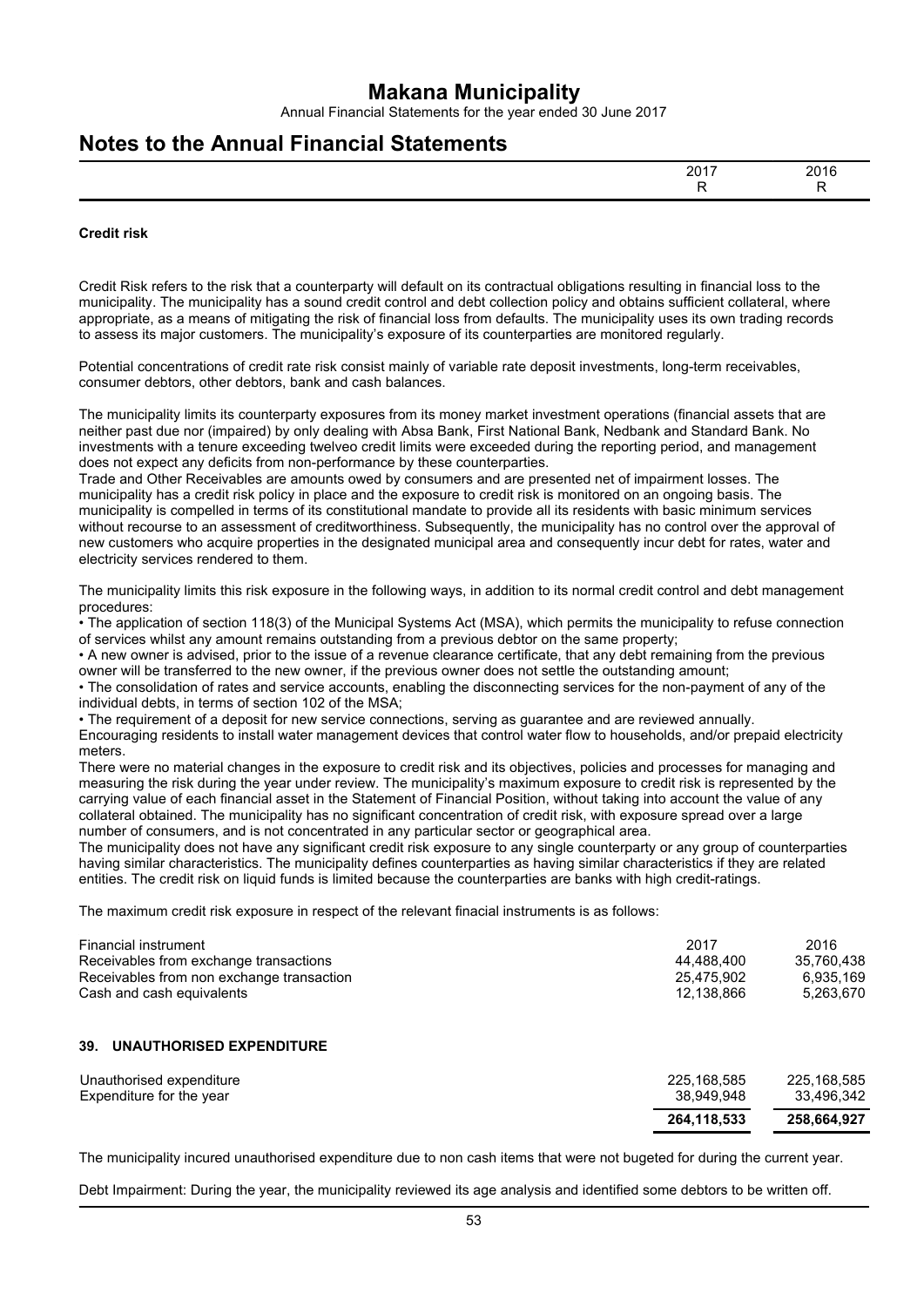Annual Financial Statements for the year ended 30 June 2017

### **Notes to the Annual Financial Statements**

| 0017 |  |
|------|--|
|      |  |

Finance costs: Finance costs for landfill site were more than budgdted for, as budget was based on prior year figure

#### **40. FRUITLESS AND WASTEFUL EXPENDITURE**

| Opening balance<br>Incurred - current year<br>Written off during the year | 10.998.668<br>5.540.986<br>(713, 711) | 1.069.513<br>9.929.155 |
|---------------------------------------------------------------------------|---------------------------------------|------------------------|
|                                                                           | 15.825.943                            | 10.998.668             |

These are as a results of interest paid on overdue payments which are not incompliance with MFMA s65(e) which states that all money owed by the municipality be paid within 30days of receiving the relevant invoice or statement and penalties from SARS.

#### **41. IRREGULAR EXPENDITURE**

| Opening balance<br>Add: Irregular Expenditure - current year                       | 142,028,019<br>4,451,548 | 89,914,122<br>52,113,897 |
|------------------------------------------------------------------------------------|--------------------------|--------------------------|
|                                                                                    | 146,479,567              | 142,028,019              |
| Analysis of expenditure awaiting condonation per age classification                |                          |                          |
| Current year<br>Prior years                                                        | 4,451,548<br>142,028,019 | 52,113,897<br>89,914,122 |
|                                                                                    | 146,479,567              | 142,028,019              |
| Details of irregular expenditure – current year                                    |                          |                          |
| Details of irregular expenditure - prior year<br>Condoned by (condoning authority) |                          |                          |

#### **42. ADDITIONAL DISCLOSURE IN TERMS OF MUNICIPAL FINANCE MANAGEMENT ACT**

#### **Audit fees**

| Opening balance                 | 11.293.539  | 12.659.656  |
|---------------------------------|-------------|-------------|
| Current year subscription / fee | 3.919.406   | 4.470.205   |
| Amount paid - current year      | (3,621,715) | (4,470,205) |
|                                 | 11.591.230  | 12,659,656  |

Balanced unpaid (included in Creditors). In terms of section 65 (e) and (f) of the MFMA the municipality must pay all money owing within 30days of receiving the relevant invoice or statement and also comply with all relevant Statutory commitments. The municipality and the Ofiice of Auditor General have entered in a payment agreement plan.

#### **PAYE and UIF**

| Opening balance                 | 1.358.156      |                |
|---------------------------------|----------------|----------------|
| Current year subscription / fee | 18.383.598     | 31.556.060     |
| Amount paid - current year      | (18, 271, 031) | (30, 197, 904) |
|                                 | 1.470.723      | 1.358.156      |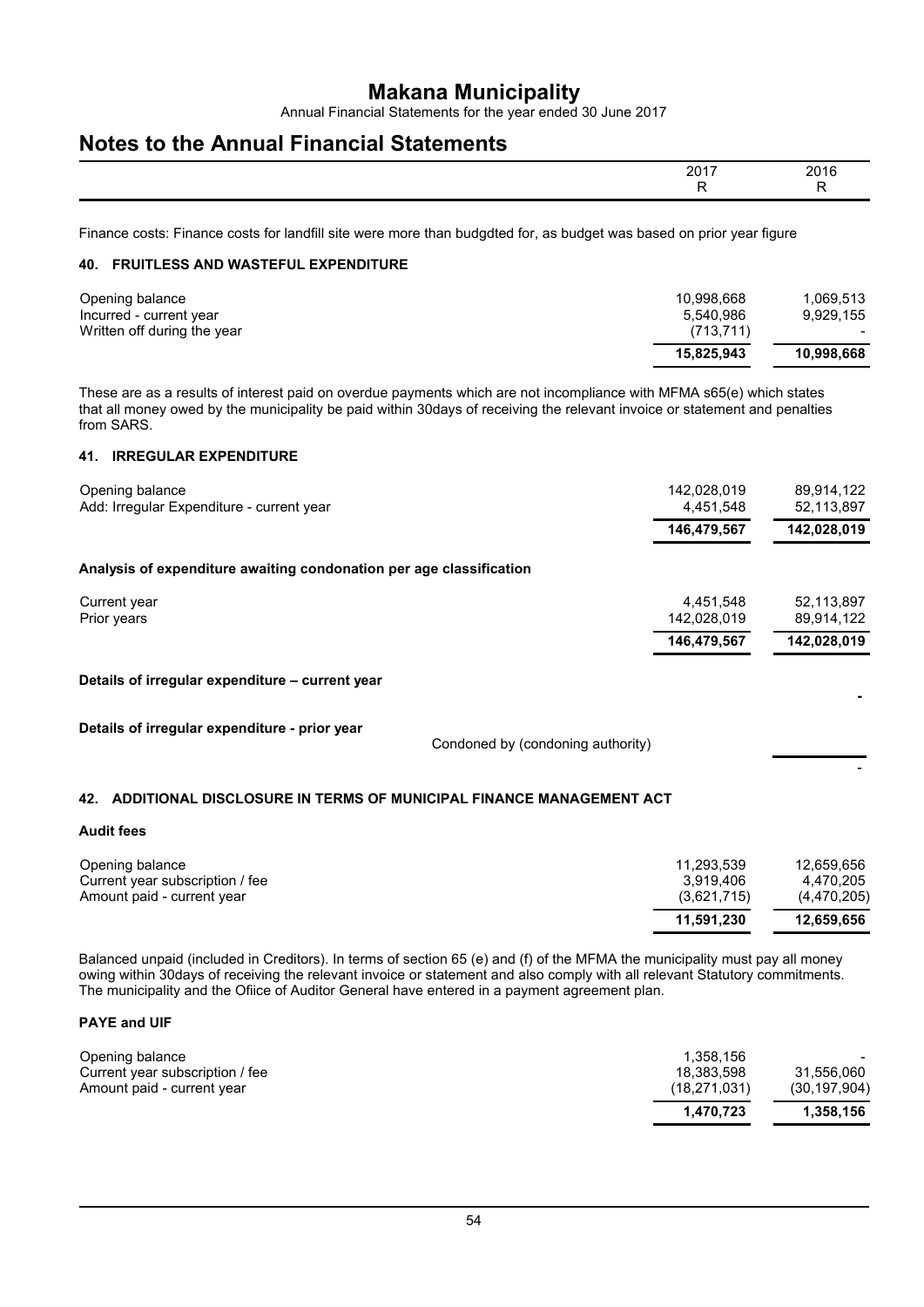Annual Financial Statements for the year ended 30 June 2017

### **Notes to the Annual Financial Statements**

| 2017<br>20 I I<br>- | 2016<br>- |
|---------------------|-----------|
|                     |           |

**VAT**

| VAT payable | 5.620.656 | 2,047,492 |
|-------------|-----------|-----------|
|             |           |           |
|             |           |           |

VAT returns have been submitted by the due date throughout the year.VAT is payable on receipts basis. Only when payment is received from debtors, VAT is paid over to SARS. No interest is payable to SARS if the VAT is paid over timeously, but interest for late payments is charged according to SARS policies.

#### **Councillors' arrear consumer accounts**

The following Councillors had arrear accounts outstanding for more than 90 days at 30 June 2017:

#### **43. BUDGET DIFFERENCES**

#### **Material differences between budget and actual amounts**

#### **Statement of Financial Performance - Revenue**

Service charges - Electricity revenue was increased during the adjustment budget. Collection of arrears did not realise as anticipated due to incorrect billing receipts and interest on receivables in budgeted numbers for service charges.

Interest earned – More revenue realised on outstanding receivables.

Other income from exchange transactions – infrastructure Levy not billed due to insufficient public participation.

Interest earned - external investments was received from MIG grant.

Licences & Permits – Budget was based on previous year receivables

Fines- The amount recognised as revenue is less than the budgeted amount due to Enatis not functioning for a period of 10 months.

#### **Statement of financial performance: Expenditure**

Depreciation, amortisation and impairment losses Depreciation is budgeted as if capital expenditure will be 100%. Depreciation is higher due to capital expenditure and work in progress.

Debt impairment Debtors impairment is lower than budgeted for as a result of the increased average payment ratios of individual rate payers and consumers.

The adjustments made between the approved budget and the actual expenditure include virements that were made after the approval of the final adjustment budget on 26 May 2016.

Employee costs of 92% is due to excessive overtime and employees' and absorption of contract workers, medical aid cost for permanent employees and housing allowance for employees earning less than R5000 a month.

Bad debts written off –Actual increased due to data cleansing and settlement agreements

Transfers and Subsidies – Indigent subsidy is incorrectly classified

#### **Statement of financial position**

Inventories Inventory for electrical and main stores was overstated and has been corrected. The budgeted amount is more than the actual at year end due to unpredictability of consumer stores purchases and stores issues

Operating Lease assets – No provision were made

Receivables from non- exchange transactions – The budget was overstated due to payment ratio on property rates was higher than anticipated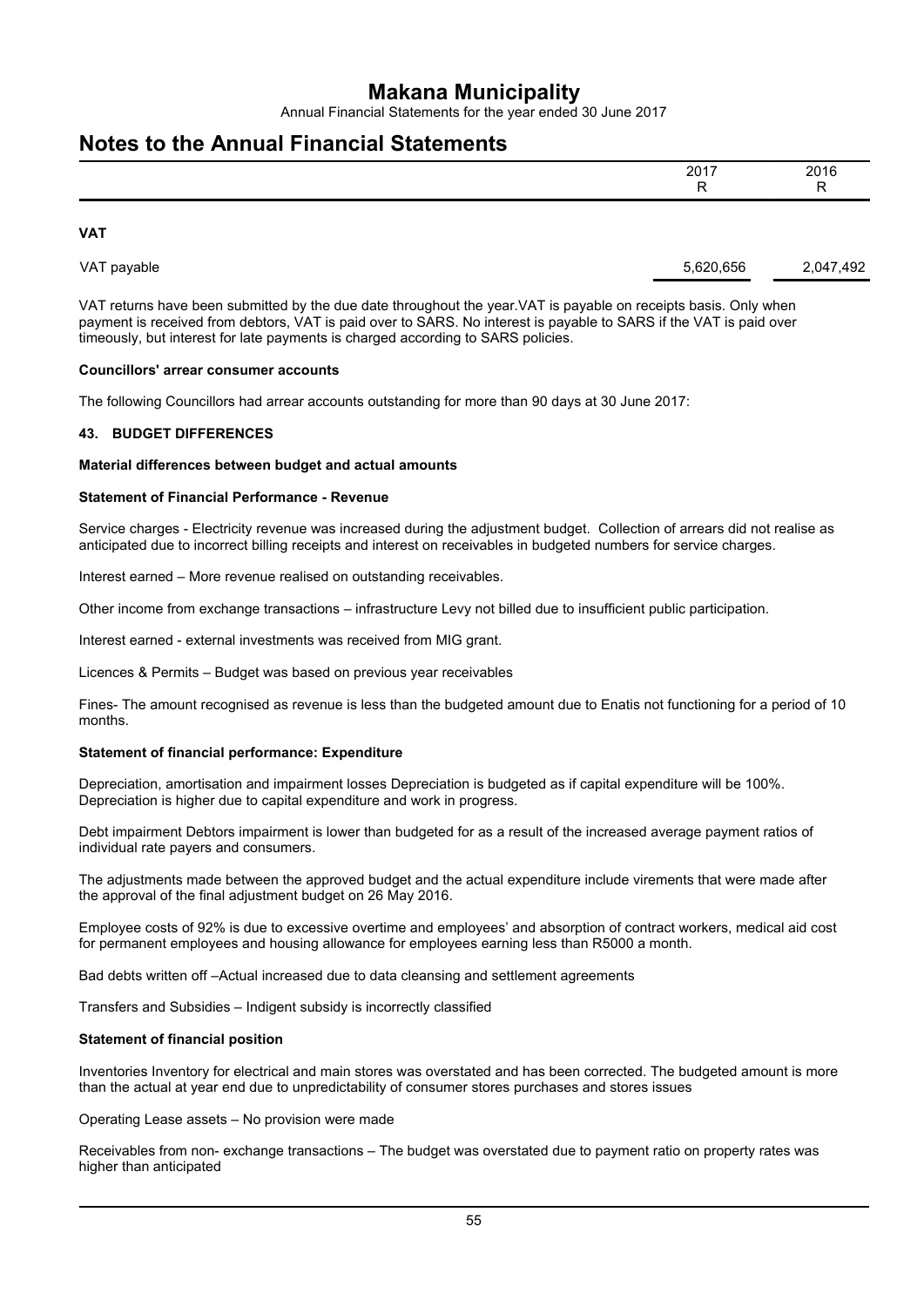Annual Financial Statements for the year ended 30 June 2017

### **Notes to the Annual Financial Statements**

| 0017<br>-- | ~~<br>20.<br>$\sim$ |
|------------|---------------------|
|            | $\cdot$ $\cdot$     |

Intangible assets -The conditions of intangible assets were assessed during the current year under review

Investment property Budget was based on the 2014/2015 annual financial statements. Fair value adjustment and correction of an error where certain properties identified as investment property were transferred to investment property that affected the actuals, therefor the material variance

Payables from exchange transactions -the higher increase in year- end trade payables did not realise as expected. This was unknown at time when the adjustment budget was approved.

Unspent conditional grants and receipts - The was no provision made for the unspent due to the fact the disaster grant was received in 2014/15 financial year and National treasury did not approved the roll-over application.

Provisions - The material variance amount relates to the change in provision for rehabilitation for landfill sites requirements and conditions for the closure of landfill sites.

#### **Differences between the final budget and the adjusted**

#### **Statement of financial performance**

#### **Service Charges**

Electricity revenue was increased during the adjustment budget. Collection of arrears did not realise as anticipated due to incorrect billing receipts and intereston receivables in budgetd numbers for service charges. Electricity revenue was increased during the adjustment budget.Collection of arrears did not realise as anticipated due to incorrect billing receipts and interest on receivables in budgeted numbers for service charges

#### **Other Income**

The other income was reduced due to infrastructure levy not billed due to insufficient public participation.

#### **Government Grants and Subsidies**

The increase is due to approval of roll over for MIG administration costs, FMG and EPWP unspent portion.

#### **Personnel costs**

The employee costs increased to cater absorption of contract workers and company costs.

**Bulk purchases** is due to payment arrangement on bulk account.

**General Expenses** were increased due to operational costs and legal charges.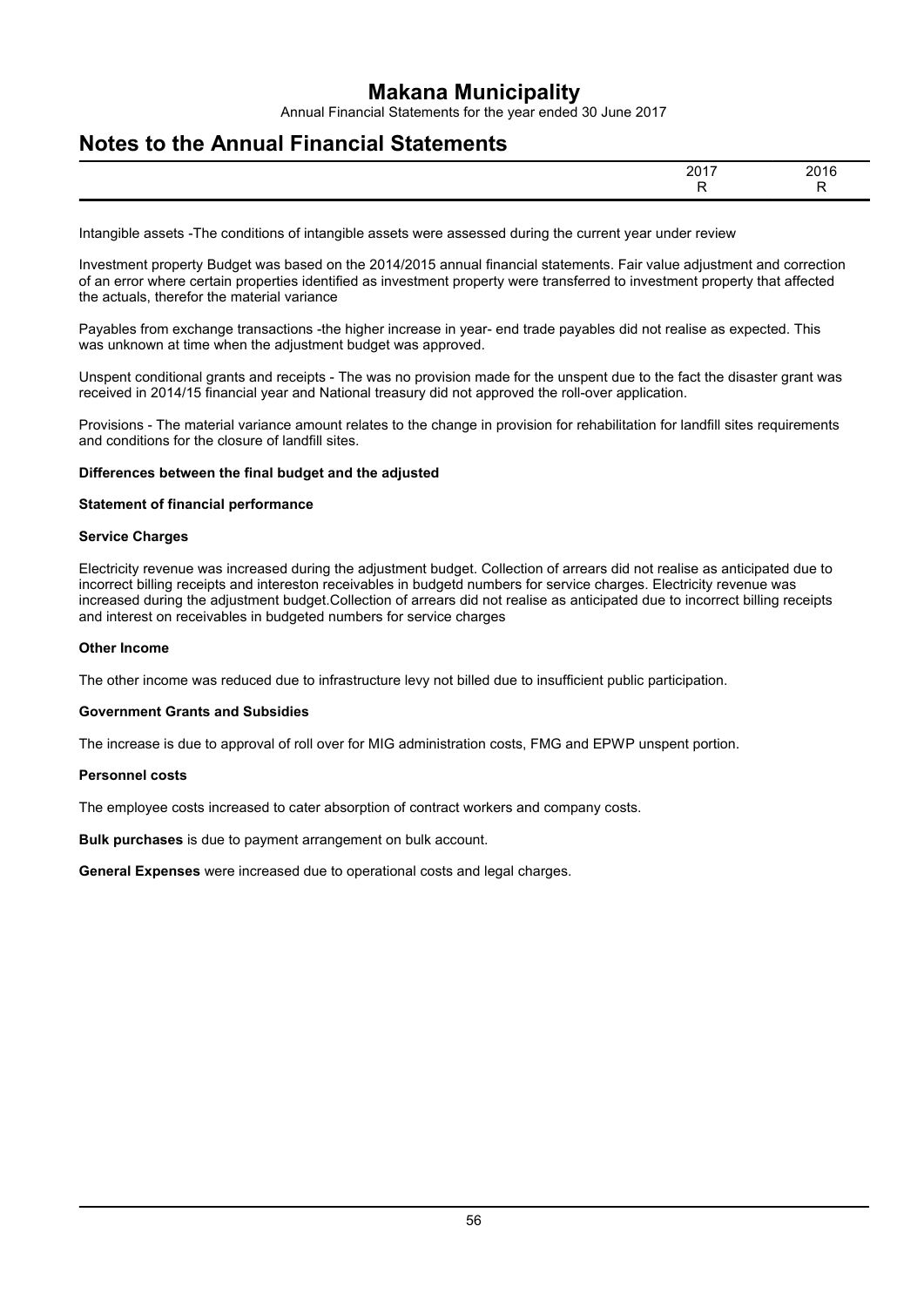Annual Financial Statements for the year ended 30 June 2017

### **Notes to the Annual Financial Statements**

| ----<br>יי<br>۰.<br>. ت ب | nn,<br>.<br>$\sim$ |
|---------------------------|--------------------|
|                           | $\sim$             |

#### **44. CONTINGENCIES**

The known contingent liabilities and assets as at 30 June 2017 are estimated a R22,518,432 for liabilities and R311,597 for assets, for 2015/16 R46,275,490 for liabilities and R950,575 for assets,

#### **Contingent liabilities**

Below is a list of possible liability claims where the outcome was unknown as at 30 June 2017 and 30 June 2016 with the maximum unforeseen liability for the municipality:

M Boma// Makana (Disciplinary Action) , Employee Dismissed , Recover monies owed by him to Makana Municipality Matter set down for 17th May 2016 for pretrail conference for proceedings to recover monies owed by Mr Boma to Makana.

Qezu//Makana, Matter set down May 2016 for Arbitration.Witnesses to be subpoenaed. Amount claimed is R100,000.

Mkhuzo//Makana, Matter is set down at SALGBC 6th of June 2016 for further evidence on arbitration.Criminal matter finalised ,Ms Mkhuzo found not guilty. Amount claimed is R50,000.

Mthombo Resorts//Makana, Breach of lease agreement, non payment of rent, contract will expire in 2019. Amount claimed is R 9,300,000.

Ndonyeli//Makana, Egazini eviction, applicant appealed, set down matter. The amount claimed is R3 9196.

SAMWU/Makana, MOU strike, interdict, attempting to negotiate out of court settlement, set down for 16 March 2015. The amount claimed is R80,000.

WK Construction//Makana, Tender dispute. The amount claimed is R27,000.

Brinkman Ndayi McAll// Makana, Provision of professional services, summons, Settlement negotiations entered into, applicant wont take further action on the matter as we sort to make suitable instalments/payments. The amount claimed is R662,169.38

Matthew Theijssen//Makana, civil action, unlawful arrest by traffic officer Mr. Bafo, vicarious liability claim. The amount claimed is R200,000.

Thembakazi Mpofu//Makana, Municipal truck collided with her house, More investigation to be conducted as claim is overstated. The amount claimed is R15,000.

Bonisile Jamela//Makana, municipal workers damanged wall of applicant, default judgement, settle this matter, and DC to be taken against employe. The amount claimed is R3,471.51.

Aurecon// Makana, Amount claimed for services rendered, New payment plan has been submitted by Aurecon AttorneysSAMWU/Makana, MOU strike.R80 346 for 14/15 and R80 000 for 15/16.

SANTAM//Makana.The claim is R8 889.12. (14/15 and 15/16).

Aurecon// Makana, Amount claimend for services rendered, New payment plan has been submitted by Aurecon Attorneys. The amount claimed is R1,011,171.19

Masuku Dube Tifflin//|Makana, Non-payment of services, Roads and Stormwater Project Alicedale, summons issued defended, raised exceptions but open to settlement negotiations. The amount claimed is R382,155.22.

SALA//Makana, penalty in late payment of employee contributions, reffered to finance for our instructions. The amount claimed is R3,960.

Makana Unity League ,Compliance order in respect to Landfill site. The amount claimed is R120,000.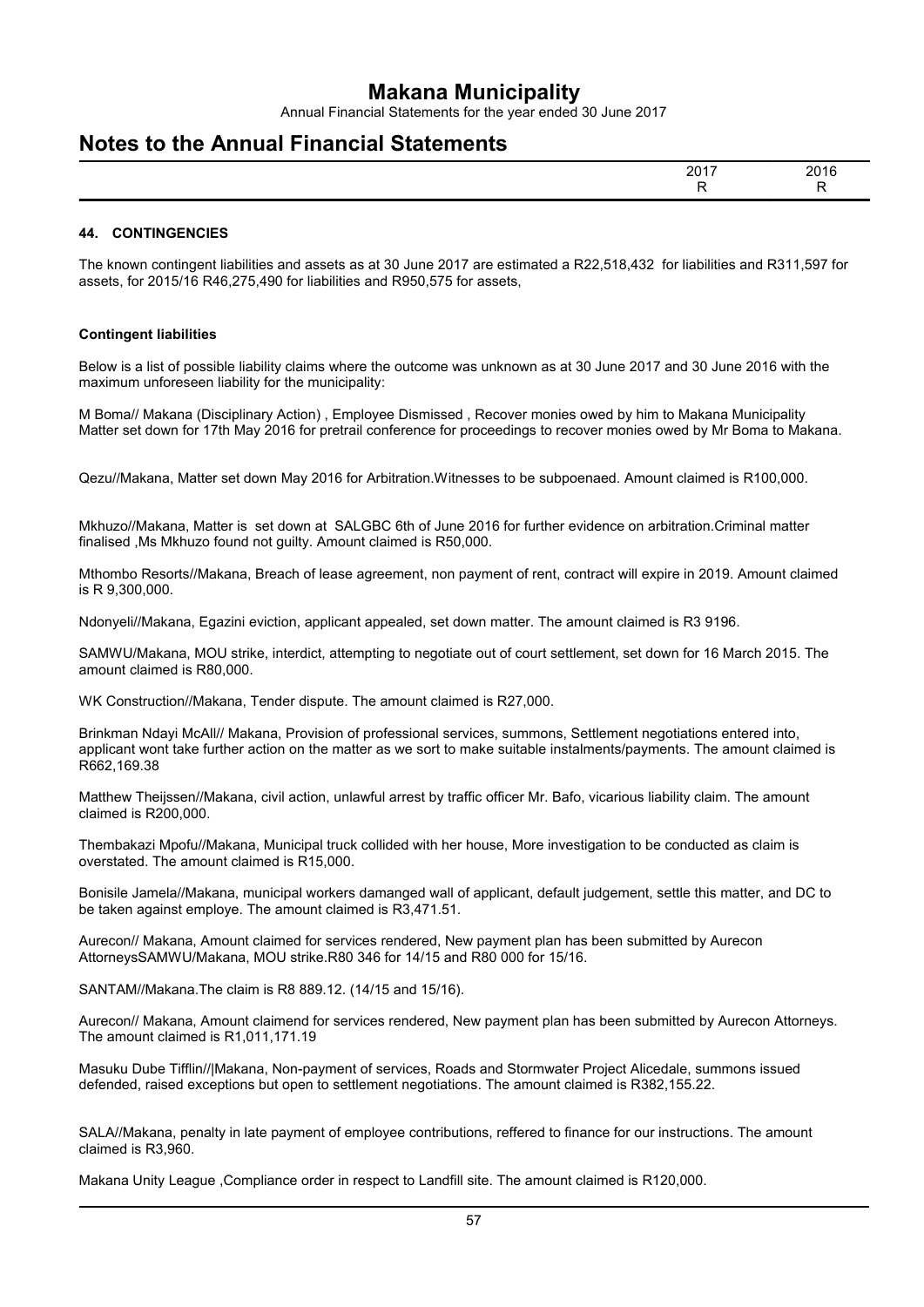Annual Financial Statements for the year ended 30 June 2017

## **Notes to the Annual Financial Statements**

|                                                                                                    | 2017 | 2016 |
|----------------------------------------------------------------------------------------------------|------|------|
| $R_{\rm{c}}$ . The state of $R_{\rm{c}}$ is the state of $R_{\rm{c}}$ is the state of $R_{\rm{c}}$ |      |      |

Review and set aside. The amount claimed is R160,000.

Riley vs Makana Municipality and Nazo.Motor vehicle damages claim. The amount claimed is R92,780.39

Aquaculture innovation CC//Makana ,law suit in respect to dead fih due to power failure. The amount claimed is R309,000.

Notyawa vs Makana and 2 others. The amount claimed is R1,450 000.

Ginami Trading vs Makana services rendered. The amount claimed is R532,000.

Oatslands Prep school vs Makana. The amount claimed is R309.

DWIS vs Makana,claim for water services. The amount claimed is R19,000,000.

MAKANA VS ILLEGAL OCCUPIERS. The amount claimed is R50,000.

MEGAN SWART//MAKANA. The amount claimed is R8,833.23.

SEBATA MUNICIPAL SOLUTION VS MAKANA. The amount claimed is R6,974,692.43

LEONIE HATTINGH. The amount claimed is R6715.18.

ROYAL HASKONING DHV PTY LTD VS MAKANA. The amount claimed is R290,344.43

#### **45. RELATED PARTIES**

Relationships

Accounting officer **Refer to accounting officer's report** Refer to accounting officer's report

Members of key management **Acting Municipal Manager - D Mlenzane** Acting Municipal Manager - D Mlenzane Chief Financial Officer - NF Siwahla Director Community & Social Services - Mandisi Planga Director Local Economic Development - Riana Meiring Director Technical Services - Daluxolo Mlenzana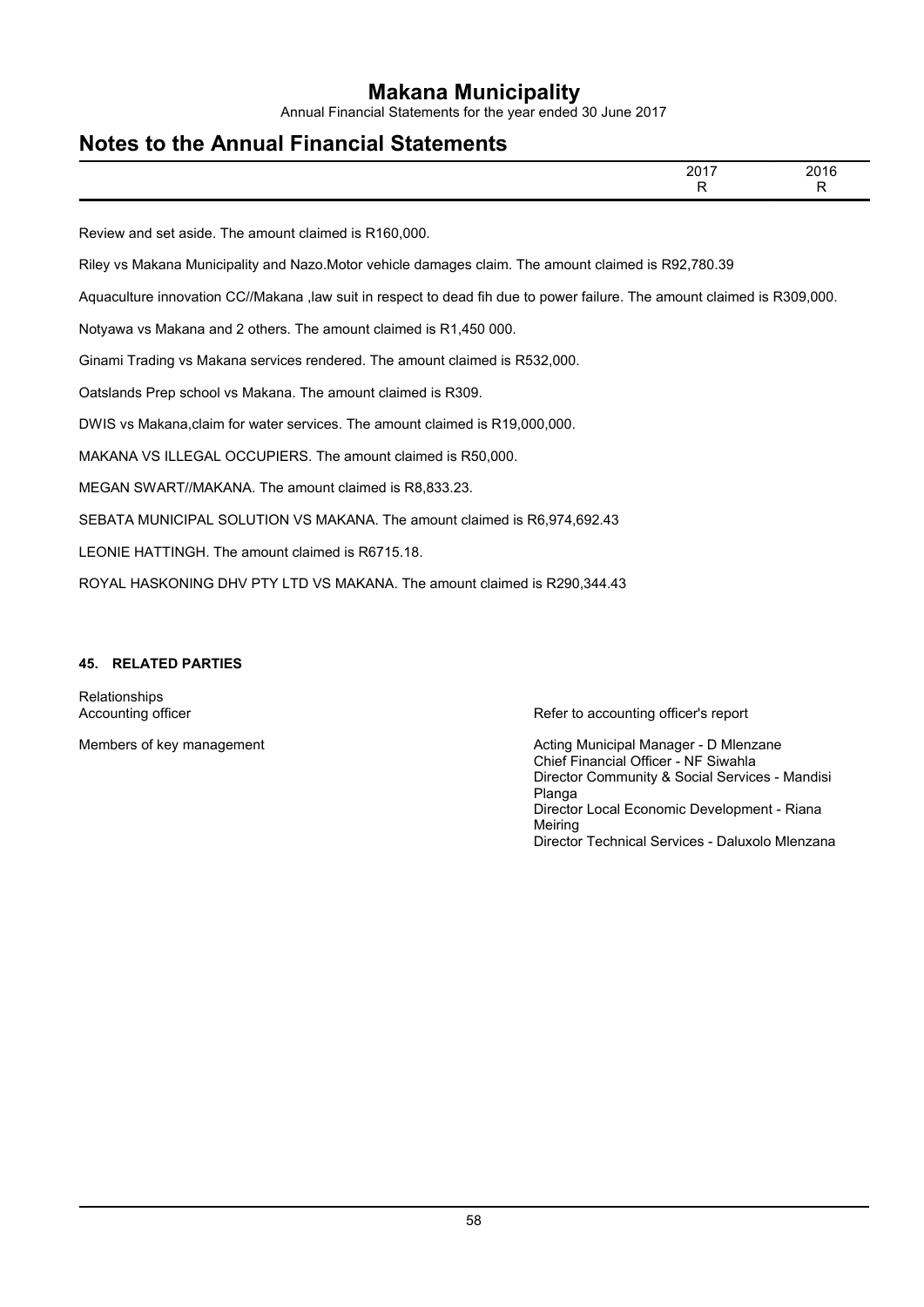Annual Financial Statements for the year ended 30 June 2017

## **Notes to the Annual Financial Statements**

| 0.047 | . ה |
|-------|-----|
|       |     |

#### **46. COMPARATIVE FIGURES**

Where necessary, comparative figures have been reclassified to conform to changes in presentation in the current year. The nature and reason for the reclassification are disclosed in the comparative figure note to the financial statements.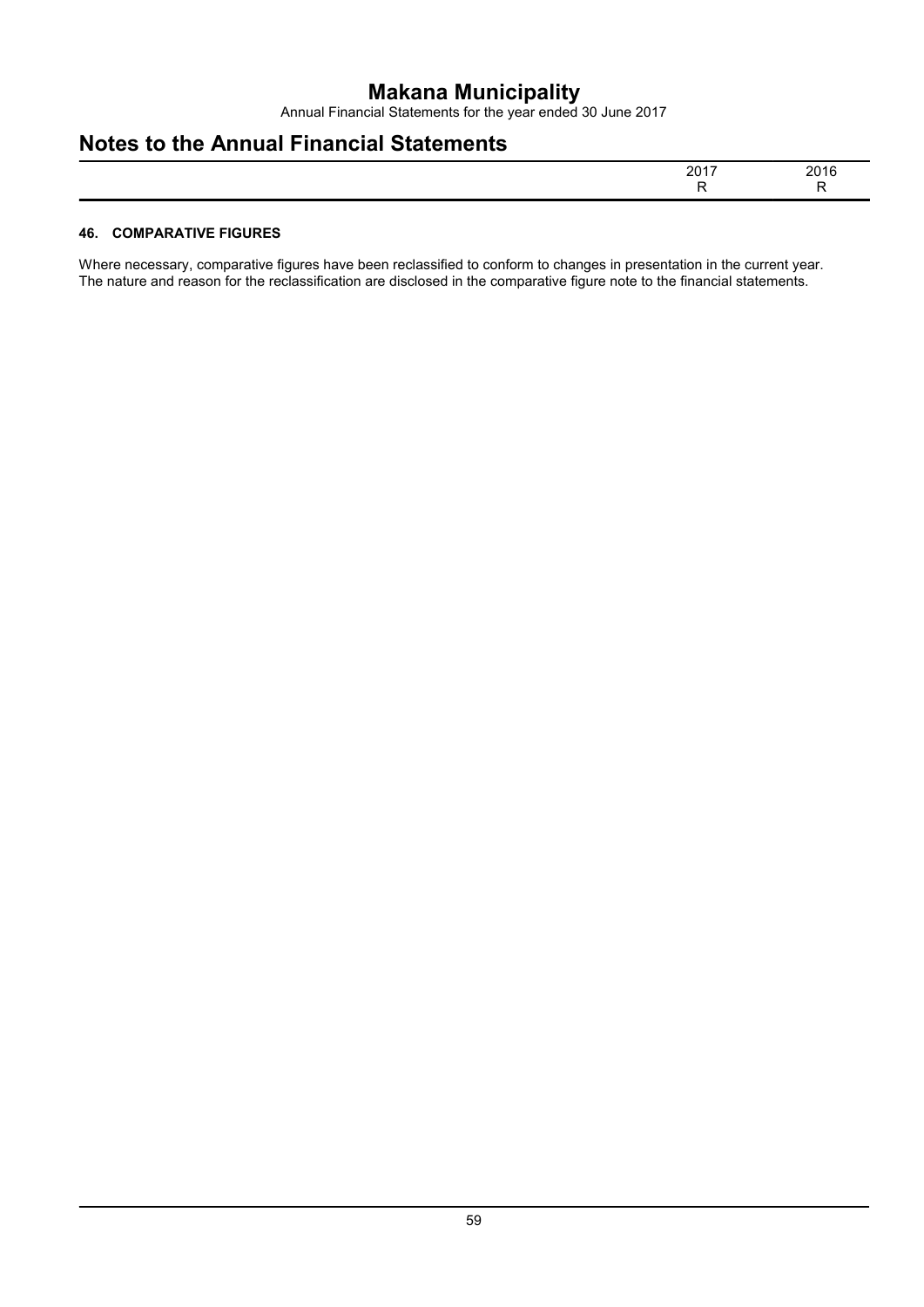Annual Financial Statements for the year ended 30 June 2017

### **Notes to the Annual Financial Statements**

| $201^-$<br>. <i>پ</i><br>. .<br>_____ | 2016 |
|---------------------------------------|------|
|                                       | . .  |

#### **47. PRIOR PERIOD ERRORS**

## **Statement of Financial Position 2016**

|                                         |         | Audited       | Prior year<br>adjustments | Reclassifying<br>adjustments | Restated      |
|-----------------------------------------|---------|---------------|---------------------------|------------------------------|---------------|
|                                         | Note(s) | R             | R                         | R                            | R             |
| <b>Assets</b>                           |         |               |                           |                              |               |
| <b>Current Assets</b>                   |         |               |                           |                              |               |
| <b>Inventory General</b>                |         | 8,588,929     | (690, 155)                |                              | 7,898,774     |
| Cash and cash equivalents               |         | 5,179,154     | 84,516                    |                              | 5,263,670     |
| VAT receivable                          |         | 101,377       | (101, 377)                |                              |               |
| <b>Non-Current Assets</b>               |         |               |                           |                              |               |
| Property, plant and equipment           |         | 889,749,926   | (27,015,910)              |                              | 862,734,016   |
| Intangible assets                       |         | 652,536       | (222, 500)                |                              | 430,036       |
| Investment property                     |         | 184,350,014   | 7,658,620                 |                              | 192,008,634   |
|                                         |         | 1,074,752,476 | (19, 579, 790)            |                              | 1,055,172,686 |
| <b>Total Assets</b>                     |         | 1,088,621,936 | (20, 286, 806)            |                              | 1,068,335,130 |
| <b>Liabilities</b>                      |         |               |                           |                              |               |
| <b>Current Liabilities</b>              |         |               |                           |                              |               |
| Payables from exchange transactions     |         | 131, 136, 539 | 31,088,640                |                              | 162,225,179   |
| Payables from non-exchange transactions |         | 30,561,505    | (11, 315, 131)            |                              | 19,246,374    |
| VAT suspense                            |         | 5,136,033     | 4,200,155                 |                              | 9,336,188     |
| VAT payable                             |         |               | 2,047,492                 |                              | 2,047,492     |
|                                         |         | 166,834,077   | 26,021,156                |                              | 192,855,233   |
| <b>Non-Current Liabilities</b>          |         |               |                           |                              |               |
| Provisions                              |         | 28,881,524    | (25, 788, 092)            |                              | 3,093,432     |
| <b>Total Liabilities</b>                |         | 195,715,601   | 233,064                   |                              | 195,948,665   |
| <b>Net Assets</b>                       |         | 892,906,335   | (20, 519, 870)            |                              | 872,386,465   |
| <b>Net Assets</b>                       |         |               |                           |                              |               |
| Accumulated surplus                     |         | 833,591,709   | (9, 103, 162)             |                              | 838,137,536   |

#### **Inventory**

Inventory has been restated due to the correction of land inventory deemed cost and unrecorded cfedito's invoices relating to inventory.

#### **Cash and cash equivalents**

Cash and cash equivalents have been restated due to short term investments held in bank being ommited from the prior year Annual Financial Statements..

#### **Inventory**

Inventory has been restated due to the correction of land inventory deemed cost and unrecorded creditor's invoices relating to inventory.

#### **VAT Payable**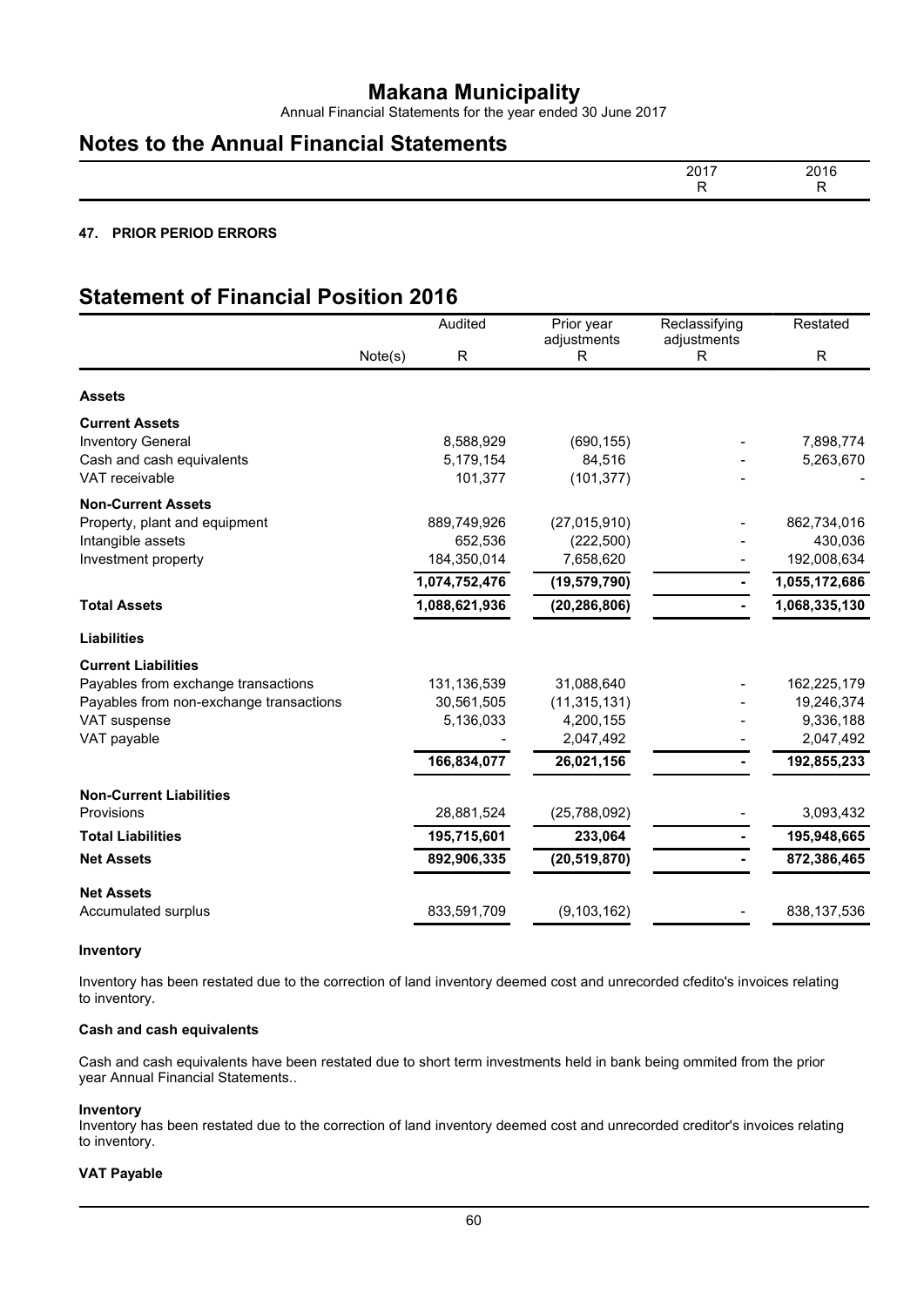Annual Financial Statements for the year ended 30 June 2017

### **Notes to the Annual Financial Statements**

| $201 -$<br>$ -$ | 201                    |
|-----------------|------------------------|
|                 | _____<br>$\sim$ $\sim$ |

Vat has been restated due to an assessment on VAT and interest and penalties raised by SARS subsequent to a VAT audit finalization.

#### **Property Plant and Equipment**

Property, Plant and Equipment has been restated due to the correction of land and buildings deemed costs and the correction of lanfill site.

#### **Accumulated Surplus**

Accumulated surplus was restated to account for corrections on assets,liabilities and expenditure.

#### **Investment Properties**

Investment properties have been restated due to the correction of land deemed costs.

#### **Intangible Assets**

Intangible assets have been restated due to the correction of work in progress assets that were prematurely recognized.

#### **Payables from exchange transactions**

Payables from exchange transactions were restated due to unrecorded invoices identified during the audit.

#### **VAT Suspense**

The VAT suspense account was restated due to unrecorded invoices identified during the audi.

#### **Payables from non-exchange**

Payables from exchange transactions were restated due to unrecorded invoices identified during the audit.

#### **Provisions**

The provision has been restated due to the correction of the provision for rehabilitation - landfill site.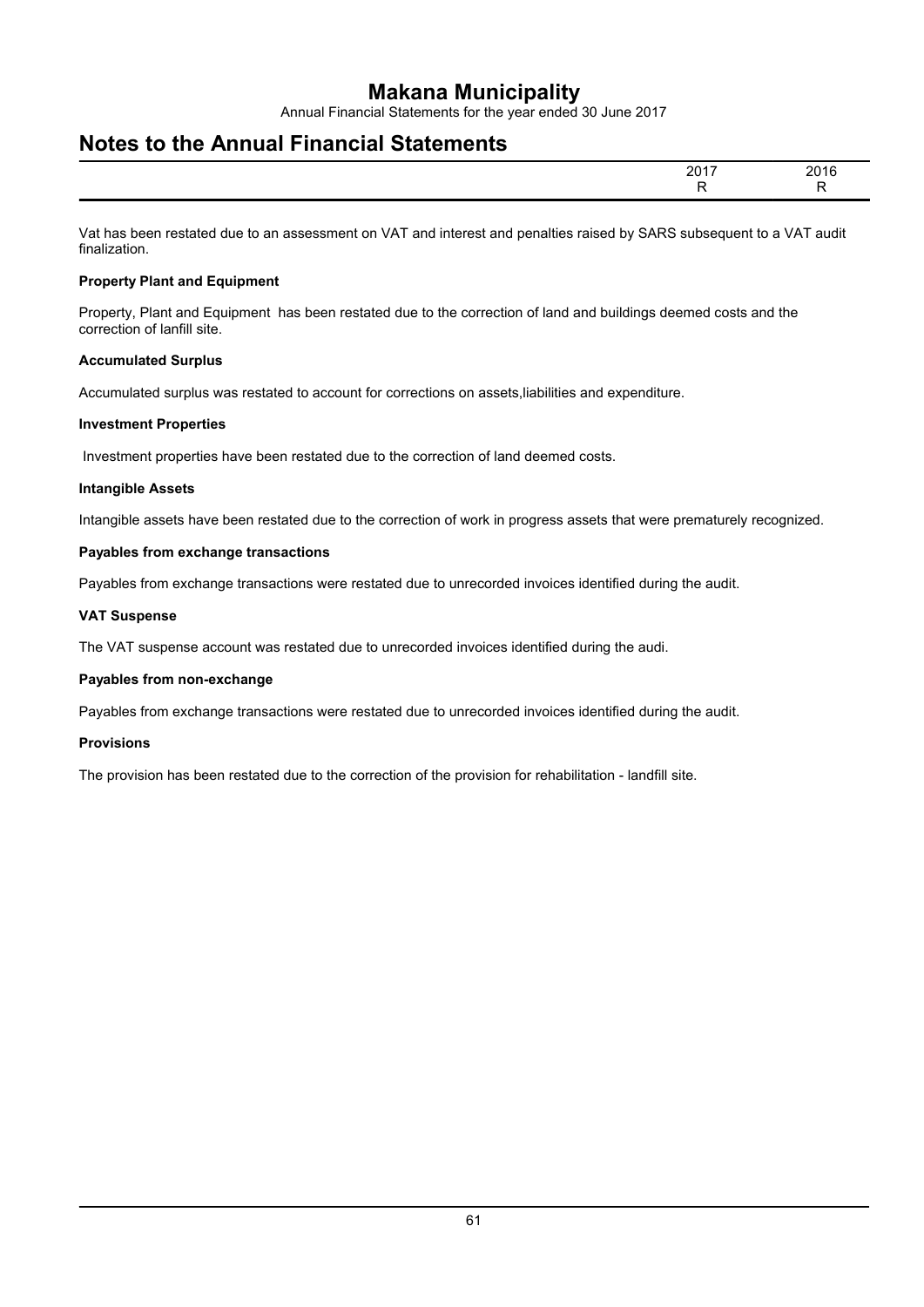Annual Financial Statements for the year ended 30 June 2017

### **Notes to the Annual Financial Statements**

|                                                  |         |                                |                                  | 2017<br>R        | 2016<br>R                  |  |  |
|--------------------------------------------------|---------|--------------------------------|----------------------------------|------------------|----------------------------|--|--|
| <b>Statement of Financial Performance</b>        |         |                                |                                  |                  |                            |  |  |
|                                                  |         | Audited                        | Prior year                       | Reclassifying    | Restated                   |  |  |
|                                                  | Note(s) | R                              | adjustments<br>R                 | adjustments<br>R | R                          |  |  |
| <b>Revenue</b>                                   |         |                                |                                  |                  |                            |  |  |
| Revenue from exchange transactions               |         |                                |                                  |                  |                            |  |  |
| Other income                                     |         | 5,587,945                      | 372,240                          |                  | 5,960,185                  |  |  |
| <b>Expenditure</b>                               |         |                                |                                  |                  |                            |  |  |
| Depreciation and amortisation                    |         | (21, 753, 047)                 | 4,761                            |                  | (21, 748, 286)             |  |  |
| Finance costs                                    |         | (19,000,269)                   | 1,063,344                        |                  | (17, 936, 925)             |  |  |
| Lease rentals on operating lease                 |         | (7, 397, 332)                  | (7, 551)                         |                  | (7, 404, 883)              |  |  |
| Repairs and maintenance                          |         | (30, 494, 783)                 | (13, 976, 556)                   |                  | (44, 471, 339)             |  |  |
| Contracted services                              |         | (8,383,361)                    | (72, 746)                        |                  | (8, 456, 107)              |  |  |
| Grants and subsidies paid                        |         | (2,370,270)                    | (596, 491)                       |                  | (2,966,761)                |  |  |
| <b>General Expenses</b>                          |         | (60, 624, 862)                 | (2,212,425)                      |                  | (62, 837, 287)             |  |  |
| <b>Total expenditure</b>                         |         | (150,023,924)                  | (15,797,664)                     |                  | (165, 821, 588)            |  |  |
| <b>Operating surplus</b><br>Surplus for the year |         | (144,435,979)<br>(144,435,979) | (15, 425, 424)<br>(15, 425, 424) |                  | 240,932,795<br>240,932,795 |  |  |

#### **General Expenses**

General expenditure has been restated due to unrecorded invoices.

#### **Depreciation and Impairment**

Depreciation has been restated due to correction of property, plant equipment costs.

The Municipality changed the measurement of investment property from fair value model to cost model.

#### **Finance costs**

Finance costs has been restated due to unrecorded invoices.

| Disclosure - Irregular Expenditure |        |            |
|------------------------------------|--------|------------|
| Previosly disclosed                | $\sim$ | 81.668.942 |
| Adjustment                         | $\sim$ | 8.245.180  |
| Total                              | $\sim$ | 89.914.122 |
|                                    |        |            |

#### **48. DEVIATION FROM SUPPLY CHAIN MANAGEMENT REGULATIONS**

During 2016/17 and 2015/16 financial year the following goods and services were procured deviated from the provisions of paragraph 12(1)(d)(i) as stated above but in line with paragraph 36 of SCM regulations. The reasons for these deviations from normal SCM regulations were documented and reported to the accounting officer who considered and subsequently approved them:

| <b>Classification of deviations</b> | 2017      | 2016      |
|-------------------------------------|-----------|-----------|
| Sole Supplier                       | 295.260   | 59.680    |
| Emergancy                           | 1.700.484 | 3.593.549 |
| Other                               | 1,250,121 | 211,655   |
| <b>Total</b>                        | 3,245,865 | 3.864.884 |